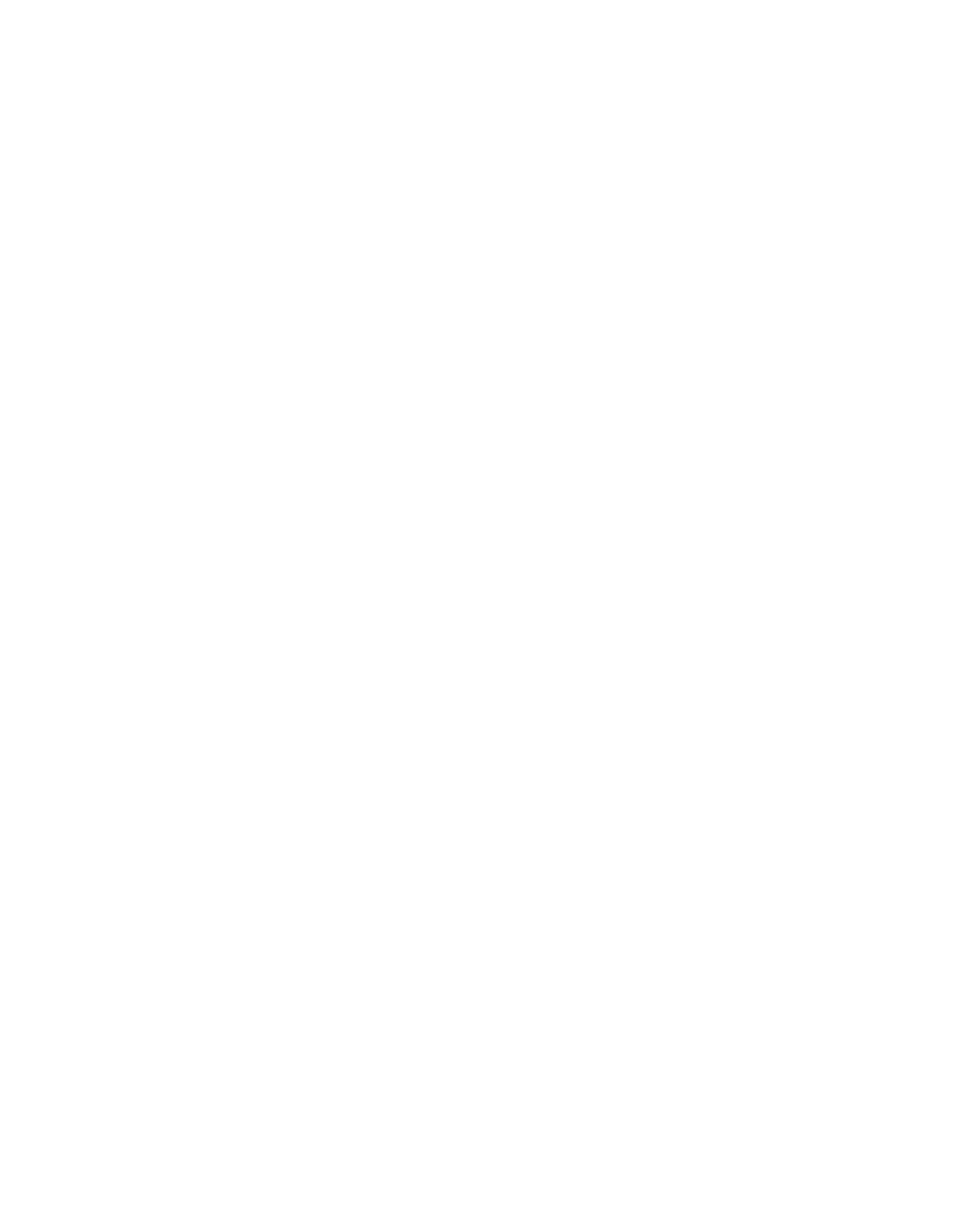# **Copyrights and Notices**

Copyright ©2011–2018 Carbon Black, Inc. All rights reserved. This product may be covered under one or more patents pending. "Carbon Black", the "Carbon Black Arm Your Endpoints" logo, the "Cb" logo, "Arm Your Endpoints", and "Disrupt. Defend. Unite." are trademarks or registered trademarks of Carbon Black, Inc. in the United States and other countries. Other trademarks and product names used herein may be the trademarks of their respective owners.

This document is for use by authorized licensees of Carbon Black's products. It contains the confidential and proprietary information of Carbon Black and may be used by authorized licensees solely in accordance with the license agreement governing its use. This document may not be reproduced, retransmitted, or redistributed, in whole or in part, without the written permission of Carbon Black. Carbon Black disclaims all liability for the unauthorized use of the information contained in this document and makes no representations or warranties with respect to its accuracy or completeness. Users are responsible for compliance with all laws, rules, regulations, ordinances and codes in connection with the use of the Carbon Black products.

THERE IS NO WARRANTY FOR THE PROGRAM, TO THE EXTENT PERMITTED BY APPLICABLE LAW EXCEPT WHEN OTHERWISE STATED IN WRITING BY CARBON BLACK. THE COPYRIGHT HOLDERS AND/OR OTHER PARTIES PROVIDE THE PROGRAM "AS IS" WITHOUT WARRANTY OF ANY KIND, EITHER EXPRESSED OR IMPLIED, INCLUDING, BUT NOT LIMITED TO, THE IMPLIED WARRANTIES OF MERCHANTABILITY AND FITNESS FOR A PARTICULAR PURPOSE. THE ENTIRE RISK AS TO THE QUALITY AND PERFORMANCE OF THE PROGRAM IS WITH YOU. SHOULD THE PROGRAM PROVE DEFECTIVE, YOU ASSUME THE COST OF ALL NECESSARY SERVICING, REPAIR OR CORRECTION.

Carbon Black acknowledges the use of the following third-party software in its software product:

- Antlr python runtime Copyright (c) 2010 Terence Parr
- Antlr python runtime Copyright (c) 2010 Terence Parr
- Backbone (c) 2010–2012 Jeremy Ashkenas, DocumentCloud Inc. Beautifulsoup Copyright (c) 2004–2015 Leonard Richardson
- D3 Copyright (c) 2010–2015, Michael Bostock FileSaver Copyright (c) 2015 Eli Grey.
- Heredis Copyright (c) 2009–2011, Salvatore Sanfilippo and Copyright (c) 2010–2011, Pieter Noordhuis
- Java memcached client Copyright (c) 2006–2009 Dustin Sallings and Copyright (c) 2009–2011 Couchbase, Inc.
- Jedis Copyright (c) 2010 Jonathan Leibiusky
- jQuery Copyright 2005, 2014 jQuery Foundation, Inc. and other contributors
- Libcurl Copyright (c) 1996 2015, Daniel Stenberg, daniel@haxx.se. libfreeimage.a FreeImage open source image library.
- Meld3 Supervisor is Copyright (c) 2006–2015 Agendaless Consulting and Contributors. moment.js Copyright (c) 2011–2014 Tim Wood, Iskren Chernev, Moment.js contributors MonthDelta – Copyright (c) 2009–2012 Jess Austin
- nginx Copyright (c) 2002–2014 Igor Sysoev and Copyright (c) 2011–2014 Nginx, Inc. OpenSSL Copyright (c) 1998– 2011 The OpenSSL Project. All rights reserved.
- OpenSSL Copyright (c) 1998–2016 The OpenSSL Project, Copyright (c) 1995–1998 Eric Young, Tim Hudson. All rights reserved.
- PolarSSL Copyright (C) 1989, 1991 Free Software Foundation, Inc.
- PostgreSQL Portions Copyright (c) 1996–2014, The PostgreSQL Global Development Group and Portions Copyright (c) 1994, The Regents of the University of California
- PostgreSQL JDBC drivers Copyright (c) 1997–2011 PostgreSQL Global Development Group Protocol Buffers Copyright (c) 2008, Google Inc.
- Pyrabbit Copyright (c) 2011 Brian K. Jones
- Python decorator Copyright (c) 2008, Michele Simionato
- Python flask Copyright (c) 2014 by Armin Ronacher and contributors
- Python gevent Copyright Denis Bilenko and the contributors, http://www.gevent.org
- Python gunicorn Copyright 2009–2013 (c) Benoit Chesneau benoitc@e-engura.org and Copyright 2009–2013 (c) Paul J. Davis paul.joseph.davis@gmail.com
- Python haigha Copyright (c) 2011–2014, Agora Games, LLC All rights reserved. Python hiredis Copyright (c) 2011, Pieter Noordhuis
- Python html5 library Copyright (c) 2006–2013 James Graham and other contributors Python Jinja Copyright (c) 2009 by the Jinja Team
- Python Markdown Copyright 2007, 2008 The Python Markdown Project Python ordereddict Copyright (c) Raymond Hettinger on Wed, 18 Mar 2009
- Python psutil Copyright (c) 2009, Jay Loden, Dave Daeschler, Giampaolo Rodola'
- Python psycogreen Copyright (c) 2010–2012, Daniele Varrazzo daniele.varrazzo@gmail.com Python redis Copyright (c) 2012 Andy McCurdy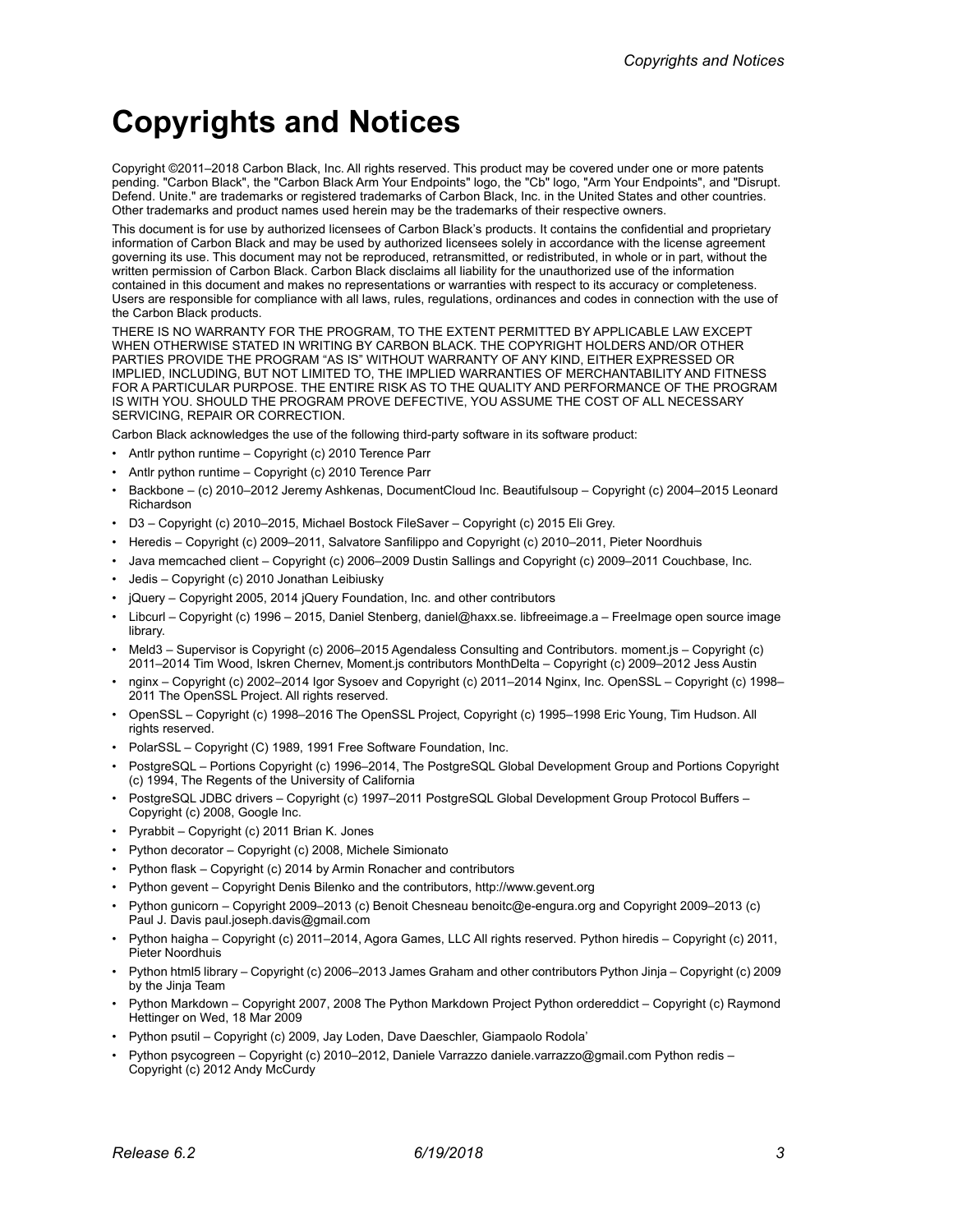- Python Seasurf Copyright (c) 2011 by Max Countryman. Python simplejson Copyright (c) 2006 Bob Ippolito
- Python sqlalchemy Copyright (c) 2005–2014 Michael Bayer and contributors. SQLAlchemy is a trademark of Michael Bayer.
- Python sqlalchemy-migrate Copyright (c) 2009 Evan Rosson, Jan Dittberner, Domen Kozar Python tempita Copyright (c) 2008 Ian Bicking and Contributors
- Python urllib3 Copyright (c) 2012 Andy McCurdy
- Python werkzeug Copyright (c) 2013 by the Werkzeug Team, see AUTHORS for more details. QUnitJS Copyright (c) 2013 jQuery Foundation, http://jquery.org/
- RabbitMQ Copyright (c) 2007–2013 GoPivotal, Inc. All Rights Reserved. redis Copyright (c) by Salvatore Sanfilippo and Pieter Noordhuis
- Simple Logging Facade for Java Copyright (c) 2004–2013 QOS.ch Six Copyright (c) 2010–2015 Benjamin Peterson
- Six yum distribution Copyright (c) 2010–2015 Benjamin Peterson
- Spymemcached / Java Memcached Copyright (c) 2006–2009 Dustin Sallings and Copyright (c) 2009–2011 Couchbase, Inc.
- Supervisord Supervisor is Copyright (c) 2006–2015 Agendaless Consulting and Contributors. Underscore (c) 2009– 2012 Jeremy Ashkenas, DocumentCloud Inc.
- Zlib Copyright (c) 1995–2013 Jean-loup Gailly and Mark Adler

Permission is hereby granted, free of charge, to any person obtaining a copy of the above third-party software and associated documentation files (collectively, the "Software"), to deal in the Software without restriction, including without limitation the rights to use, copy, modify, merge, publish, distribute, sublicense, and/or sell copies of the Software, and to permit persons to whom the Software is furnished to do so, subject to the following conditions:

The above copyright notices and this permission notice shall be included in all copies or substantial portions of the Software.

THE SOFTWARE LISTED ABOVE IS PROVIDED BY THE COPYRIGHT HOLDERS AND CONTRIBUTORS "AS IS" AND ANY EXPRESS OR IMPLIED WARRANTIES, INCLUDING, BUT NOT LIMITED TO, THE IMPLIED WARRANTIES OF MERCHANTABILITY AND FITNESS FOR A PARTICULAR PURPOSE ARE DISCLAIMED. IN NO EVENT SHALL THE COPYRIGHT OWNER OR CONTRIBUTORS BE LIABLE FOR ANY DIRECT, INDIRECT, INCIDENTAL, SPECIAL, EXEMPLARY, OR CONSEQUENTIAL DAMAGES (INCLUDING, BUT NOT LIMITED TO, PROCUREMENT OF SUBSTITUTE GOODS OR SERVICES; LOSS OF USE, DATA, OR PROFITS; OR BUSINESS INTERRUPTION) HOWEVER CAUSED AND ON ANY THEORY OF LIABILITY, WHETHER IN CONTRACT, STRICT LIABILITY, OR TORT (INCLUDING NEGLIGENCE OR OTHERWISE) ARISING IN ANY WAY OUT OF THE USE OF THIS SOFTWARE, EVEN IF ADVISED OF THE POSSIBILITY OF SUCH DAMAGE.

*Cb Response Server Configuration Guide* Document Revision Date: June 19, 2018 3:44 pm Product Version: 6.2.0 and 6.2.1

#### **Carbon Black, Inc.**

1100 Winter Street, Waltham, MA 02451 USA Tel: 617.393.7400 Fax: 617.393.7499 Web Site: <http://www.carbonblack.com> Support E-mail: [support@carbonblack.com](mailto:support@carbonblack.com)  User eXchange (Carbon Black Community): <https://community.carbonblack.com>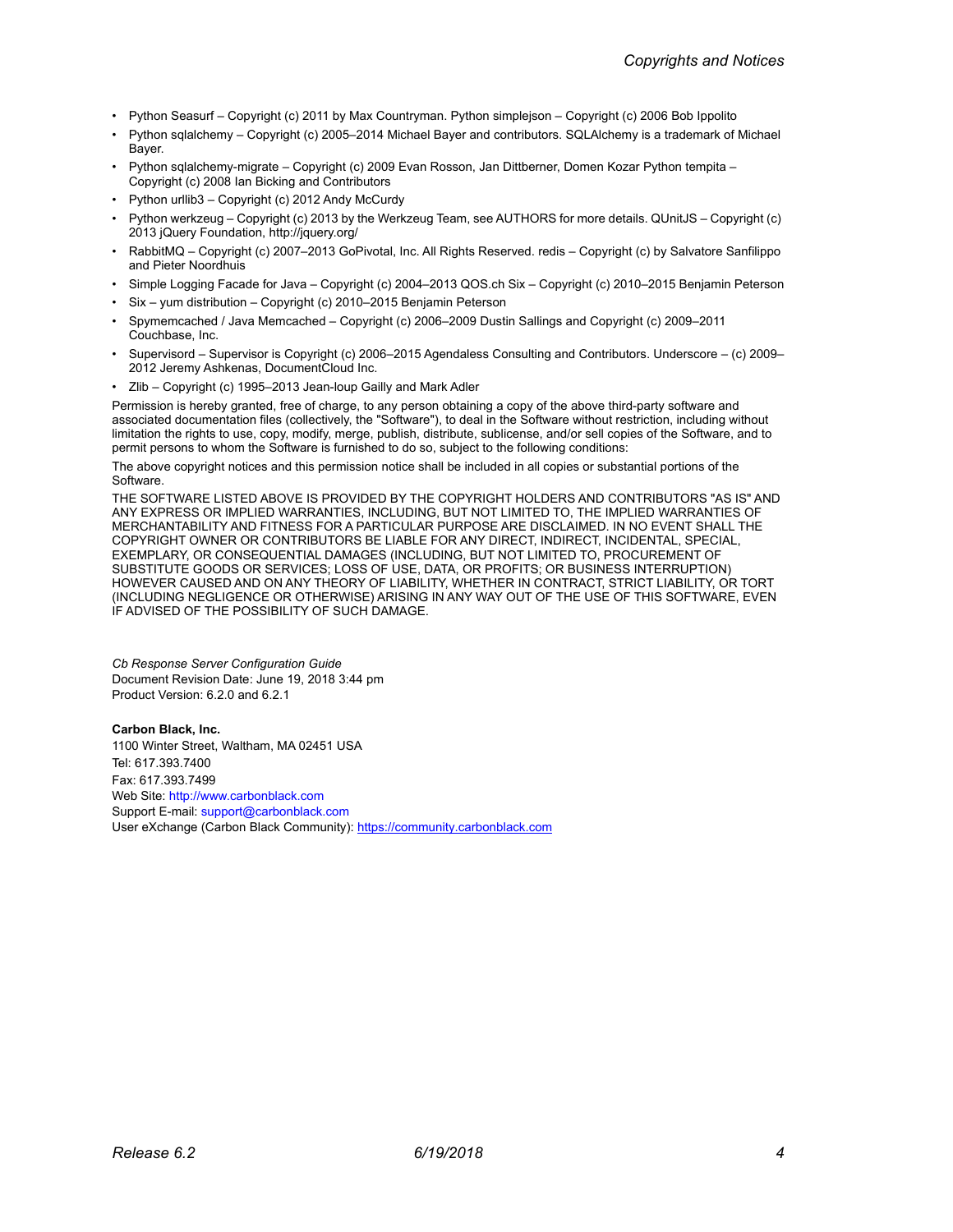# **Contents**

| 1            |                                              |
|--------------|----------------------------------------------|
|              |                                              |
|              |                                              |
|              |                                              |
|              |                                              |
|              |                                              |
|              |                                              |
|              |                                              |
| $\mathbf{2}$ |                                              |
|              |                                              |
|              |                                              |
|              |                                              |
|              |                                              |
|              |                                              |
|              |                                              |
|              |                                              |
|              |                                              |
|              |                                              |
|              |                                              |
|              |                                              |
|              |                                              |
|              |                                              |
|              | SolrTimePartitioningOptimizeMaxSegments20    |
|              | SolrTimePartitioningFreeSpaceThresholdPerc21 |
|              |                                              |
|              |                                              |
|              |                                              |
|              |                                              |
|              |                                              |
|              |                                              |
|              |                                              |
|              |                                              |
|              |                                              |
|              |                                              |
|              |                                              |
|              |                                              |
|              |                                              |
|              |                                              |
|              |                                              |
|              |                                              |
|              |                                              |
|              |                                              |
|              |                                              |
|              |                                              |
|              |                                              |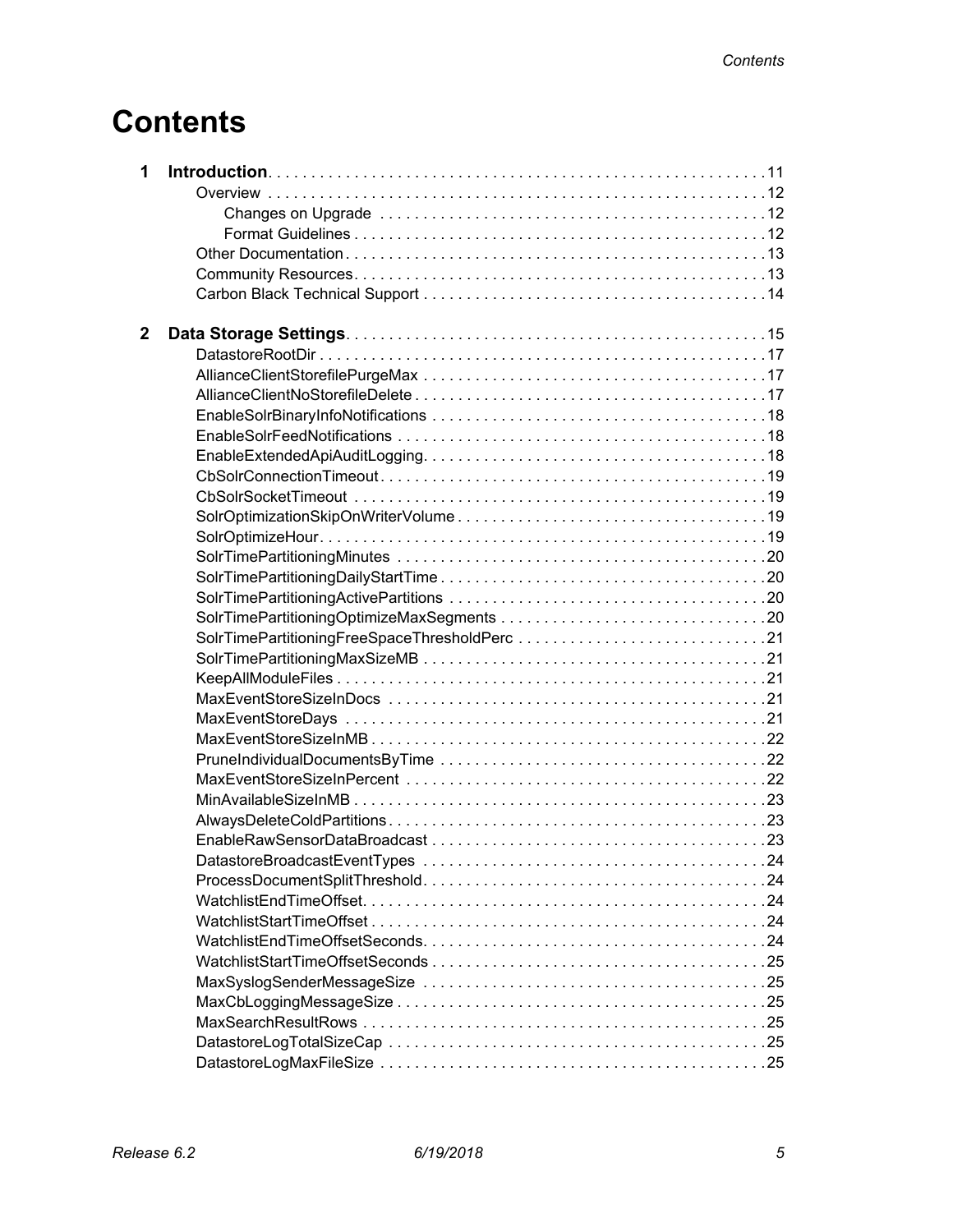| 3 |  |
|---|--|
|   |  |
|   |  |
|   |  |
|   |  |
|   |  |
|   |  |
|   |  |
|   |  |
|   |  |
|   |  |
|   |  |
|   |  |
|   |  |
|   |  |
|   |  |
|   |  |
|   |  |
|   |  |
|   |  |
|   |  |
|   |  |
|   |  |
|   |  |
| 4 |  |
|   |  |
|   |  |
|   |  |
|   |  |
|   |  |
|   |  |
|   |  |
|   |  |
|   |  |
|   |  |
| 5 |  |
|   |  |
|   |  |
|   |  |
|   |  |
|   |  |
|   |  |
|   |  |
|   |  |
|   |  |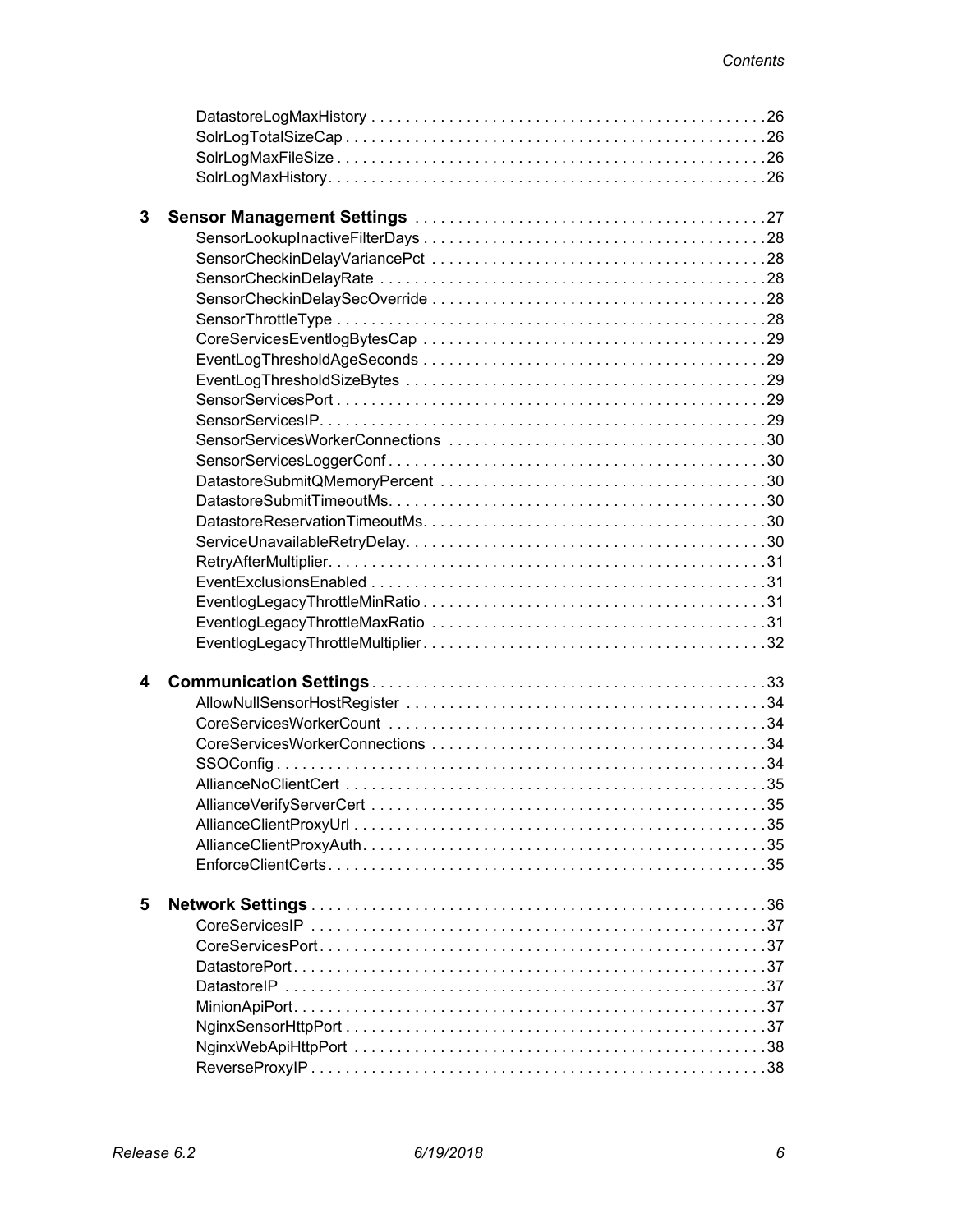| 6              |                                               |  |
|----------------|-----------------------------------------------|--|
|                |                                               |  |
|                |                                               |  |
|                |                                               |  |
|                |                                               |  |
| $\overline{7}$ |                                               |  |
|                |                                               |  |
|                |                                               |  |
|                |                                               |  |
|                |                                               |  |
|                |                                               |  |
|                |                                               |  |
|                |                                               |  |
|                |                                               |  |
|                |                                               |  |
|                |                                               |  |
|                |                                               |  |
|                |                                               |  |
|                |                                               |  |
|                |                                               |  |
|                |                                               |  |
|                |                                               |  |
|                |                                               |  |
|                |                                               |  |
|                |                                               |  |
|                |                                               |  |
|                |                                               |  |
|                | CoreServicesFuzzyProcessFacetsThreshold 50    |  |
|                | CoreServicesFuzzyProcessFacetsSamplingPerc 50 |  |
|                |                                               |  |
|                |                                               |  |
|                | CoreServicesFuzzyBinaryFacetsSamplingPerc51   |  |
|                |                                               |  |
|                |                                               |  |
|                |                                               |  |
|                |                                               |  |
|                |                                               |  |
|                |                                               |  |
|                |                                               |  |
|                |                                               |  |
|                |                                               |  |
|                |                                               |  |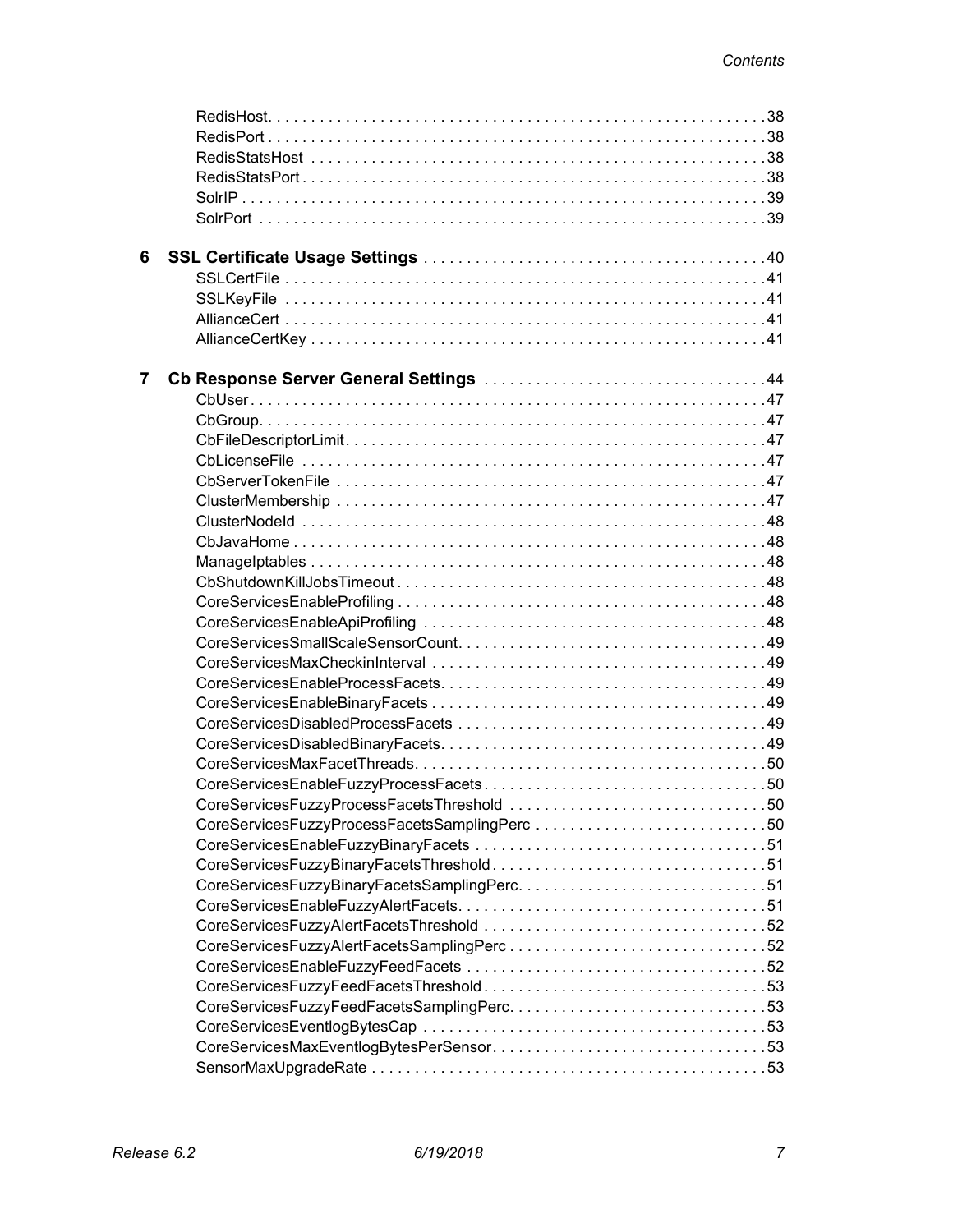| FeedHitMinScore <xxxxx></xxxxx> | 59 |
|---------------------------------|----|
|                                 |    |
|                                 |    |
|                                 |    |
|                                 |    |
|                                 |    |
|                                 |    |
|                                 |    |
|                                 |    |
|                                 |    |
|                                 |    |
|                                 |    |
|                                 |    |
|                                 |    |
|                                 |    |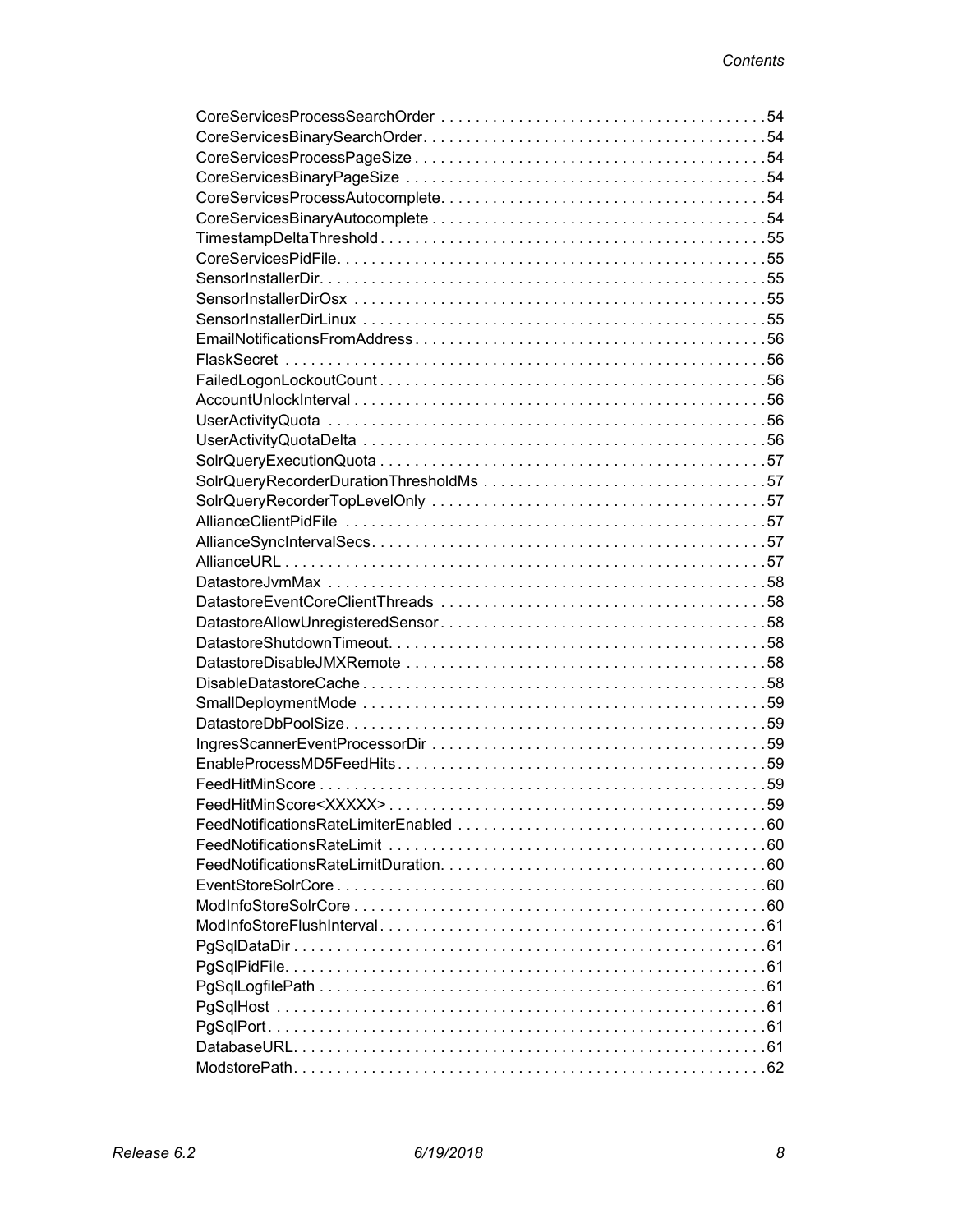| 8 |  |
|---|--|
|   |  |
|   |  |
|   |  |
|   |  |
|   |  |
|   |  |
|   |  |
|   |  |
|   |  |
| 9 |  |
|   |  |
|   |  |
|   |  |
|   |  |
|   |  |
|   |  |
|   |  |
|   |  |
|   |  |
|   |  |
|   |  |
|   |  |
|   |  |
|   |  |
|   |  |
|   |  |
|   |  |
|   |  |
|   |  |
|   |  |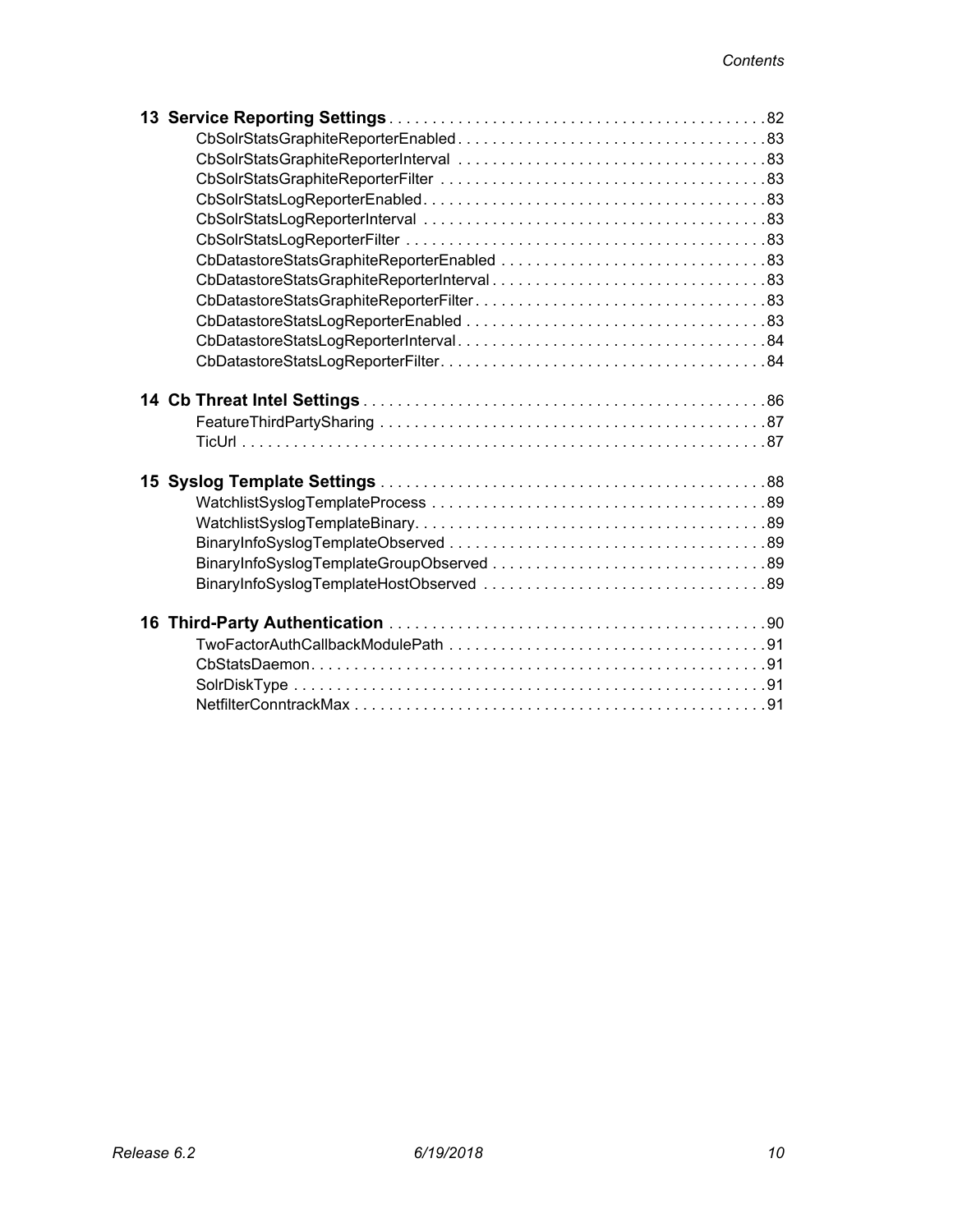# <span id="page-10-0"></span>Chapter 1 **Introduction**

This document describes the contents of the  $cb$ . confinities, the primary configuration file for Cb Response. By changing the values of parameters in cb.conf, you can change the behavior and performance of Cb Response.

Before editing cb.conf, you should be sufficiently familiar with the features and operation of Carbon Black's Cb Response to make judgments about when and whether to change its configuration. For details about using Cb Response, refer to the *Cb Response User Guide* for the version you are installing.

#### **Sections**

| <b>Topic</b>                          | Page |
|---------------------------------------|------|
| Overview                              | 12   |
| <b>Other Documentation</b>            | 13   |
| <b>Carbon Black Technical Support</b> | 14   |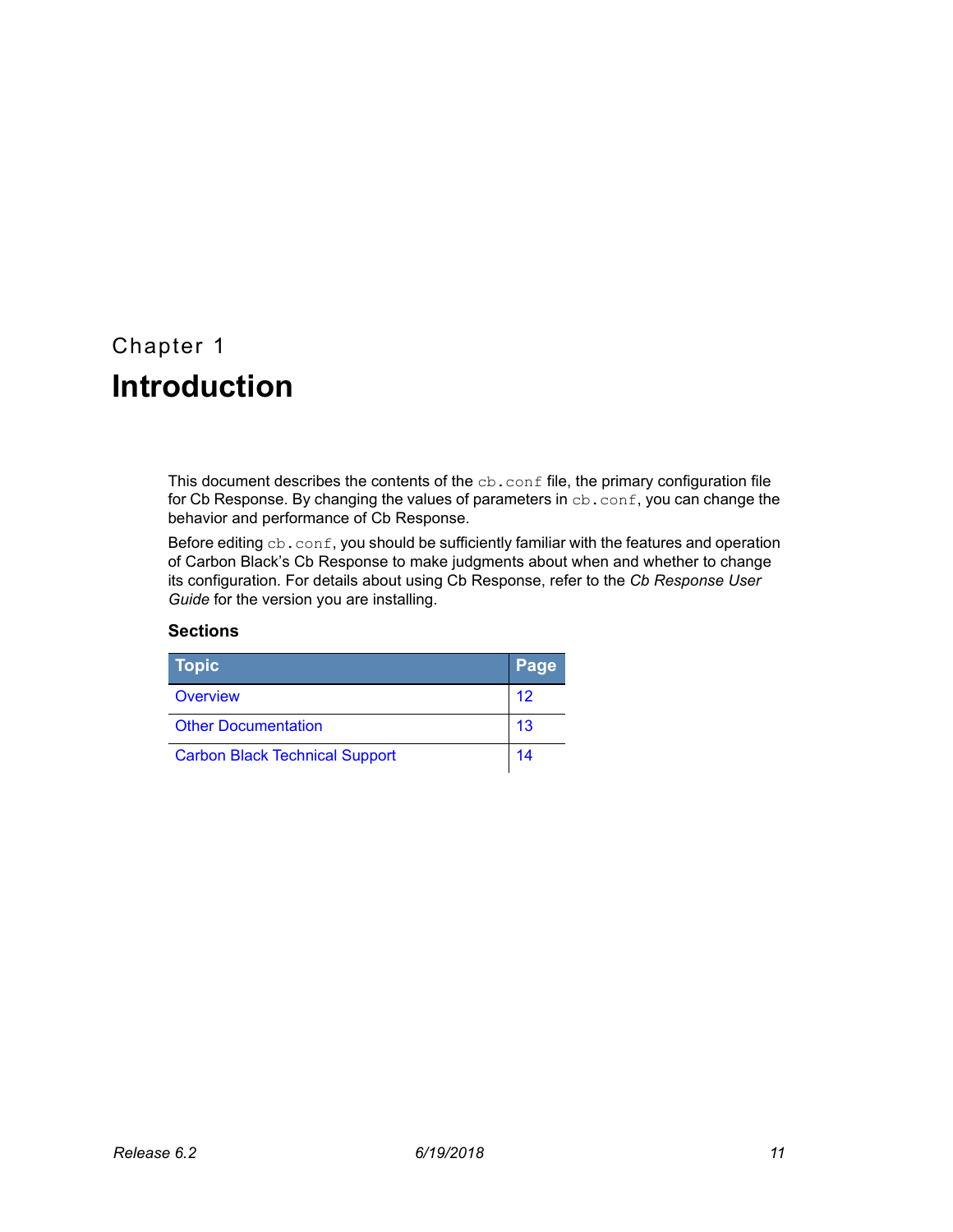#### <span id="page-11-0"></span>**Overview**

The primary configuration file for the Cb Response server is:

/etc/cb/cb.conf

The first time you install the Cb Response server, running **cbinit** creates the cb.conf file from a template that includes the standard parameters and default settings for that server version.

In a simple production environment, there is typically no need to modify  $cb$ .conf directly — many configuration options are either set during installation or through the Cb Response console. Configuration options described in this document, however, can be useful for troubleshooting issues with the server, customizing the configuration for local integration, or making other customizations and enabling features such as Cb Response Live (CbLR).

#### <span id="page-11-1"></span>**Changes on Upgrade**

Each new version of the Cb Response server might add or remove some parameters in the cb.conf file, or change the defaults for existing parameters. When you install a new version of the server, however, the upgrade program does not overwrite the existing cb.conf file. Instead, it preserves any custom changes you have made to cb.conf and creates a new file called cb.conf.upgrade.

Examine the  $cb$ .  $conf$ . upgrade file as well as this document to determine what parameters are new or changed in this release. You can then either copy the relevant new (or changed) sections from cb.conf.upgrade into cb.conf, or replace cb.conf with an edited version of the upgrade file.

#### **Note**

The cb.conf.upgrade file is for information purposes only and has no functional effect on your Cb Response server configuration (unless renamed to cb.conf).

#### <span id="page-11-2"></span>**Format Guidelines**

Settings in the configuration file affect Cb Response services as well as the Bash shell on your server. If you edit the file, carefully observe the following formatting rules to avoid parsing errors:

- **•** All comment lines begin with a hash mark (#).
- **•** Place comments on their own line.
- **•** Do not add comments to the end of a line that contains a property setting.
- **•** Define all properties as name=value pairs.
- **•** Omit whitespace (spaces or tabs) around the equals sign (=) as follows:
	- **-** Correct format: name=value
	- **-** Incorrect format:
		- name =value name= value name = value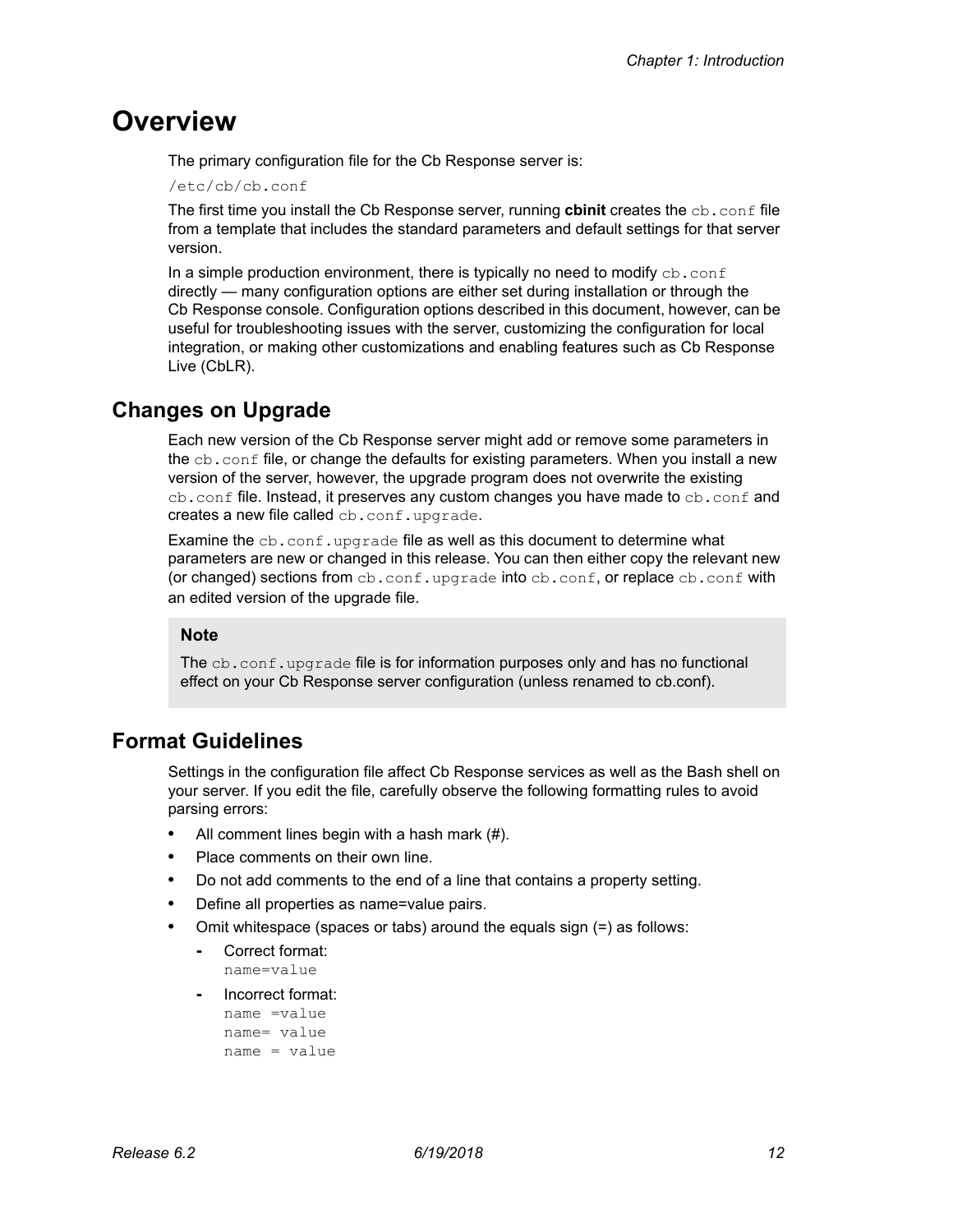### <span id="page-12-0"></span>**Other Documentation**

Visit the Carbon Black User eXchange website at<https://community.carbonblack.com> to locate documentation for tasks not covered in this guide as well as other documents maintained as a knowledge base for technical support solutions. Some of these documents are updated with every newly released build, while others are updated only for minor or major version changes. Documents include:

- **•** *Cb Response Operating Environment Requirements Guide (OER)* Describes performance and scalability considerations in deploying a Cb Response server. This was called the *Server Sizing Guide* in previous releases.
- **•** *Cb Response Server/Cluster Management Guide* Describes how to install, manage, backup/restore, etc. a Cb Response server/cluster. This guide is for on-premises Cb Response installations only.
- **•** *Cb Response User Guide* Describes the Cb Response product and explains how to use all of its features and perform administration tasks.
- **•** *Cb Response Unified View User Guide* Describes how to install and manage Cb Response Unified View.
- **•** *Cb Response Integration Guide* Provides information for administrators who are responsible for integrating Cb Response with various tools, such as Cb Protection, EMET, VDI, SSO, and more.
- **•** *Cb Response API* Documentation for the Cb Response REST API is located at <https://developer.carbonblack.com/reference/enterprise-response>[. Documentation for](https://cbapi.readthedocs.io)  [the Python module that can be used for easy access to the REST API is hosted at](https://cbapi.readthedocs.io)  [h](https://cbapi.readthedocs.io)ttps://cbapi.readthedocs.io.
- **•** *Connectors* Documentation describing how to install, configure and maintain various Carbon Black connectors is located at [https://developer.carbonblack.com/guide/](https://developer.carbonblack.com/guide/enterprise-response/#connectors) [enterprise-response/#connectors](https://developer.carbonblack.com/guide/enterprise-response/#connectors). A connector enables communication between a third-party product and Cb Response server.

### <span id="page-12-1"></span>**Community Resources**

The Carbon Black User eXchange website at<https://community.carbonblack.com> provides access to information shared by Carbon Black customers, employees and partners. It includes information and community participation for users of all Carbon Black products, including Cb Response, Cb Response, and Cb Defense.

When you login to this resource, you can:

- **•** Ask questions and provide answers to other users' questions.
- **•** Enter a "vote" to bump up the status of product ideas.
- **•** Download the latest user documentation.
- **•** Participate in the Carbon Black developer community by posting ideas and solutions or discussing those posted by others.
- **•** View the training resources available for Carbon Black products.

You must have a login account to access the User eXchange. Contact your Technical Support representative if you need to get an account.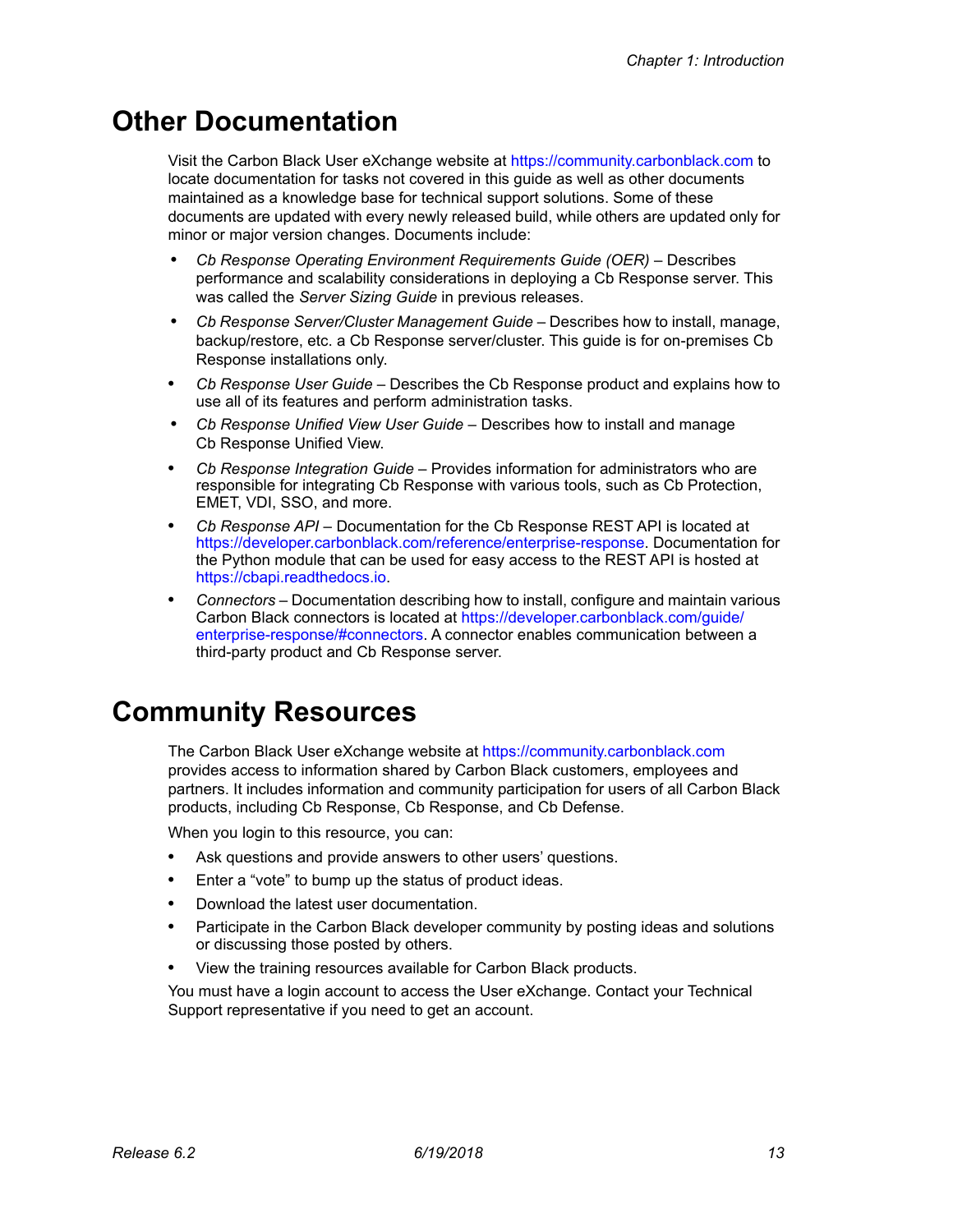### <span id="page-13-1"></span><span id="page-13-0"></span>**Carbon Black Technical Support**

Carbon Black Technical Support provides the following channels for resolving support questions:

- **• Web (User eXchange):** <http://community.carbonblack.com>
- **• Email:** <support@carbonblack.com>
- **• Phone:** Tel: 617.393.7400
- **• Fax:** 617.393.7499

When contacting Carbon Black Technical Support, be sure to provide the following information:

| <b>Required Information</b> | <b>Description</b>                                                                            |
|-----------------------------|-----------------------------------------------------------------------------------------------|
| Contact                     | Your name, company name, telephone number, and<br>email address.                              |
| <b>Product version</b>      | Product name and version number.                                                              |
| Document version            | For documentation issues, specify the date and<br>version of the manual you are using.        |
| <b>Problem</b>              | Action causing the problem, error message returned,<br>and event log output (as appropriate). |
| <b>Problem severity</b>     | Critical, serious, minor, or enhancement.                                                     |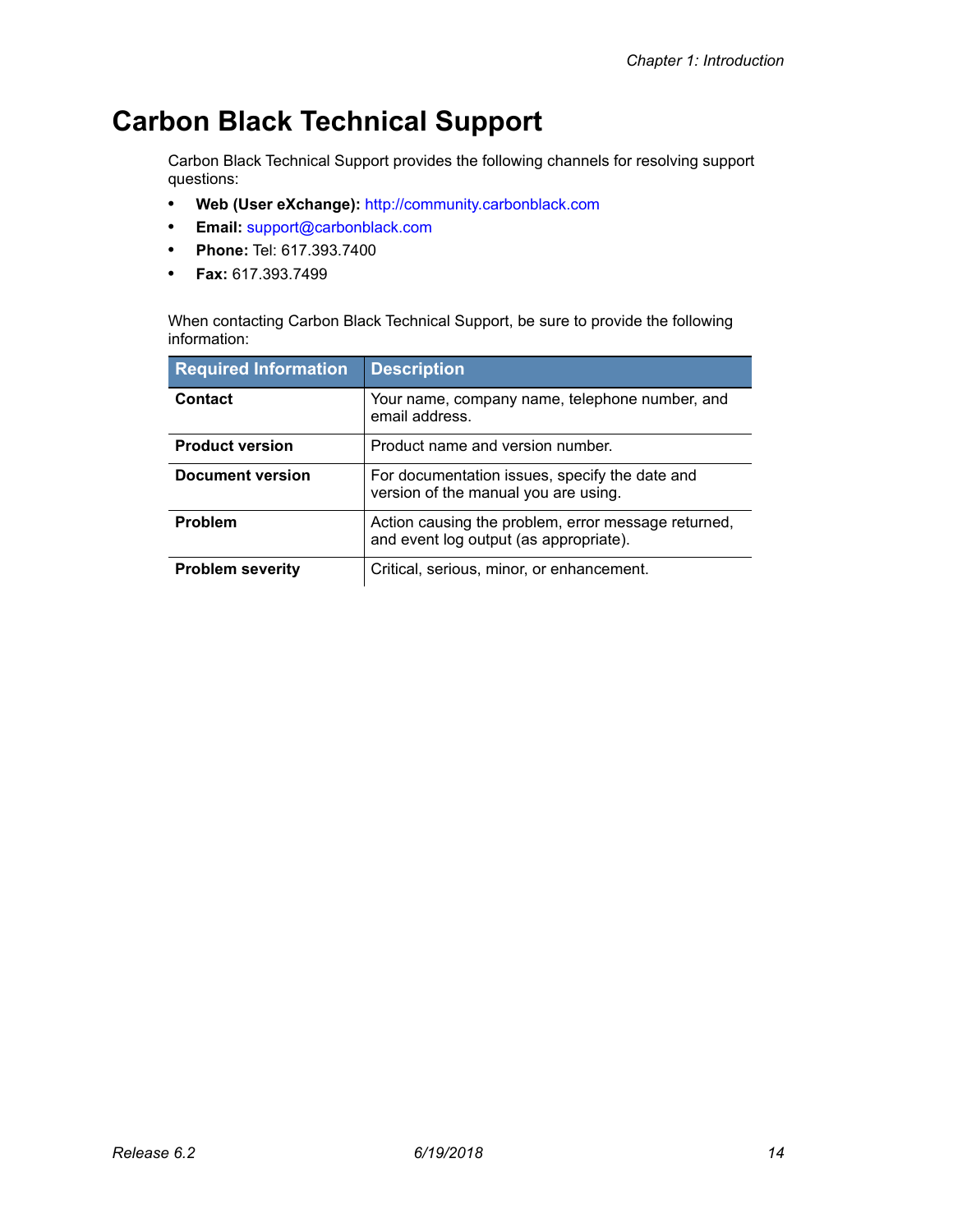#### Chapter 2

# <span id="page-14-0"></span>**Data Storage Settings**

This section describes the data storage settings in the cb.conf file.

#### **Settings in this Chapter**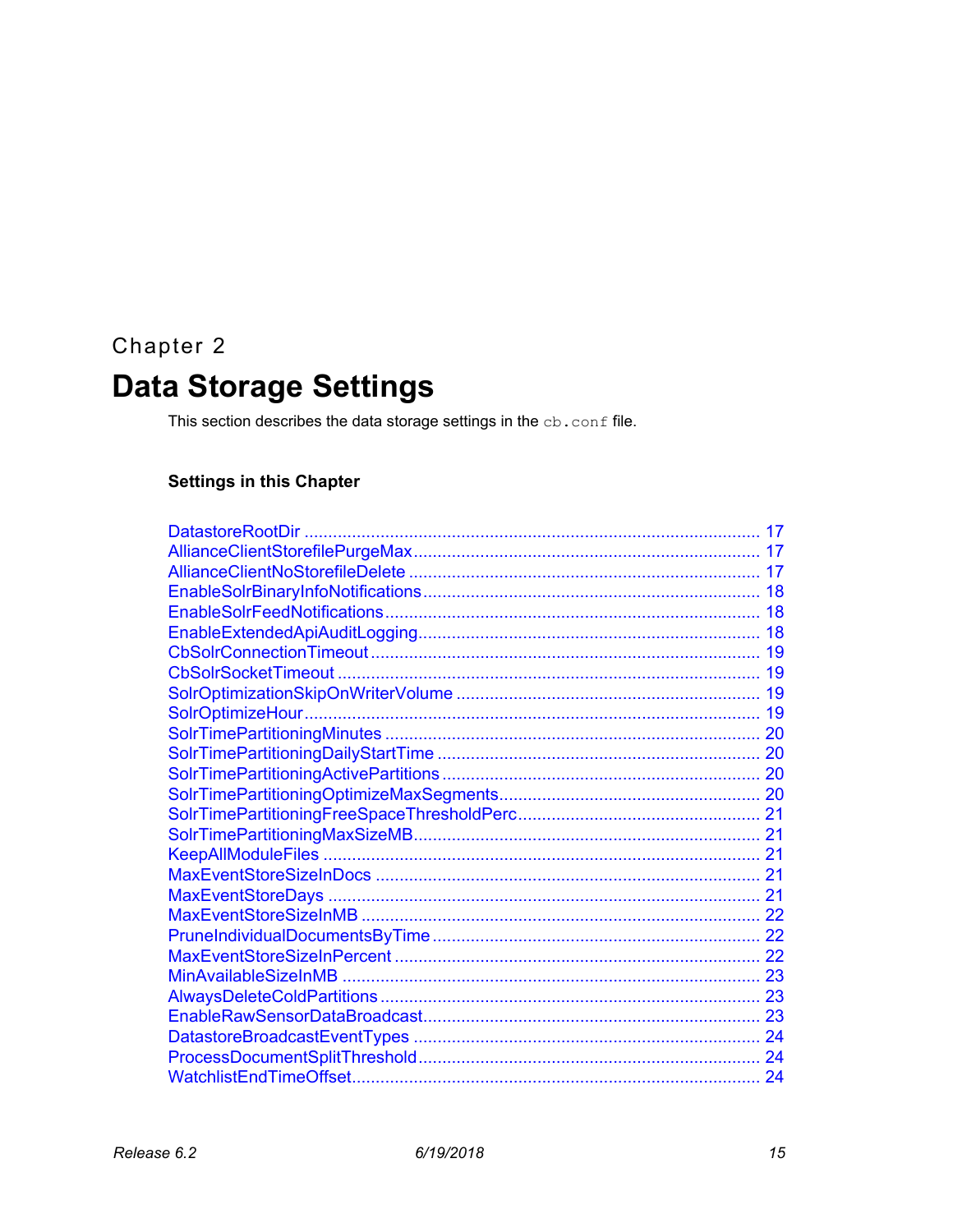$\epsilon$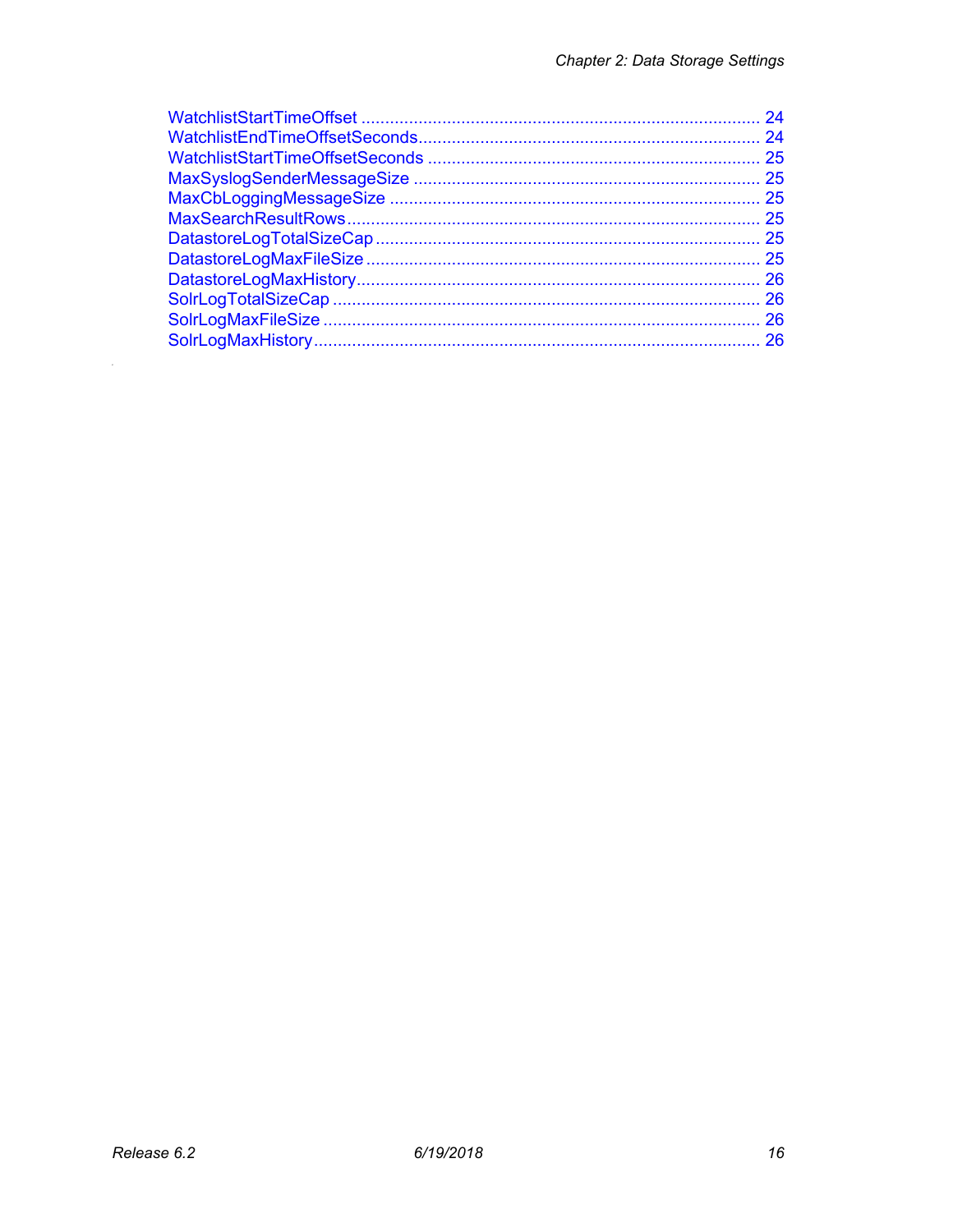### <span id="page-16-0"></span>**DatastoreRootDir**

#### Default: /var/cb/data

Sets the path to the root directory where runtime data for the Cb Response server is stored. This data includes Solr, PostgreSQL, and flat-file storage of module files. Each of these storage types has additional parameters, which are described in this document.

#### **Note**

Consult [Carbon Black Technical Support](#page-13-1) if you want to move your data root directory from one volume to another.

### <span id="page-16-1"></span>**AllianceClientStorefilePurgeMax**

#### Default: 100

Specifies the maximum number of storage files (binaries uploaded from sensors to the server) that the Cb Response Alliance client purges from a local hard drive, if it determines that the files should be deleted. See [AllianceClientNoStorefileDelete](#page-16-2) for information about the criteria that is used to delete these files.

### <span id="page-16-2"></span>**AllianceClientNoStorefileDelete**

#### Default: 0

Specifies if the Cb Response Alliance client should keep binary files locally after they have been uploaded to the central Cb Response Alliance server. If this is set to 0, the Cb Response Alliance client deletes binary storefiles after uploading them to preserve local hard drive space. If set to 1, binary modules are not deleted after they have been uploaded.

#### **Caution**

The *Purge* script still erases binary files to recover disk space unless *KeepAllModuleFiles* has been set to 1.

You can always download binary files from the Cb Response Alliance server, even if the files have been deleted from your Cb Response server. Download attempts through the console will search the Alliance server if no local copy of a file is available. The Cb Response API also provides access to Alliance server downloads.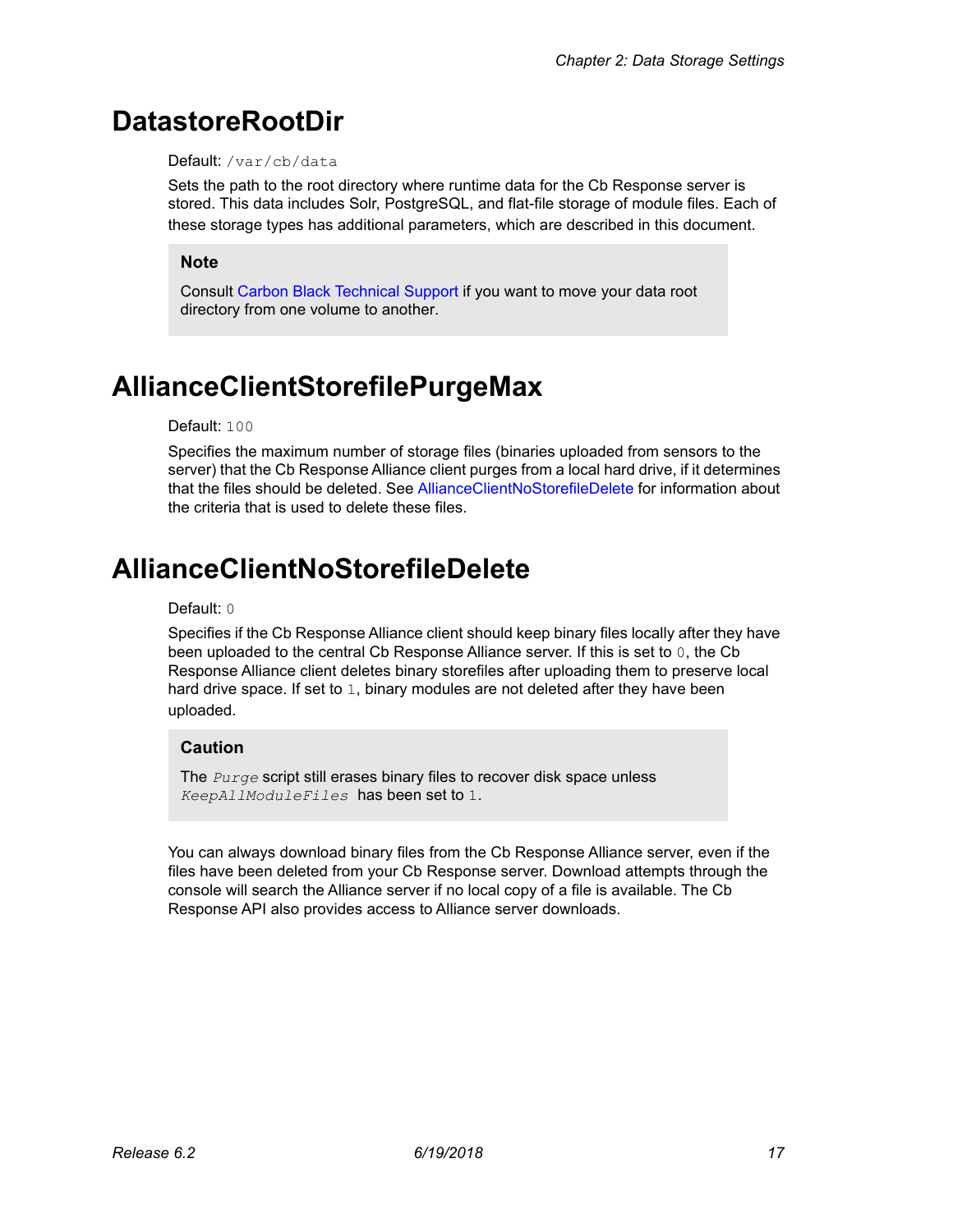#### <span id="page-17-0"></span>**EnableSolrBinaryInfoNotifications**

#### Default: False

When set to  $True$ , this parameter enables notifications for binaries that are entirely new to Cb Response or new to specific sensor hosts or sensor groups. One notification event occurs for each of the following cases:

- **•** The binary is completely new to the sensors reporting to this server.
- **•** The binary is new to the host that reported it.
- **•** The binary is new to the sensor group to which the reporting host belongs. This means that one newly discovered binary can trigger up to three notifications. Notifications are sent to syslog as log messages.

#### <span id="page-17-1"></span>**EnableSolrFeedNotifications**

#### Default: True

When set to  $True$ , this parameter enables notifications when documents that register as feed hits are committed to the Solr index. Users can configure different types of notifications per feed to be alerted of these events.

### <span id="page-17-2"></span>**EnableExtendedApiAuditLogging**

#### Default: False

When this parameter is set to True (enabled), Cb Response logs all REST API requests from either the console or other sources, such as scripts, and stores the data in  $/\text{var}/$ log/cb/audit/useractivity.log, as shown in the following example:

```
2017-12-22 11:30:54: username='dave' userid='1' 
ip='::ffff:192.168.56.1' status='200' method='GET' path='/api/v2/
sensor'
2017-12-22 11:30:54: username='dave' userid='1' 
ip='::ffff:192.168.56.1' status='200' method='GET' path='/api/v1/
alert'
2017-12-22 11:30:55: username='dave' userid='1' 
ip='::ffff:192.168.56.1' status='200' method='GET' path='/api/v1/
detect/report/currentmonitoringstatus'
2017-12-22 11:30:55: username='dave' userid='1' 
ip='::ffff:192.168.56.1' status='200' method='GET' path='/api/v3/
group'
2017-12-22 11:30:57: username='dave' userid='1' 
ip='::ffff:192.168.56.1' status='200' method='GET' path='/api/v1/
feed'
2017-12-22 11:30:57: username='dave' userid='1' 
ip='::ffff:192.168.56.1' status='200' method='GET' path='/api/v1/
process'
```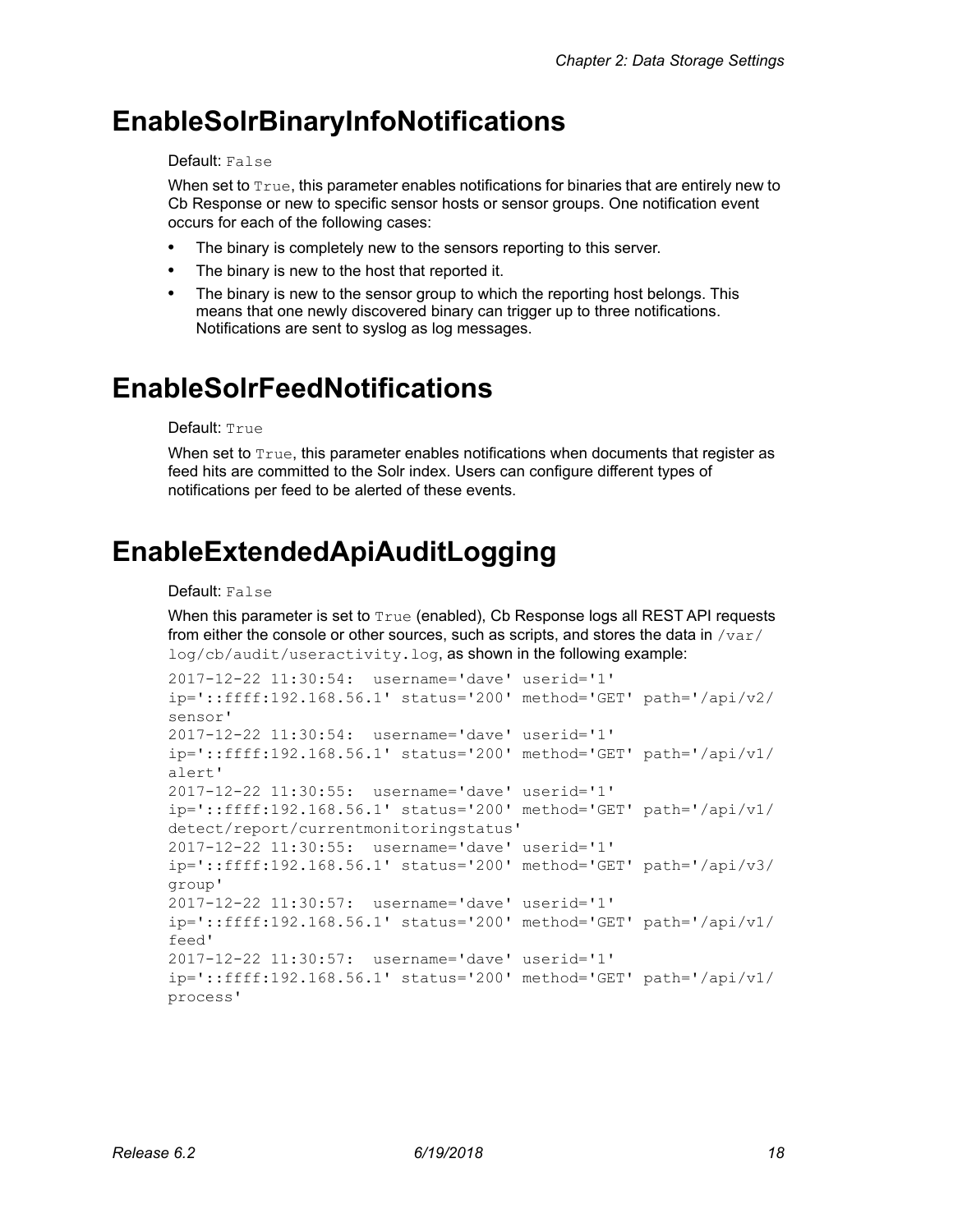The audit information also appears in the User Management section of the console on the Activity Audit tab, and in a CSV file downloaded from that page, as shown in the following example:

```
username, timestamp, ip address, request method, request path,
result, description
"dave","2017-12-22 21:33:29.031897-
05:00","::ffff:192.168.56.1","GET","/api/v2/group","200","OK"
"dave","2017-12-22 21:33:28.988702-
05:00","::ffff:192.168.56.1","GET","/api/users","200","OK"
"dave","2017-12-22 21:33:28.979345-
05:00","::ffff:192.168.56.1","GET","/api/teams","200","OK"
```
When this parameter is set to False, no REST API requests are logged or stored in useractivity.log, and the Activity Audit tab shows only login and logout events. **Change Note:** New in version 6.2.1.

### <span id="page-18-0"></span>**CbSolrConnectionTimeout**

#### Default: 0

Sets the connection timeout from the Solr backend engine to the datastore in milliseconds. If the internal defaults for the Solr client are in use, this value is 0.

#### <span id="page-18-1"></span>**CbSolrSocketTimeout**

#### Default: 0

Sets the socket read timeout from the Solr backend engine to the datastore in milliseconds. If the internal defaults for the Solr client are in use, this value is 0.

#### <span id="page-18-2"></span>**SolrOptimizationSkipOnWriterVolume**

#### Default: False

If set to True, the system never optimizes the partition on the volume that is currently being written to. This helps to keep reads and writes below EBS volume limits for EC2 instances in an Amazon Web Services environment.

**Change Note:** New in version 6.1.

#### <span id="page-18-3"></span>**SolrOptimizeHour**

#### Default: 0 (midnight)

Controls when Solr optimization is done (in local time).

The Cron syntax is supported for this parameter. For example, using the value \*/12 for the hour optimizes Solr every 12 hours.

**Change Note:** New in version 6.1.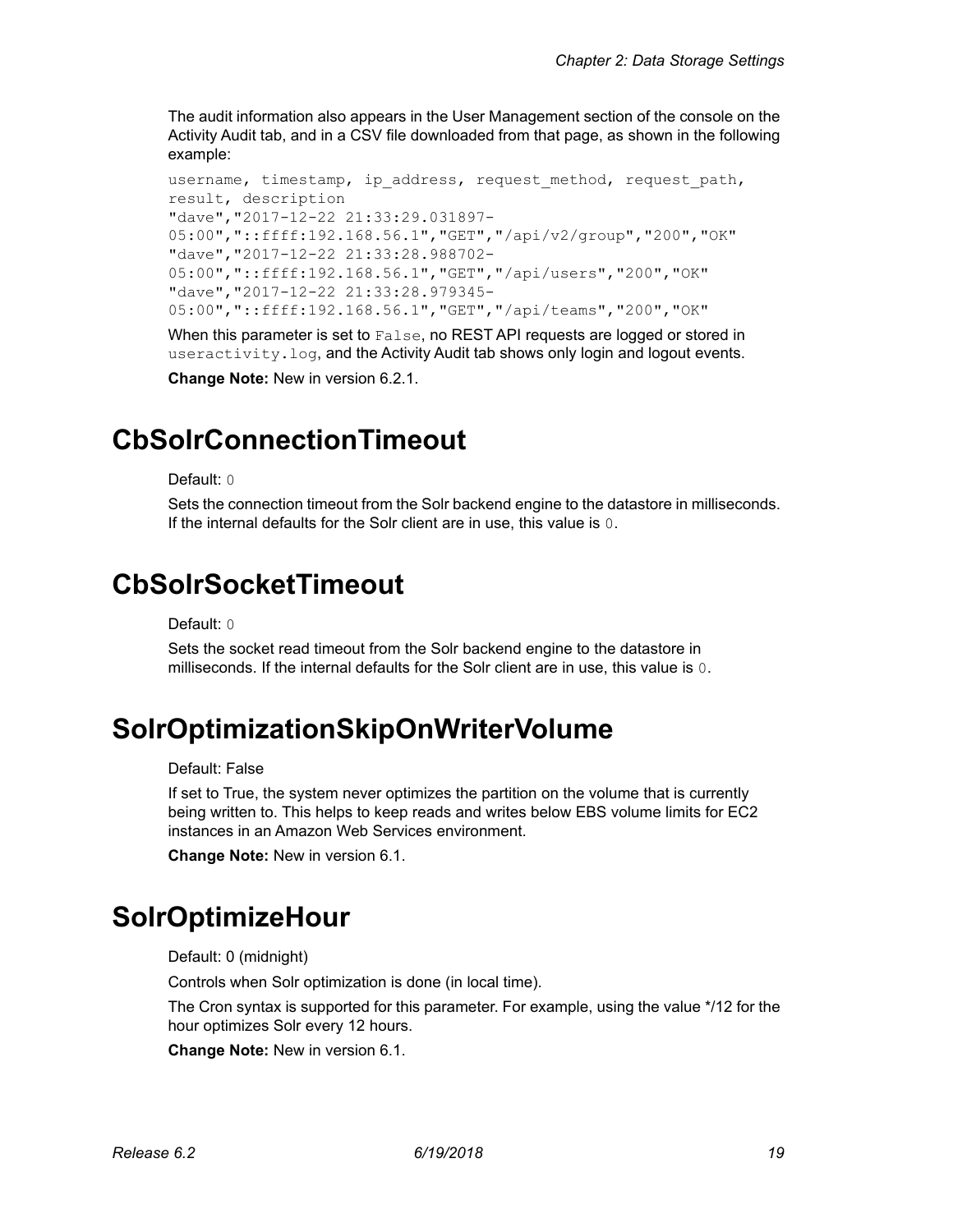### <span id="page-19-0"></span>**SolrTimePartitioningMinutes**

#### Default: 4320

Controls the time partitioning for Solr collections, in minutes per partition. If set to zero (0), Solr Time Partitioning will be disabled. The default is equivalent to 3 days.

Important: Configure either SolrTimePartitioningDailyStartTime or SolrTimePartitioningMinutes, but not both. If both are configured, SolrTimePartitioningDailyStartTime takes precedence.

**Change Note:** New in version 6.1.

### <span id="page-19-1"></span>**SolrTimePartitioningDailyStartTime**

#### Default: (no default)

Controls the time partitioning for Solr collections by specifying a daily start time. This is represented by the number of minutes after 00:00 (UTC) that the partitioning should occur. For example, a value of 60 would represent 01:00 UTC, and a new partition would be created at that time each day.

Important: Configure either SolrTimePartitioningDailyStartTime or SolrTimePartitioningMinutes, but not both. If both are configured, SolrTimePartitioningDailyStartTime takes precedence.

**Change Note:** New in version 6.1.

### <span id="page-19-2"></span>**SolrTimePartitioningActivePartitions**

Default: 30

Controls the number of actively searched Solr partitions that remain in the query index. **Change Note:** New in version 6.1.

### <span id="page-19-3"></span>**SolrTimePartitioningOptimizeMaxSegments**

#### Default: 10

Controls the maximum number of segments used to optimize warm partitions.

Note: Setting this parameter lower than the default of 10 could cause optimization to take a very long time per core.

**Change Note:** New in version 6.1.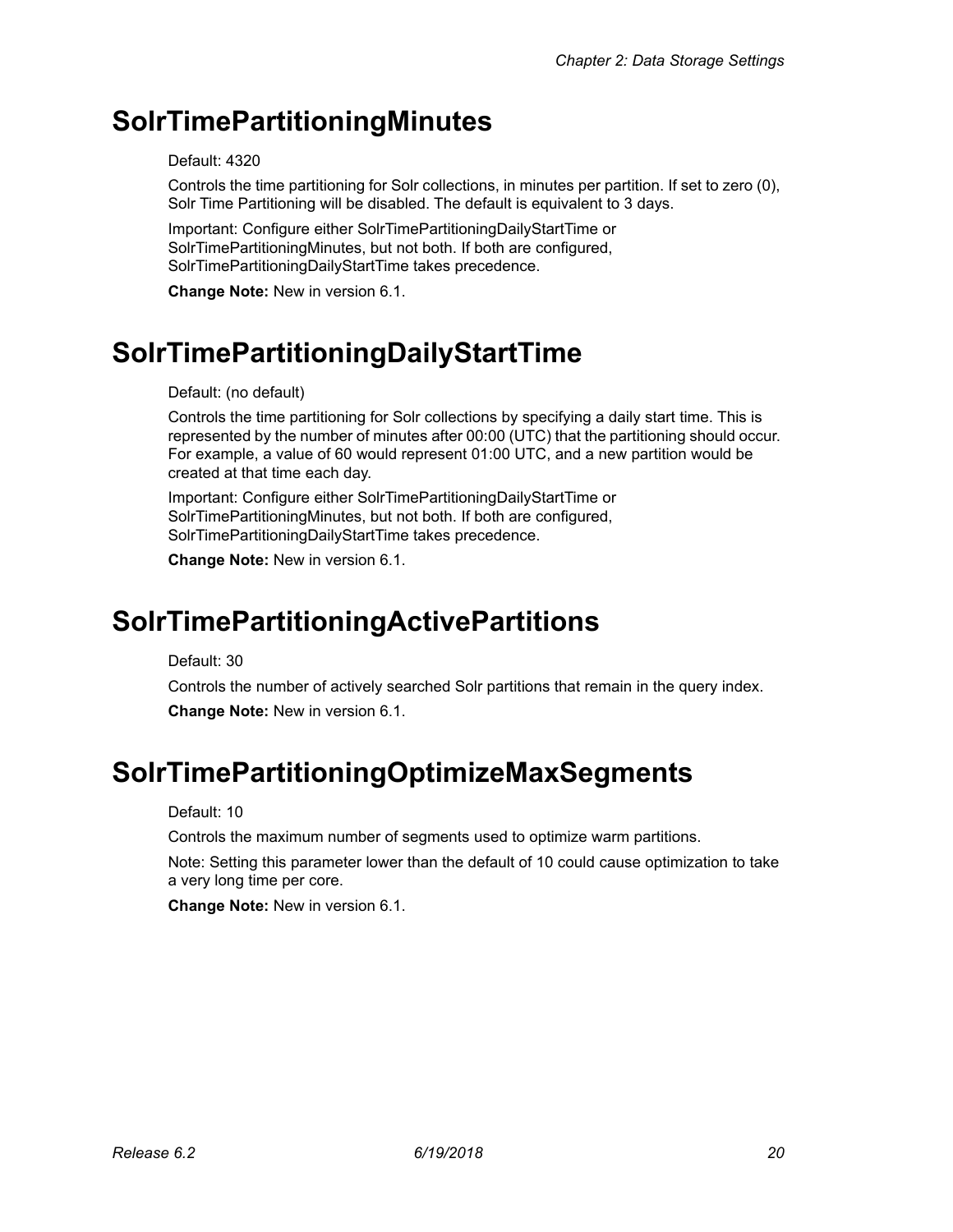### <span id="page-20-0"></span>**SolrTimePartitioningFreeSpaceThresholdPerc**

#### Default: 5

If there are multiple event storage volumes, event storage switches to a different volume when this threshold for the percent of remaining space is reached. For example, when volume 1 is 95% full, and volume 2 is less full, event storage switches to a new partition on volume 2.

**Change Note:** New in version 6.1.

### <span id="page-20-1"></span>**SolrTimePartitioningMaxSizeMB**

#### Default: 0

Sets a maximum size (MB) for partitions, after which a new partition is started. This is an optional way to partition based on partition size instead of time (that is, SolrTimePartitioningMinutes or SolrTimePartitioningDailyStartTime).

If set to 0, only time-based partitioning is used.

**Change Note:** New in version 6.1.

### <span id="page-20-2"></span>**KeepAllModuleFiles**

#### Default: 0

Enables or disables the deletion of binary files uploaded from sensors.

The default value of  $\theta$  indicates that the uploaded files are deleted at the following times:

- **•** After they are uploaded to the Cb Response Alliance server.
- **•** When data is purged to free up storage volume.

Changing this value to  $1$  sets the server to never delete module files.

### <span id="page-20-3"></span>**MaxEventStoreSizeInDocs**

**Change Note:** Removed from version 6.1. There is no longer an absolute event core size in docs.

### <span id="page-20-4"></span>**MaxEventStoreDays**

#### Default: 30

Controls how old warm (mounted) partitions can get before they are unmounted or deleted. When threshold is reached, oldest partition is either unmounted (converted to cold) or deleted from disk, based on value of AlwaysDeleteColdPartitions.

**Change Note:** The behavior of the parameter is now affected by the new AlwaysDeleteColdPartitions parameter.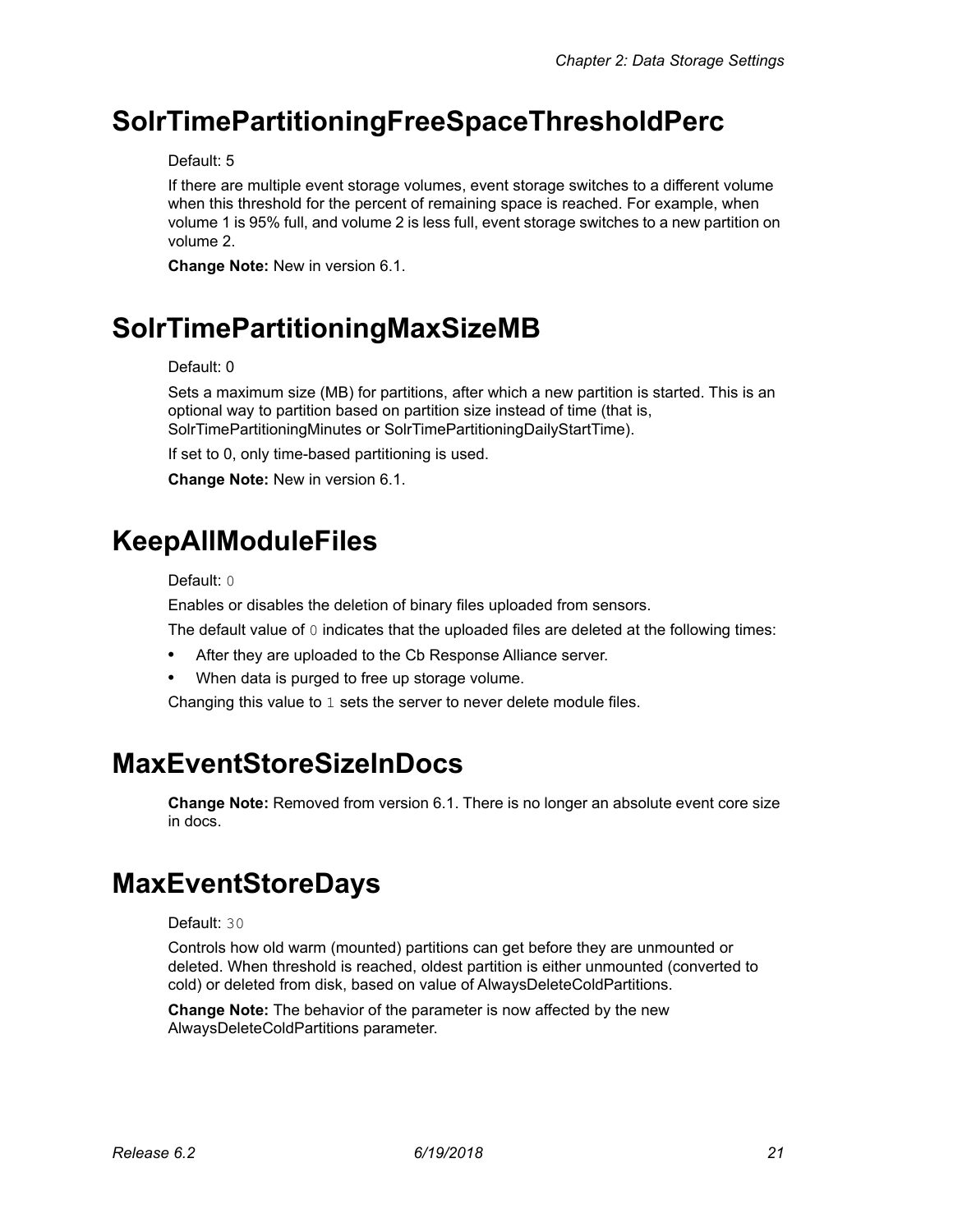**Note:** Partition age is not determined by the timestamp of the partition itself, which is assigned at the partition *start time*. Instead, partition end time is used for this purpose, and this is determined by the timestamp of the *next partition* in line.

### <span id="page-21-0"></span>**MaxEventStoreSizeInMB**

#### Default: 0

By default, process data is purged automatically when disk space is required. If this value is set, process data is unmounted or deleted, starting from the earliest date, until the size of the process store is less than this value. This determines how big the total event store can get in MB before warm partitions are purged. When the threshold is reached, the oldest partition are either be unmounted (converted to cold) or deleted from disk, based on value of AlwaysDeleteColdPartitions.

**Change Note:** The behavior of the parameter is now affected by the new AlwaysDeleteColdPartitions parameter.

### <span id="page-21-1"></span>**PruneIndividualDocumentsByTime**

#### Default: False

Controls whether individual documents will be pruned if their age exceeds the MaxEventStoreDays setting.

- **•** If False, the system relies on unloading *partitions* to prune old data, when the entire partition ages out.
- **•** If True, the system will delete *older documents* from the oldest warm partition when MaxEventStoreDays is reached.

This flag allows more expensive per-document purging in cases when SolrTimePartitioningMinutes is set to be higher than a day. This means that the partition will not be purged until youngest document in partition reaches MaxEventStoreDays threshold, which could leave an amount of data up to the value of SolrTimePartitioningMinutes over this boundary.

**Note:** Because deletion of individual documents is a more "expensive" operation than partition-based purging, Carbon Black recommends setting this to True only if you use large partitions (>3 days) and want to save on disk space.

**Change Note:** New in version 6.1.

### <span id="page-21-2"></span>**MaxEventStoreSizeInPercent**

#### Default: 90

Determines what percent of total disk space can be taken up by the event store before cleanup is triggered. The total disk space that is available to the event store is calculated as the sum of the current event store size and free disk space. When the threshold is reached, the oldest partition will be either unmounted (converted to cold) or deleted from disk, based on value of AlwaysDeleteColdPartitions.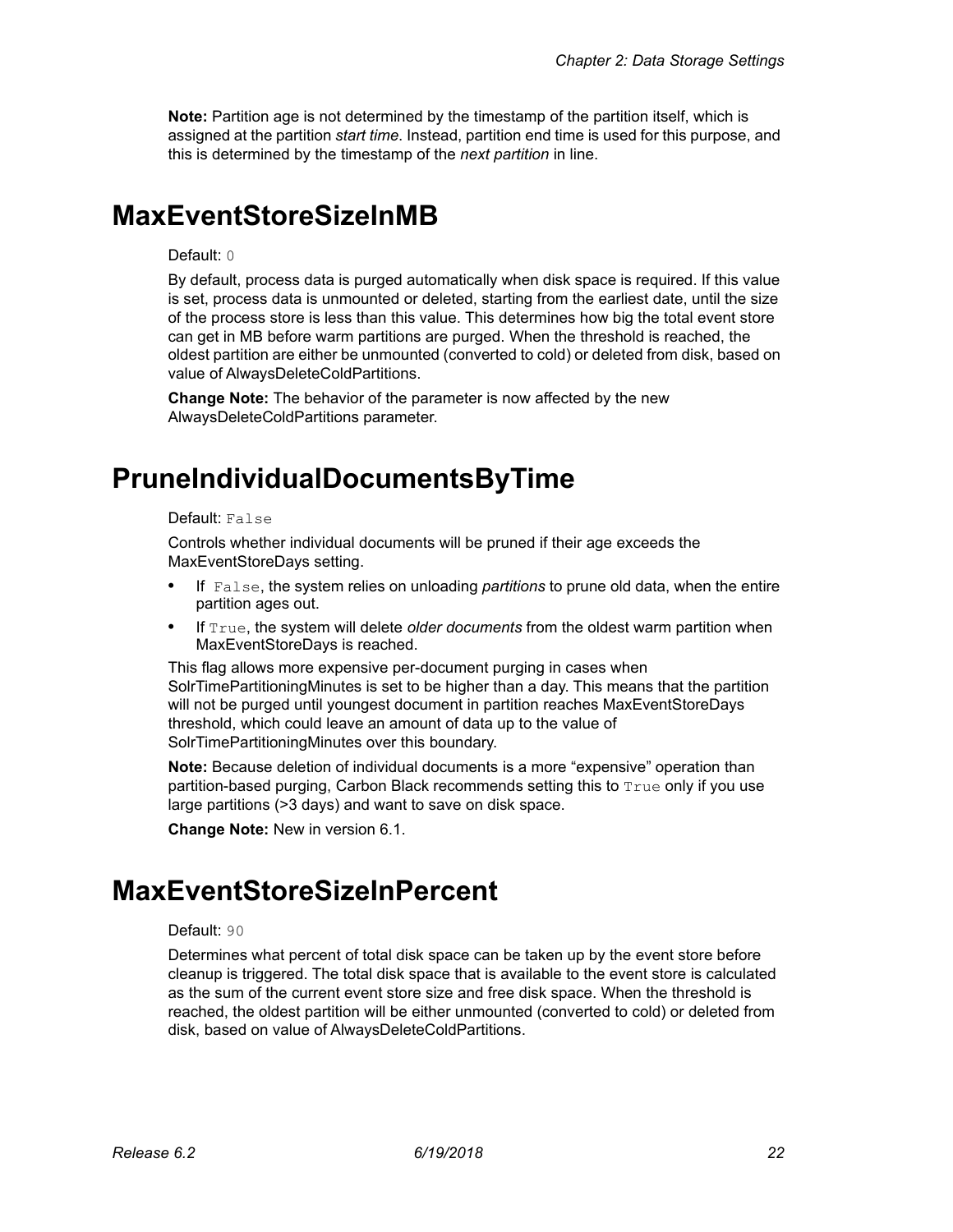**Change Note:** The default was raised to 90 (percent) in version 6.1. In addition, the behavior of the parameter is now affected by the new AlwaysDeleteColdPartitions parameter.

### <span id="page-22-0"></span>**MinAvailableSizeInMB**

#### Default: 0

Sets a lower limit on the available disk space that must be maintained on the mount point where the event store resides. This parameter takes precedence over all other storagesize parameters, except for MaxEventStoreSizeInDocs. It is an optional parameter.

This determines how much free space to leave on the events data disk before purging warm partitions. If this condition is met, partitions are deleted from disk rather than converted into cold partitions

### <span id="page-22-1"></span>**AlwaysDeleteColdPartitions**

#### Default: True

Controls the handling of cold (unmounted) partitions, including partitions unmounted due to conditions defined by other parameters in cb.conf.

- **•** If True, unmounted partitions will be automatically deleted from the disk.
- **•** If False, unmounted partitions will not be deleted unless available disk size is less than the MinAvailableSizeInMB setting. In this case, unmounted partitions will be deleted rather than unmounted, regardless of related settings, such as SolrTimePartitioningActivePartitions or MaxEventStoreDays..

**Change Note:** New in version 6.1.

#### <span id="page-22-2"></span>**EnableRawSensorDataBroadcast**

#### Default: False

Determines how the data store publishes to the message bus. If you set this to  $True$  and set [DatastoreBroadcastEventTypes](#page-23-0) to empty, then you get data in the same format in which the sensors send it by subscribing to the api.rawsensordata channel instead of the api.events channel.

That format will be <4 byte integer length (in little endian)><n bytes of protobuf data as specified in the header> ... repeated.

#### **Note**

Users should check the content type header for each RabbitMQ message to determine if the content is zipped or not. If the content type is application/ zip, the message should be unzipped before processing.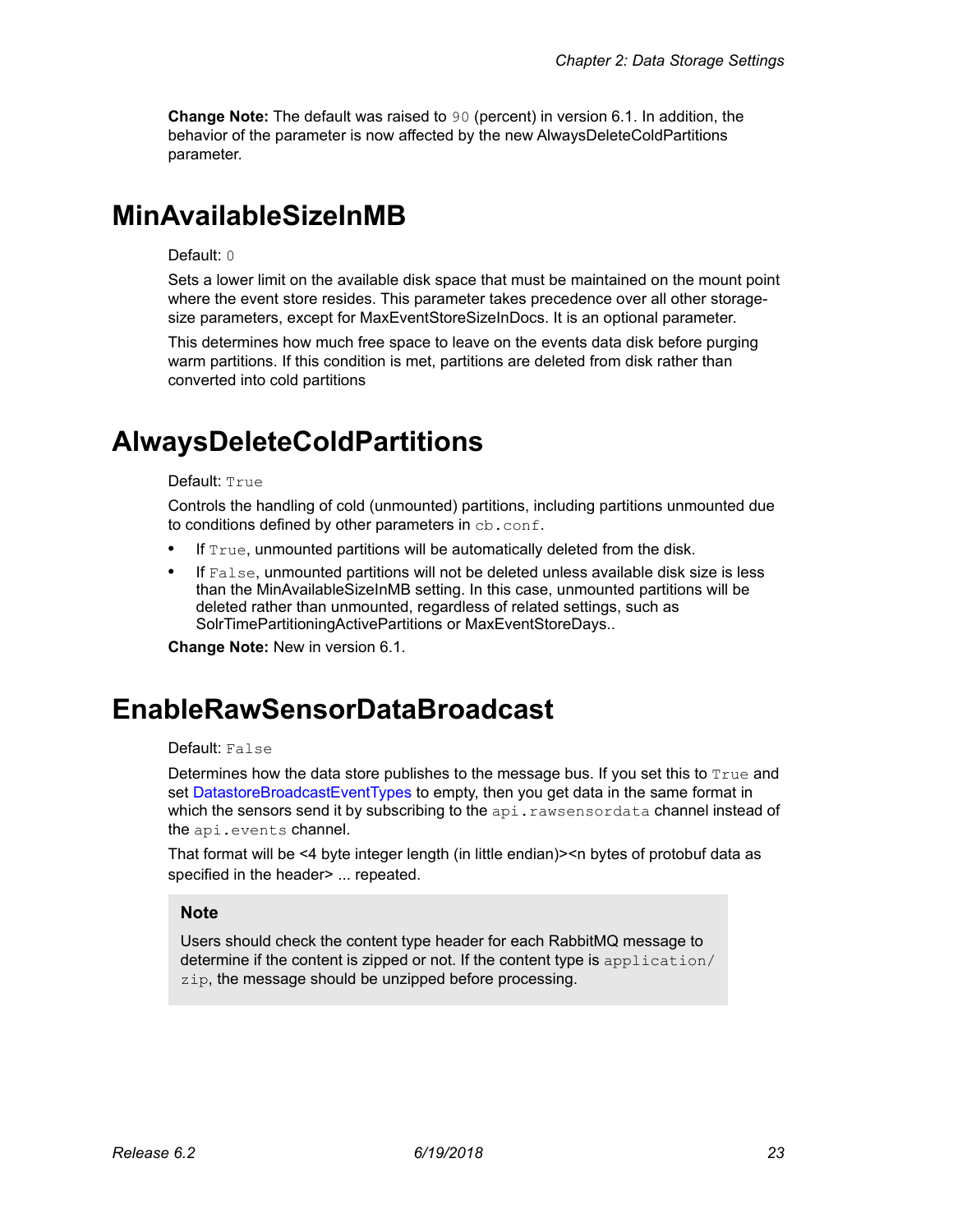### <span id="page-23-0"></span>**DatastoreBroadcastEventTypes**

#### Default: (None)

If this property is not empty, it enables publishing of incoming events from sensors onto RabbitMQ PUBSUB enterprise bus. See [Chapter 8, "RabbitMQ \(cb-rabbitmq service\)](#page-67-1)  [Settings"](#page-67-1) (cb-rabbitmq service) settings in this file.

The value of this property consists of  $1$  or more of the following comma-separated event types that should be published:

- **•** procstart (or process)
- **•** procend
- **•** childproc
- **•** moduleload
- module (a new module/binary has been encountered)
- **•** filemod
- **•** regmod
- **•** netconn
- **•** crossproc

To subscribe for all of the above event types, specify the value as "\*". Each event type will be published to its own topic: ingress.event.<event type>

### <span id="page-23-1"></span>**ProcessDocumentSplitThreshold**

**Change Note:** Removed in 6.1.

### <span id="page-23-2"></span>**WatchlistEndTimeOffset**

**Change Note:** Removed in 6.1. Replaced by WatchlistEndTimeOffsetSeconds

### <span id="page-23-3"></span>**WatchlistStartTimeOffset**

**Change Note:** Removed in 6.1. Replaced by WatchlistStartTimeOffsetSeconds.

### <span id="page-23-4"></span>**WatchlistEndTimeOffsetSeconds**

Default: 0

Changes the search window end-time offset (in seconds) for watchlist search jobs.

**Important:** Watchlist parameters are optimized based on the commit interval of the Solr backend. Contact Carbon Black Support before you change these values.

**Change Note:** New in version 6.1. Replaces WatchlistEndTimeOffset.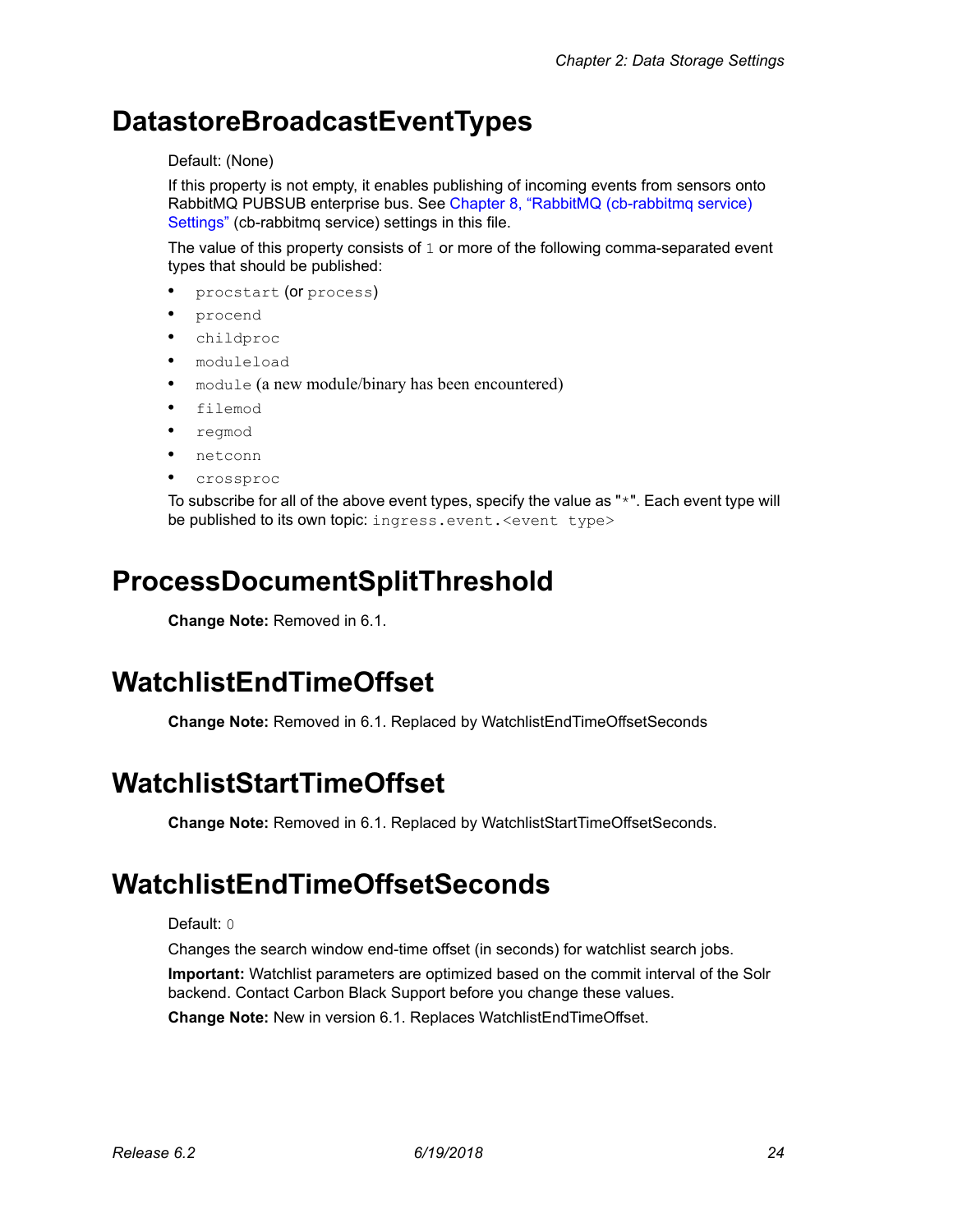### <span id="page-24-0"></span>**WatchlistStartTimeOffsetSeconds**

#### Default: 90

Specifies the search window start-time offset (in seconds) for watchlist search jobs.

**Important:** Watchlist parameters are optimized based on the commit interval of the Solr backend. Contact Carbon Black Support before you change these values.

**Change Note:** New in version 6.1. Replaces WatchlistStartTimeOffset.

### <span id="page-24-1"></span>**MaxSyslogSenderMessageSize**

#### Default: 1024

Configures the maximum syslog message size (in bytes) for cb-enterprise syslog notifications. This configuration does not automatically adjust the maximum message size setting in rsyslog configuration.

### <span id="page-24-2"></span>**MaxCbLoggingMessageSize**

#### Default: 2048

Configures the maximum syslog message size (in bytes) for cb-enterprise log output under  $\sqrt{\tan 1}$  and  $\cot 2$  in  $\sin 2\theta$  configuration does not automatically adjust the maximum message size setting in rsyslog configuration.

### <span id="page-24-3"></span>**MaxSearchResultRows**

#### Default: 1000

Configures the maximum number of search result rows to display in the console per page.

### <span id="page-24-4"></span>**DatastoreLogTotalSizeCap**

#### Default: 4GB

Maximum allowable disk space of all datastore debug logs. If this number is exceeded, old logs are purged.

**Change Note:** New in version 6.1.

### <span id="page-24-5"></span>**DatastoreLogMaxFileSize**

#### Default: 500MB

Maximum allowable file size of a single debug log file. If this number is exceeded, a log rotation occurs.

**Change Note:** New in version 6.1.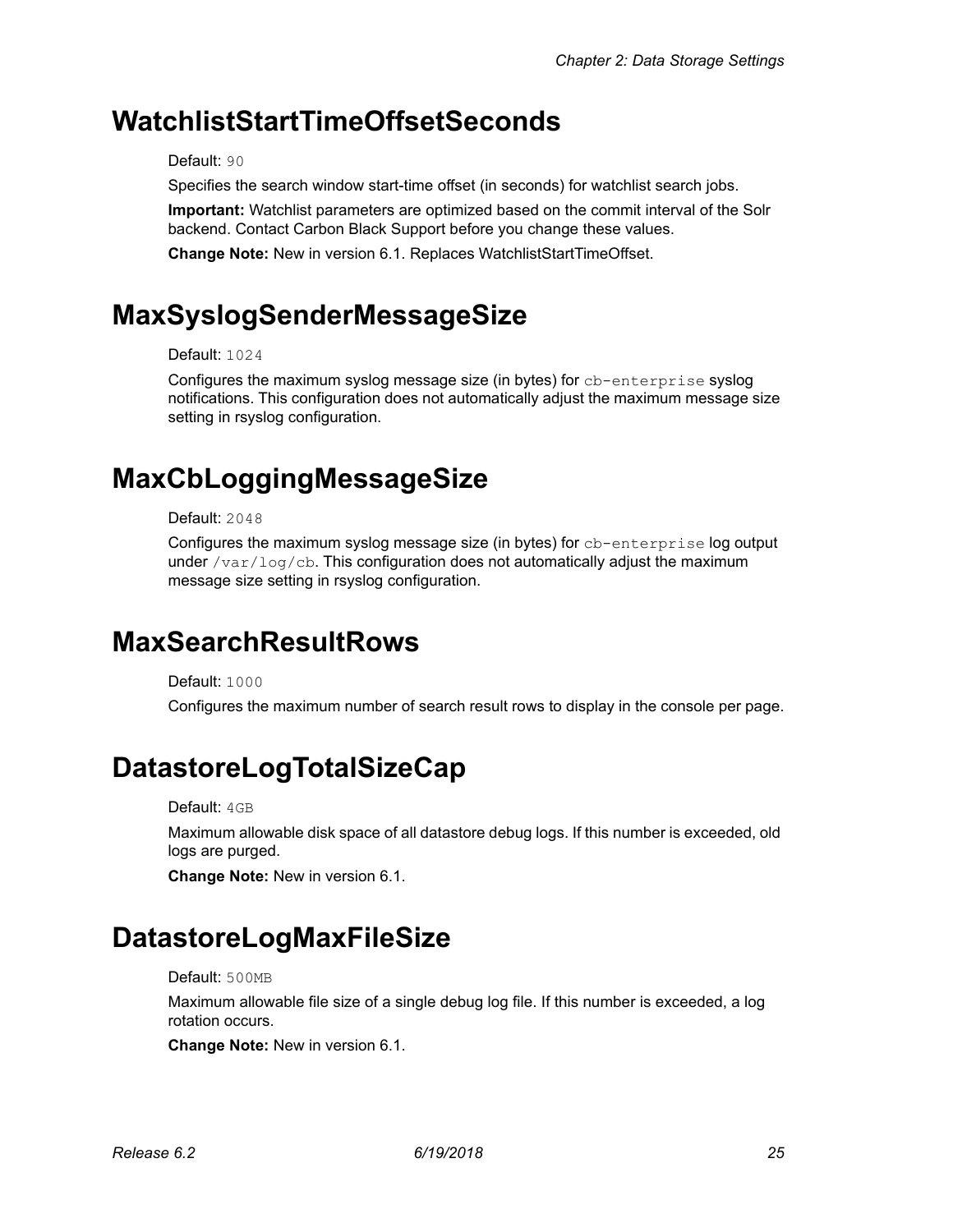### <span id="page-25-0"></span>**DatastoreLogMaxHistory**

Default: 14

Maximum number of days to keep datastore debug logs. Logs older than this number of days are deleted.

**Change Note:** New in version 6.1.

### <span id="page-25-1"></span>**SolrLogTotalSizeCap**

Default: 4GB

Maximum allowable disk space of all Solr debug logs. If this number is exceeded, old logs are purged.

**Change Note:** New in version 6.1.

### <span id="page-25-2"></span>**SolrLogMaxFileSize**

Default: 500MB

Maximum allowable file size of a single debug log file. If this number is exceeded, a log rotation occurs.

**Change Note:** New in version 6.1.

### <span id="page-25-3"></span>**SolrLogMaxHistory**

Default: 14

Maximum number of days to keep Solr debug logs . Logs older than this number of days are deleted.

**Change Note:** New in version 6.1.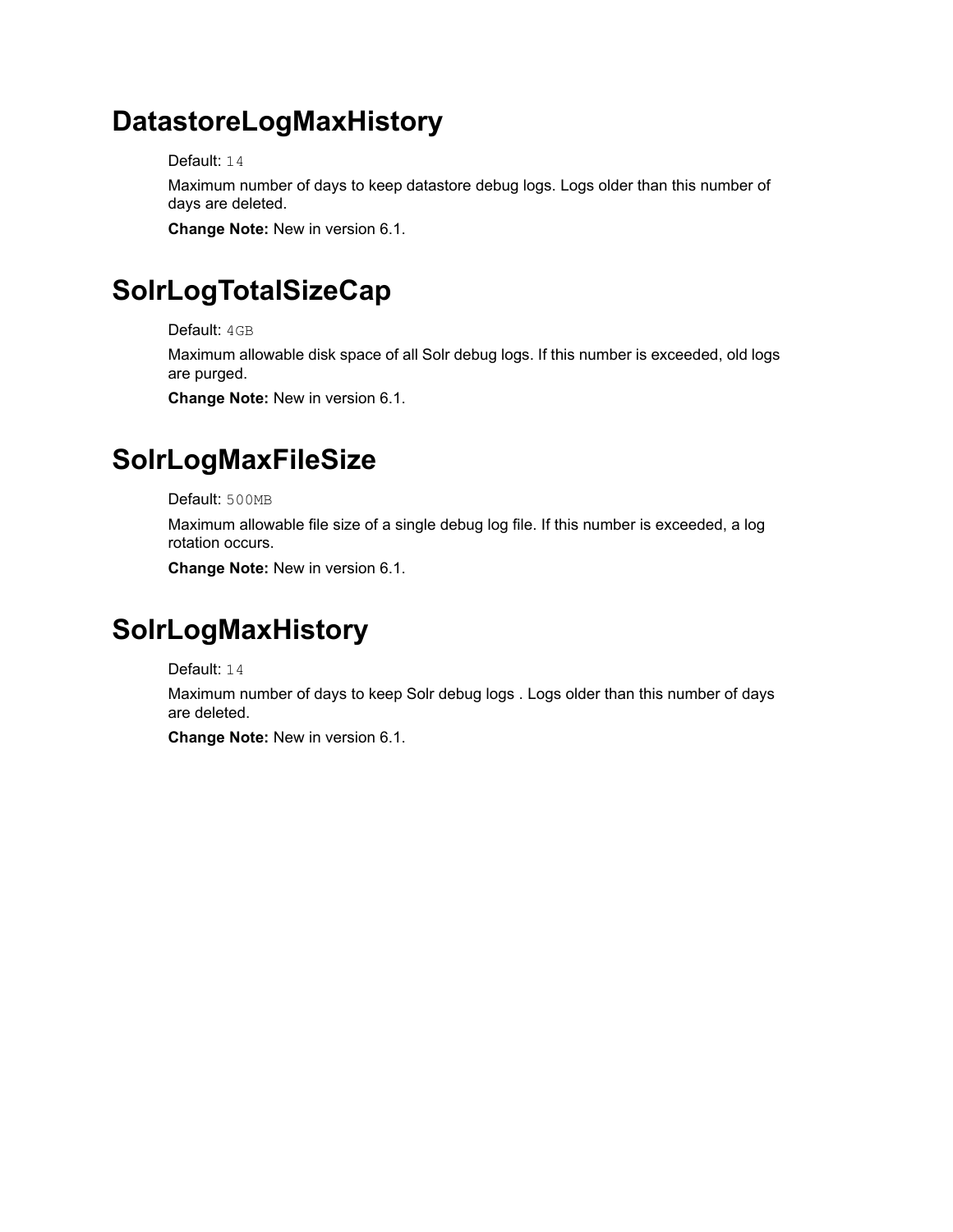#### Chapter 3

# <span id="page-26-0"></span>**Sensor Management Settings**

This section describes sensor-related settings in the cb.conf file.

#### **Settings in this Chapter**

| 31<br>32 | 28 |
|----------|----|
|          |    |
|          |    |
|          |    |
|          |    |
|          |    |
|          |    |
|          |    |
|          |    |
|          |    |
|          |    |
|          |    |
|          |    |
|          |    |
|          |    |
|          |    |
|          |    |
|          |    |
|          |    |
|          |    |
|          |    |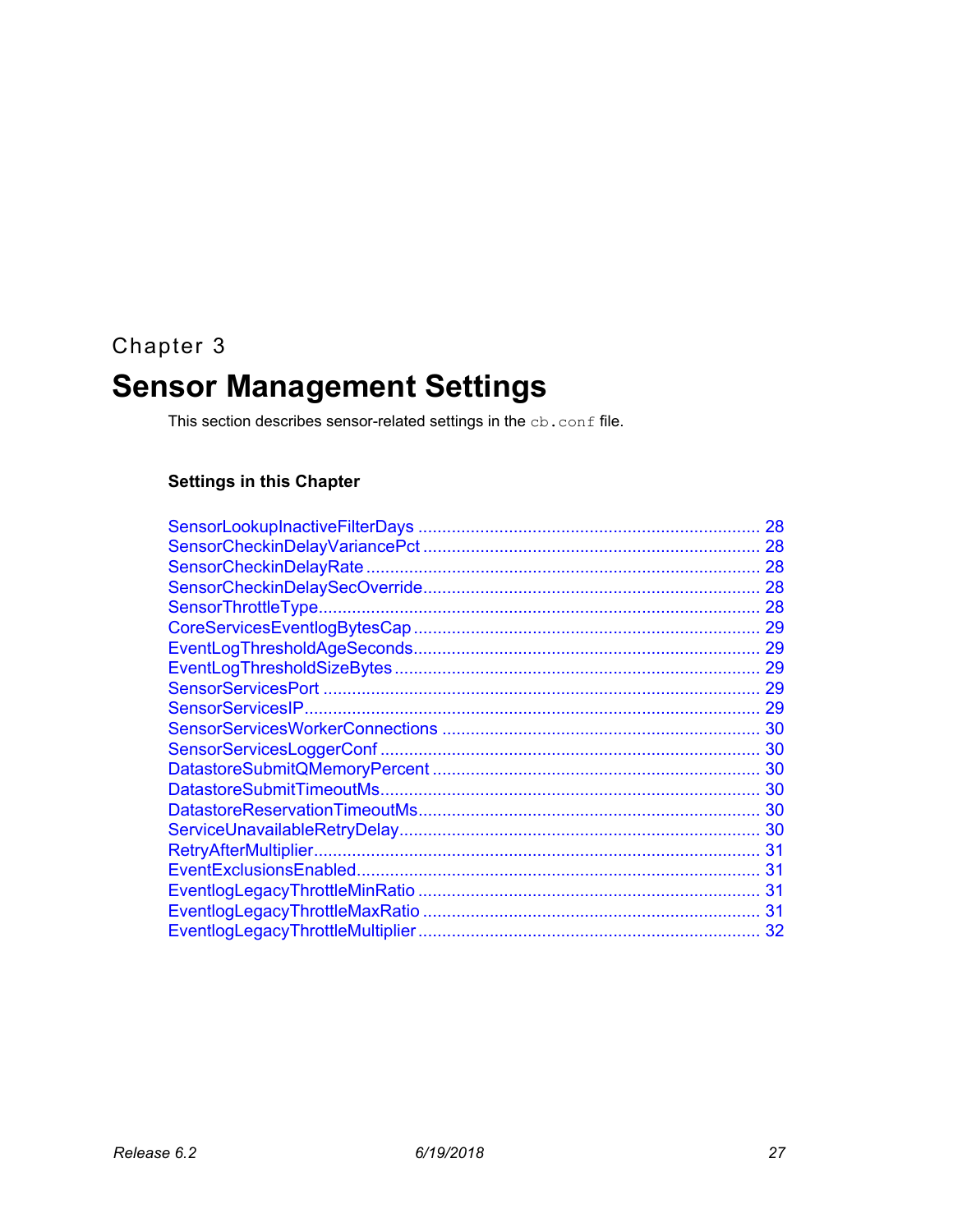### <span id="page-27-0"></span>**SensorLookupInactiveFilterDays**

Default: 0

Determines whether sensors that have not checked in for the specified number of days are filtered out of the console Sensors page.

This setting has no effect when set to the default value of 0.

When set to > 0, this setting causes the **Sensors** page (navigate to **Administration > Sensors**) to filter out any sensors that have not been checked in during the past X number of days with  $X$  being the value you set here. This setting filters the results of the API call GET /api/v1/sensor.

### <span id="page-27-1"></span>**SensorCheckinDelayVariancePct**

Default: 0.1

Smoothing factor for determining the next check-in for individual sensors. For example, if calculated check-in offset (which is calculated at runtime based on the number of active sensors, divided by SensorCheckinDelayRate) is 60, and

SensorCheckinDelayVariancePct is  $0.1$ , then actual next sensor check-in time is 60  $+$ -6. This helps to distribute sensor check-ins evenly.

**Change Note:** New in version 6.0.

### <span id="page-27-2"></span>**SensorCheckinDelayRate**

Default: 100

Sets the maximum number of check-ins per second, per minion. **Change Note:** New in version 6.0.

### <span id="page-27-3"></span>**SensorCheckinDelaySecOverride**

Default: 0 (off) Overrides the calculated check-in delay. **Change Note:** New in version 6.0.

### <span id="page-27-4"></span>**SensorThrottleType**

Default: titan

Throttling strategy. The default  $\text{titan}$  means post-6.0. The other valid value is  $\text{legacy}$ , which means pre-6.0 throttling strategies.

**Note:** A titan throttling type will support pre-6.0 sensors, but a legacy throttling type will not support 6.0 sensors.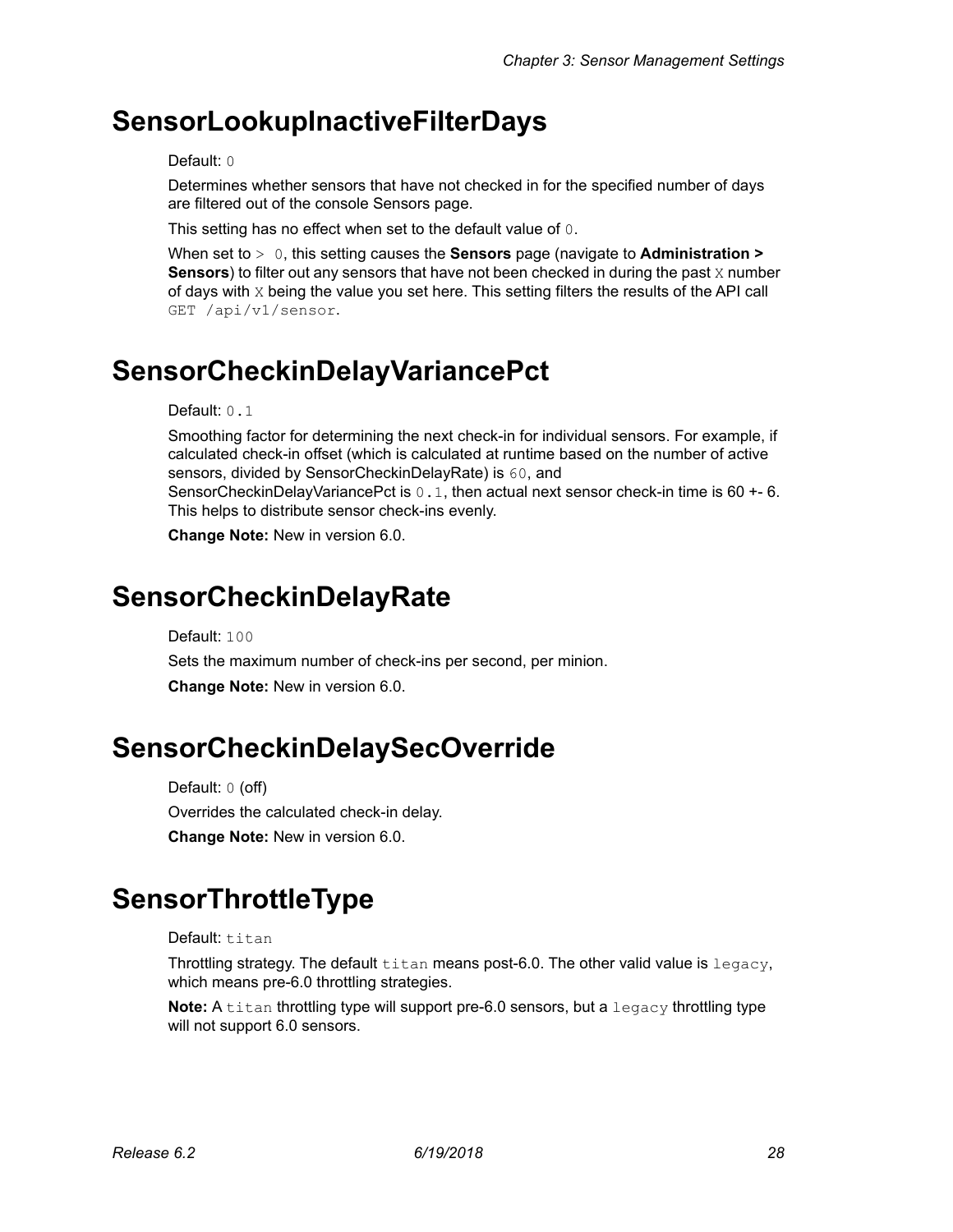### <span id="page-28-0"></span>**CoreServicesEventlogBytesCap**

Default: 157286400

Default value for maximum bytes (157286400, or 150MB) that can be upload by a group of sensors that will check-in within the next 465 seconds.

### <span id="page-28-1"></span>**EventLogThresholdAgeSeconds**

Default:  $5 * 50$ 

Sets the minimum age of sensor event log to cache before sending to the server. This is a numeric setting that can accept any valid Python math expression (as shown in the default). Designates a time period in seconds. Thus, "5 \* 60" means 5 minutes.

Pushed to 6.x sensor in check-in response. Used in legacy throttle calculation during check-in to compare age of legacy sensor backlog.

**Change Note:** New in version 6.1.

### <span id="page-28-2"></span>**EventLogThresholdSizeBytes**

Default: 10 \* 1024 \* 1024

Sets the minimum size of sensor event log to cache before sending to the server. This is a numeric setting that can accept any valid Python math expression (see default), Designates a size in bytes. Thus, "10 \* 1024 \* 1024" means 10 MB.

Pushed to 6.x sensor in check-in response. Used in legacy throttle calculation during check-in to compare size of legacy sensor backlog.

**Change Note:** New in version 6.1.

#### <span id="page-28-3"></span>**SensorServicesPort**

Default: 6500

Two sensor service instances per minion listening on the configured port, and the configured port + 1. By default, this would be ports 6500 and 6501. This service handles distributed sensor check-ins.

**Change Note:** New in version 6.1.

### <span id="page-28-4"></span>**SensorServicesIP**

Default:  $[::]$ 

Sets the listening address for sensor services. Change to 0.0.0.0 for hosts without ipv6 stack.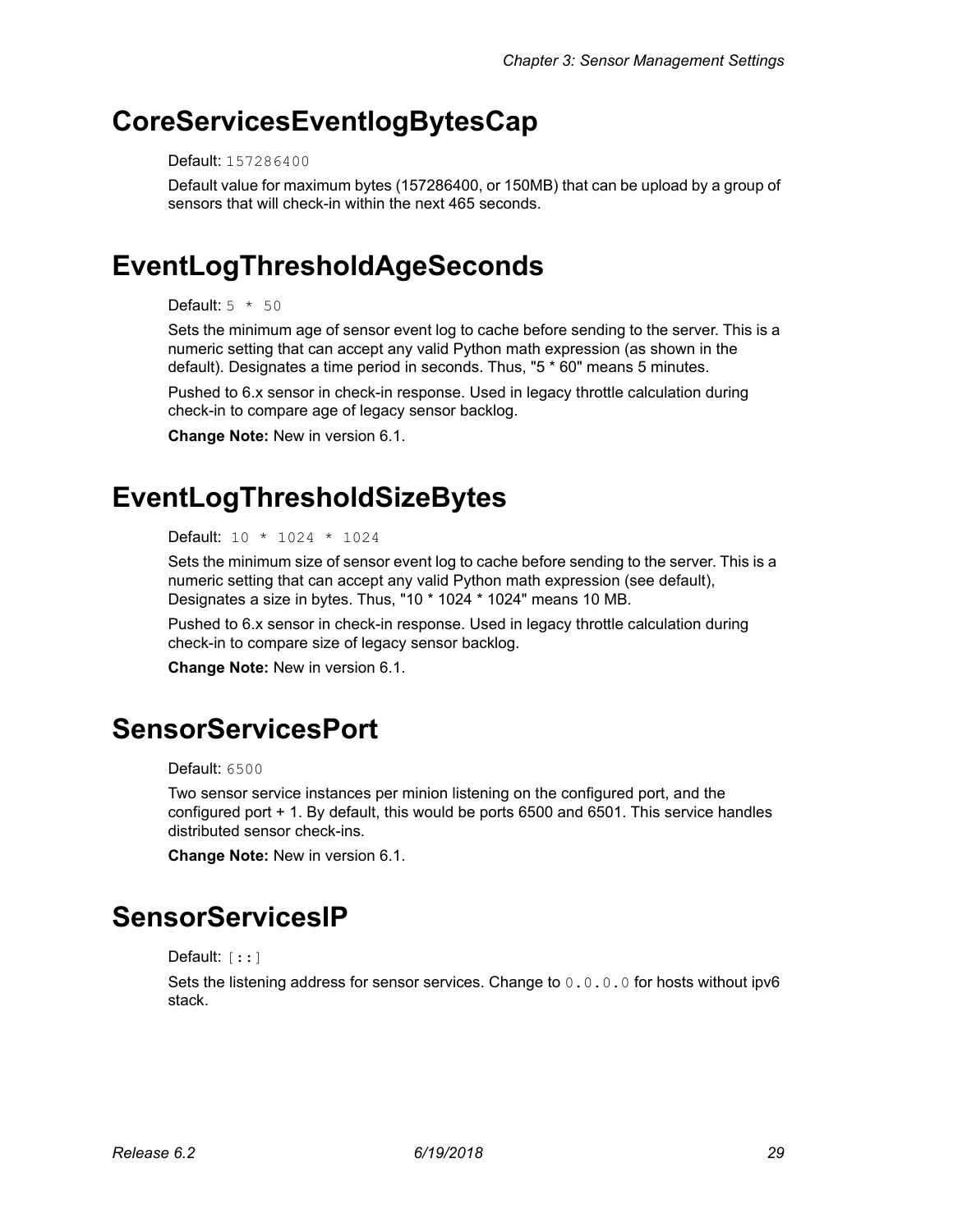### <span id="page-29-0"></span>**SensorServicesWorkerConnections**

Default: 150

Sets the number of requests each sensor service instance stack can handle simultaneously.

### <span id="page-29-1"></span>**SensorServicesLoggerConf**

Default: /etc/cb/sensorservices-logger.conf

Complete path to the logging configuration file for sensor services.

### <span id="page-29-2"></span>**DatastoreSubmitQMemoryPercent**

Default: 10

Sets the memory used by the front-end throttle queue, as percentage of JVM memory. **Change Note:** New in version 6.1.

### <span id="page-29-3"></span>**DatastoreSubmitTimeoutMs**

Default: 0

Sets the length of time (in milliseconds) to wait to reserve data in the front-end throttle queue before timing out.

**Change Note:** New in version 6.1.

### <span id="page-29-4"></span>**DatastoreReservationTimeoutMs**

Default: 60000 (60 seconds)

Sets the length of time the throttle queue reservation will be valid before expiring.

**Change Note:** New in version 6.1. Default changed in 6.2.1.

### <span id="page-29-5"></span>**ServiceUnavailableRetryDelay**

Default: 60

Specifies the number of seconds to wait before retrying when the console returns a 503 (service unavailable) message from the datastore when the site throttle or maximum low priority request thresholds have been exceeded.

**Change Note:** New in version 6.1.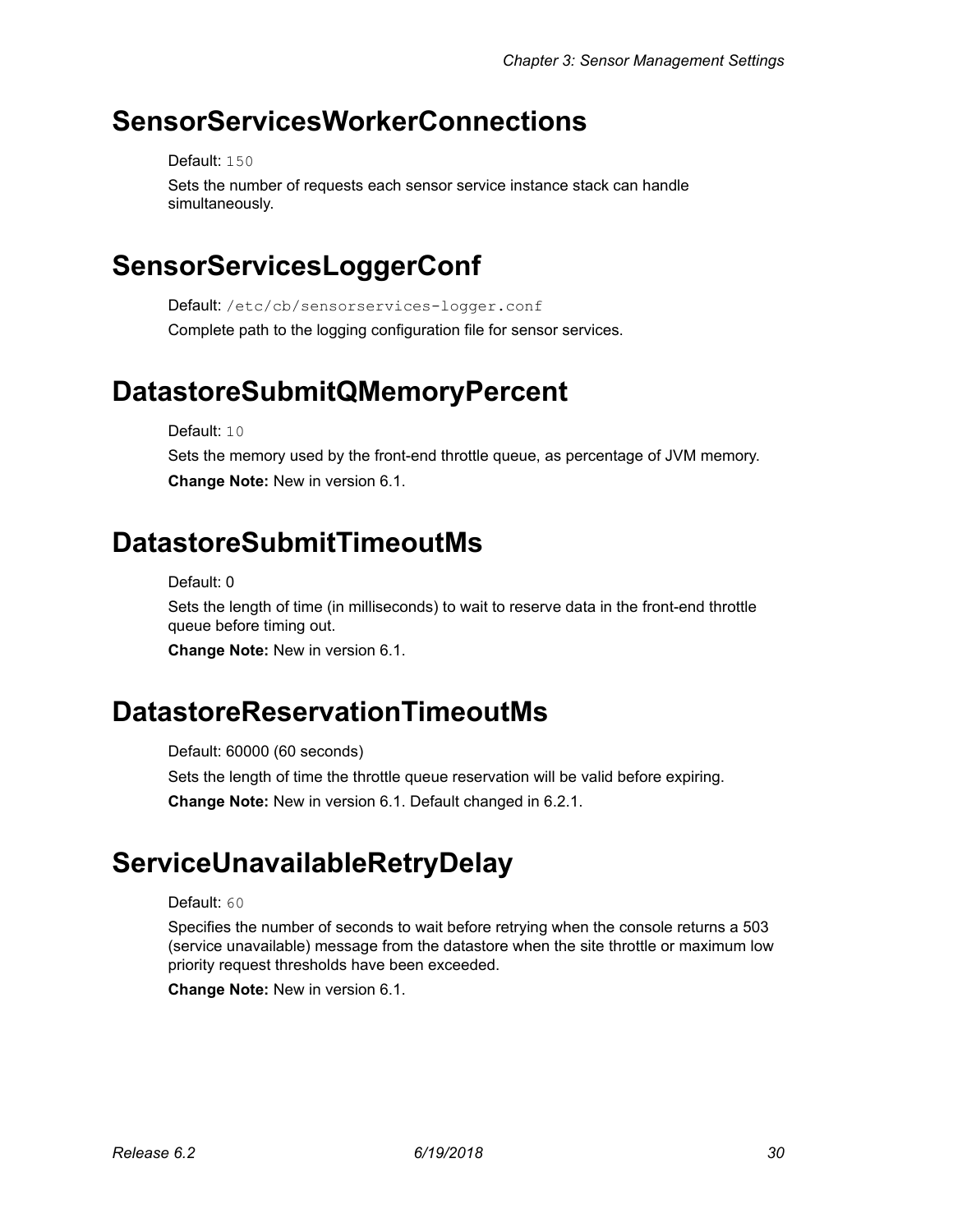### <span id="page-30-0"></span>**RetryAfterMultiplier**

Default: 1.0

If the value is not 1.0, modifies the "retry-after" calculation that occurs when the front-end throttle queue is full. A value of  $0$  makes the result of the calculation 0. A value of 1.0 keeps the calculation as is. Any value higher than  $1.0$  makes the retry-after value larger by that factor. Floating point values are allowed.

**Change Note:** New in version 6.1.

### <span id="page-30-1"></span>**EventExclusionsEnabled**

#### Default: False

If set to True, enables a console feature that allows you to exclude collection of certain process events from macOS/OS X hosts based on the path of the parent process. The settings are applied on a per Sensor Group basis and defined on an Exclusions tab on the Edit Group Settings page (only visible when this setting is true).

This feature is currently supported only on the macOS/OS X platform for Cb Response macOS/OS X sensor versions 6.0.4 and above (in the 6.x series) and 5.2.7 and above (in the 5.x series).

**Note:** To enable this feature, you must also restart cb-enterprise services.

**Change Note:** This was introduced in version 6.1 but previously not documented.

### <span id="page-30-2"></span>**EventlogLegacyThrottleMinRatio**

Default: 0.1

Part of the algorithm to calculate throttle for legacy sensors relies on these three settings:

- **•** EventlogLegacyThrottleMinRatio
- **•** EventlogLegacyThrottleMaxRatio
- **•** EventlogLegacyThrottleMultiplier

Final throttle represents the probability [0..1] that any given sensor will send event logs within the next check-in period and is calculated based on the current value of "retry-after" for a given cluster node.

Final calculation is multiplied with EventlogLegacyThrottleMultiplier and also bounded with EventlogLegacyThrottleMinRatio and EventlogLegacyThrottleMaxRatio. In order to linearly reduce or increase volume of legacy sensor event logs, reduce or increase EventlogLegacyThrottleMaxRatio from default value of 1.0.

**Change Note:** New in version 6.1.

### <span id="page-30-3"></span>**EventlogLegacyThrottleMaxRatio**

Default: 1.0 See EventlogLegacyThrottleMinRatio (above). **Change Note:** New in version 6.1.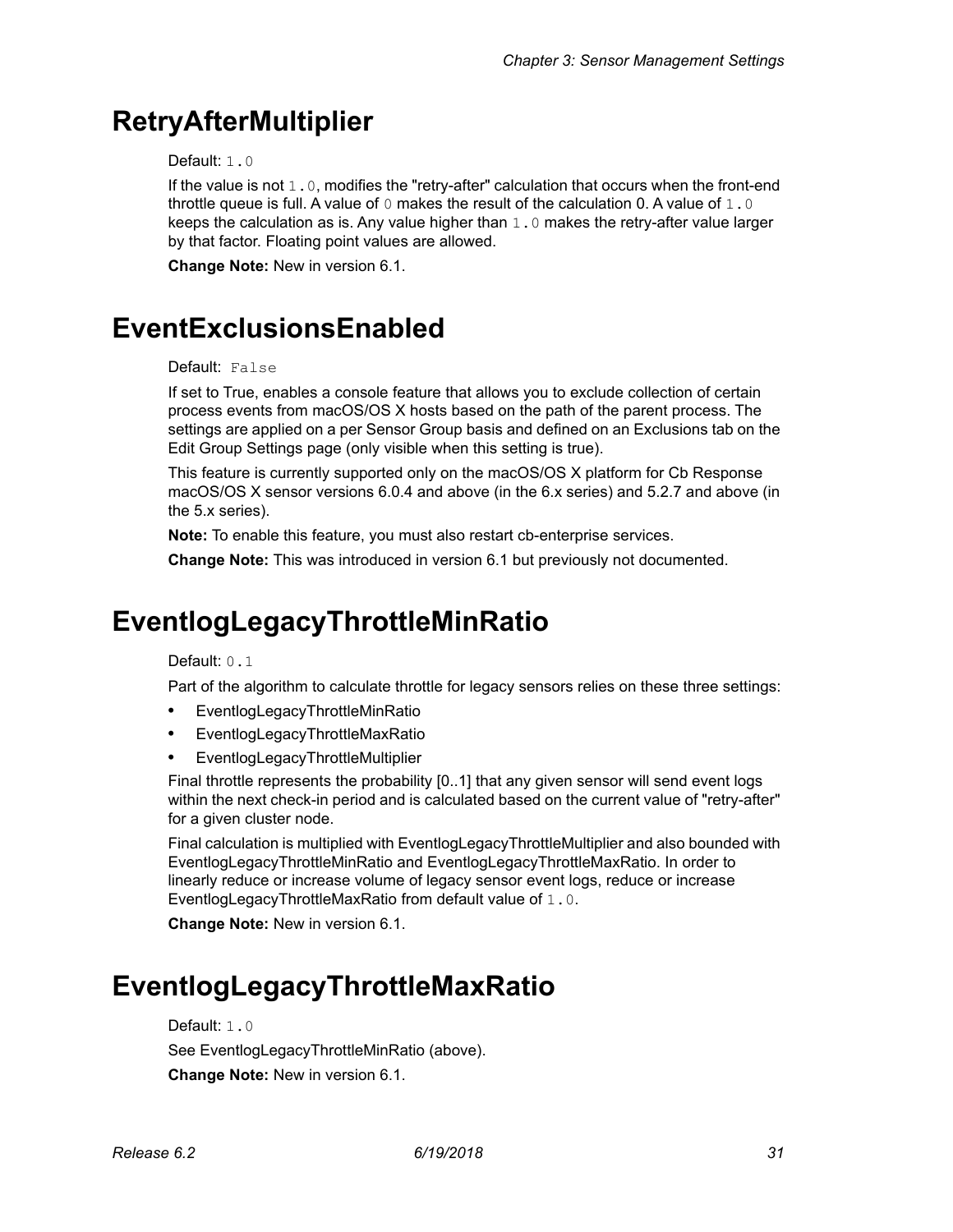## <span id="page-31-0"></span>**EventlogLegacyThrottleMultiplier**

Default: 1.0 See EventlogLegacyThrottleMinRatio (above). **Change Note:** New in version 6.1.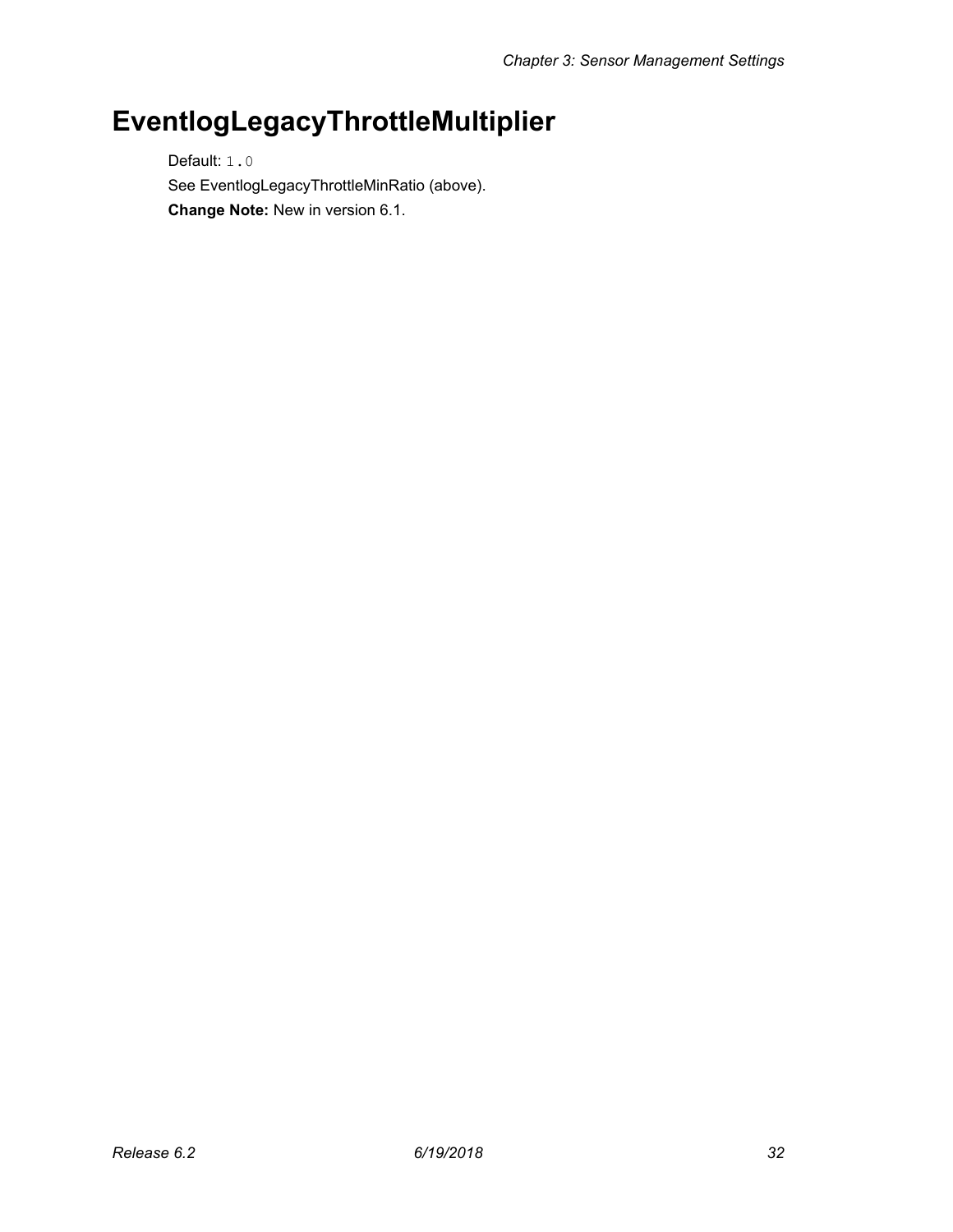# <span id="page-32-0"></span>Chapter 4 **Communication Settings**

This section describes the communication settings in the cb.conf file.

These settings adjust the communications between the Cb Response server and other components in the Cb Response environment (such as sensors and the Cb Response Alliance server).

#### **Settings in this Chapter**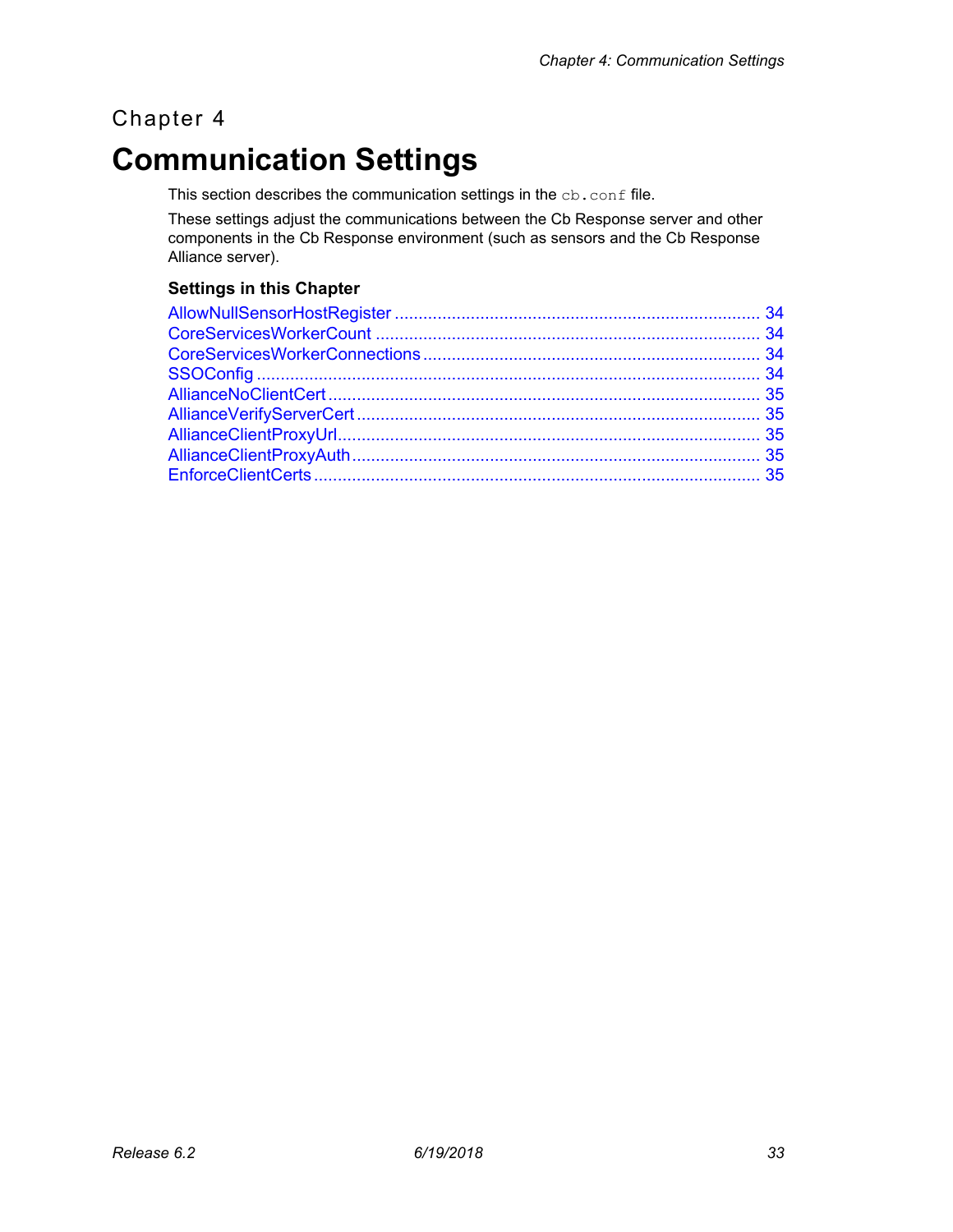### <span id="page-33-0"></span>**AllowNullSensorHostRegister**

Default: 1

If this value is set to 1, the Cb Response server will request and require the sensor computer's Security Identifier (SID). If this value is empty, the server rejects the registration. If the server rejects the sensor registration, the sensor re-attempts registration in a few minutes, which includes another attempt to get the sensor computer SID.

**Important:** You should not need to change the default value of this configuration property. Contact Carbon Black Support before attempting to change it.

**Note:** This setting is only relevant to Windows sensors.

### <span id="page-33-1"></span>**CoreServicesWorkerCount**

Default: 4

Number of worker processes cb-coreservices should create to handle incoming client requests.

### <span id="page-33-2"></span>**CoreServicesWorkerConnections**

#### Default: 10

The maximum number of simultaneous requests that can be handled by a single worker process. If the incoming request rate is greater than can be handled, requests are queued up to be handled when one of the existing ones completes.

**Important:** Worker processes maintain a pool of database connections and that pool has a limit of 10 connections. Carbon Black strongly recommends that this value not exceed the default value of *10*.

### <span id="page-33-3"></span>**SSOConfig**

Default: (no default)

Use this option to enable Cb Response server integration with an external Single Sign-On (SSO) provider by providing a path to a SSO configuration file. This is not enabled by default, but if it is enabled, the default path (which is commented out) is /etc/cb/sso/ sso.conf.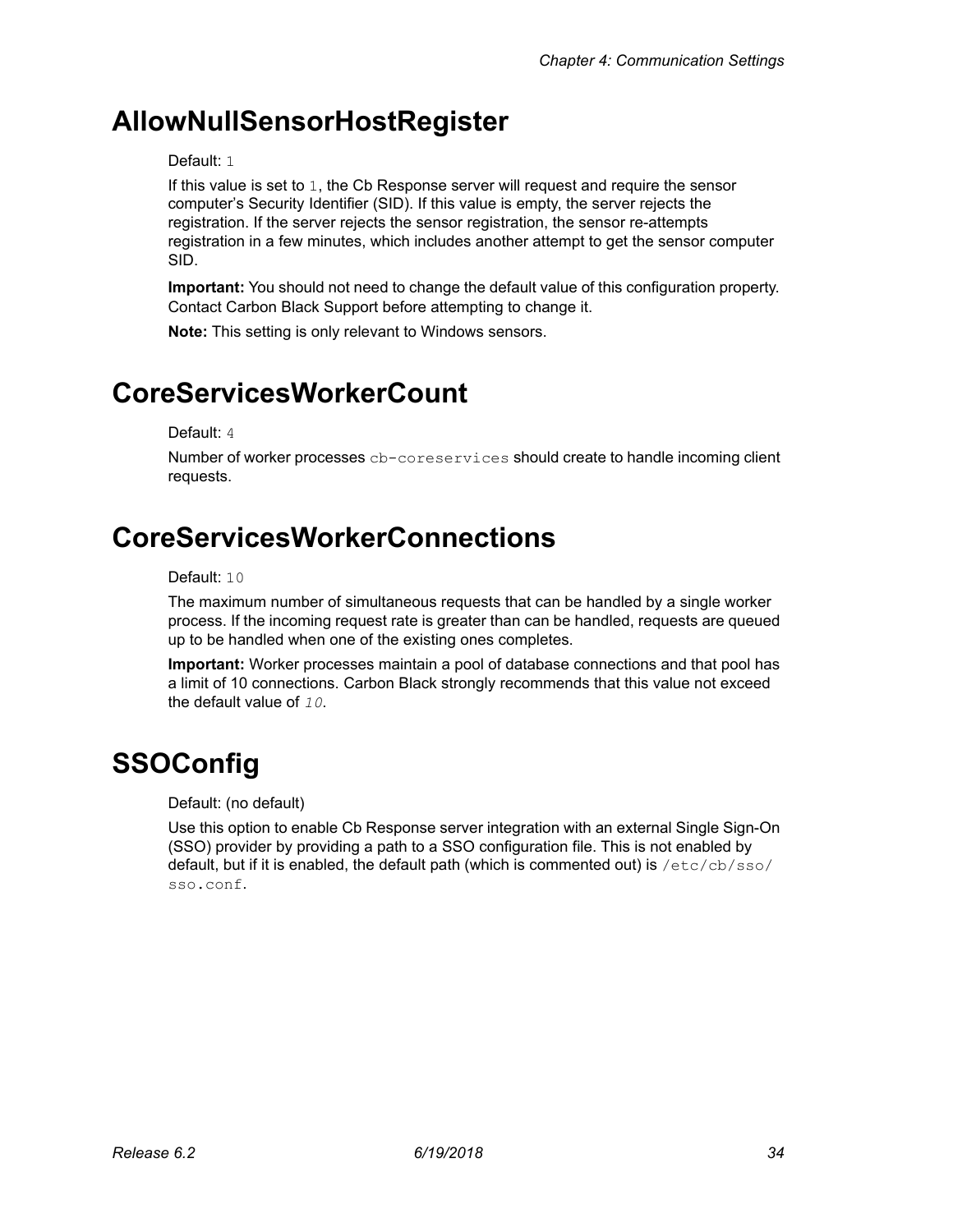### <span id="page-34-0"></span>**AllianceNoClientCert**

#### Default: 0

The Cb Response Alliance server uses SSL client certificates to authenticate communication with Cb Response servers. Many SSL inspection devices do not support client certificates and immediately end the connection when they receive a client certificate.

Set this parameter to  $1$  to prevent transmission of the SSL client certificate.

**Note:** Contact [Carbon Black Technical Support](#page-13-1) for alternate authentication arrangements.

## <span id="page-34-1"></span>**AllianceVerifyServerCert**

#### Default: 1

Indicates that the Cb Response Alliance server's SSL certificate must be validated with the Cb Response Certificate Authority. If the server's SSL certificate was not signed by the Cb Response Certicate Authority, the connection will fail. If your network uses an SSL inspection device, this parameter must be disabled.

### <span id="page-34-2"></span>**AllianceClientProxyUrl**

#### Default: (no default)

Specifies the proxy to be used for internet access. This is disabled by default. If enabled, the default value is http://127.0.0.1:3128.

### <span id="page-34-3"></span>**AllianceClientProxyAuth**

#### Default: basic

Specify the type of authentication the proxy uses. Supported types are either basic or ntlm (NT Lan Manager).

### <span id="page-34-4"></span>**EnforceClientCerts**

#### Default: True

Cb Response sensors validate servers by using SSL server certificates. The Cb Response server also validates sensors by using SSL client certificates. This setting specifies whether the Cb Response server allows sensors that do not provide an SSL certificate to communicate with it.

This value should generally be  $True$ , but can be disabled for troubleshooting, addressing mismatched certificates, or upgrading pre-v3.1.0 sensors that did not support SSL client certificates.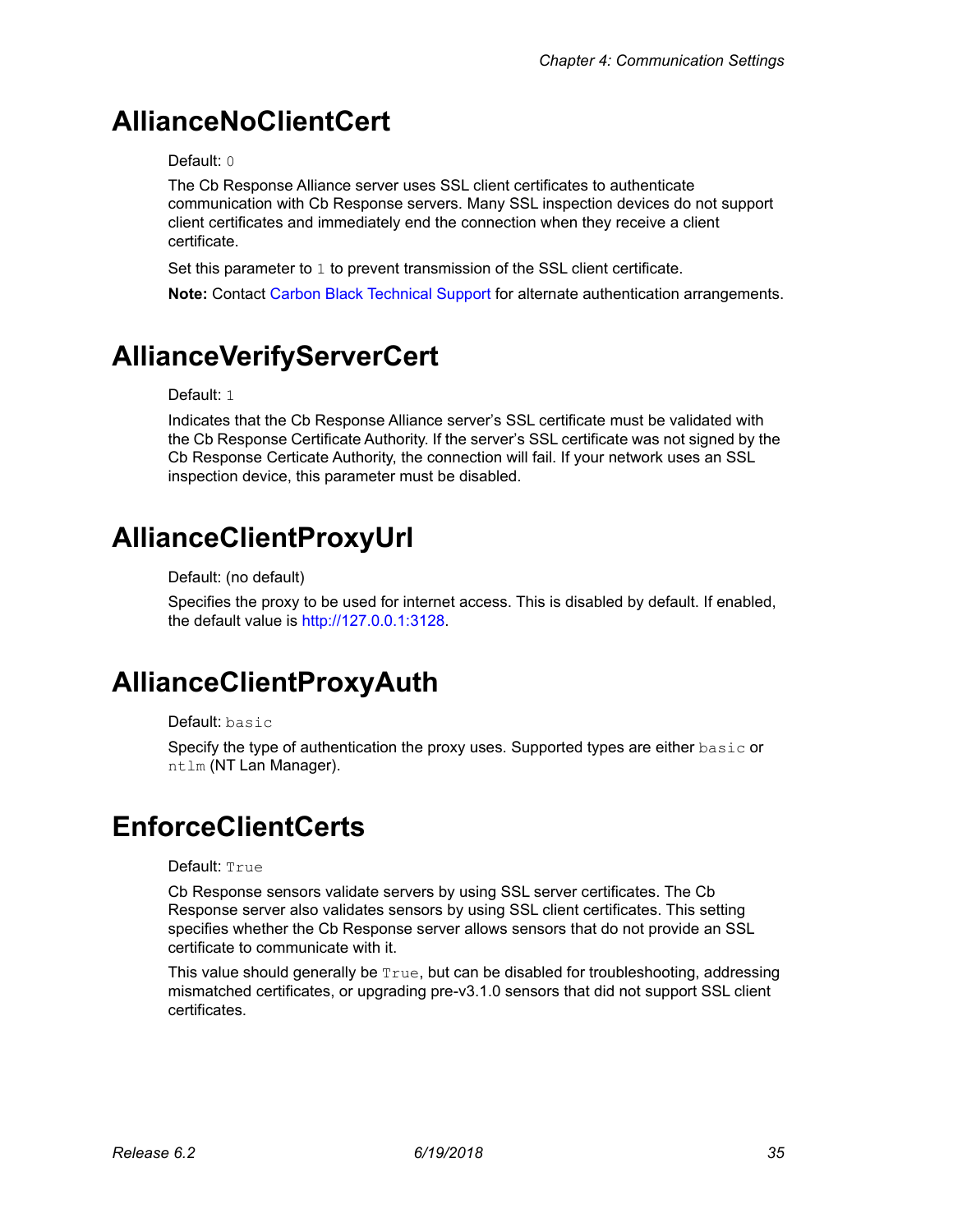#### Chapter 5

# <span id="page-35-0"></span>**Network Settings**

This section describes the network settings in the cb.conf file.

Review, update, or modify these settings to adjust the Cb Response server listener IP addresses and ports.

#### **Settings in this Chapter**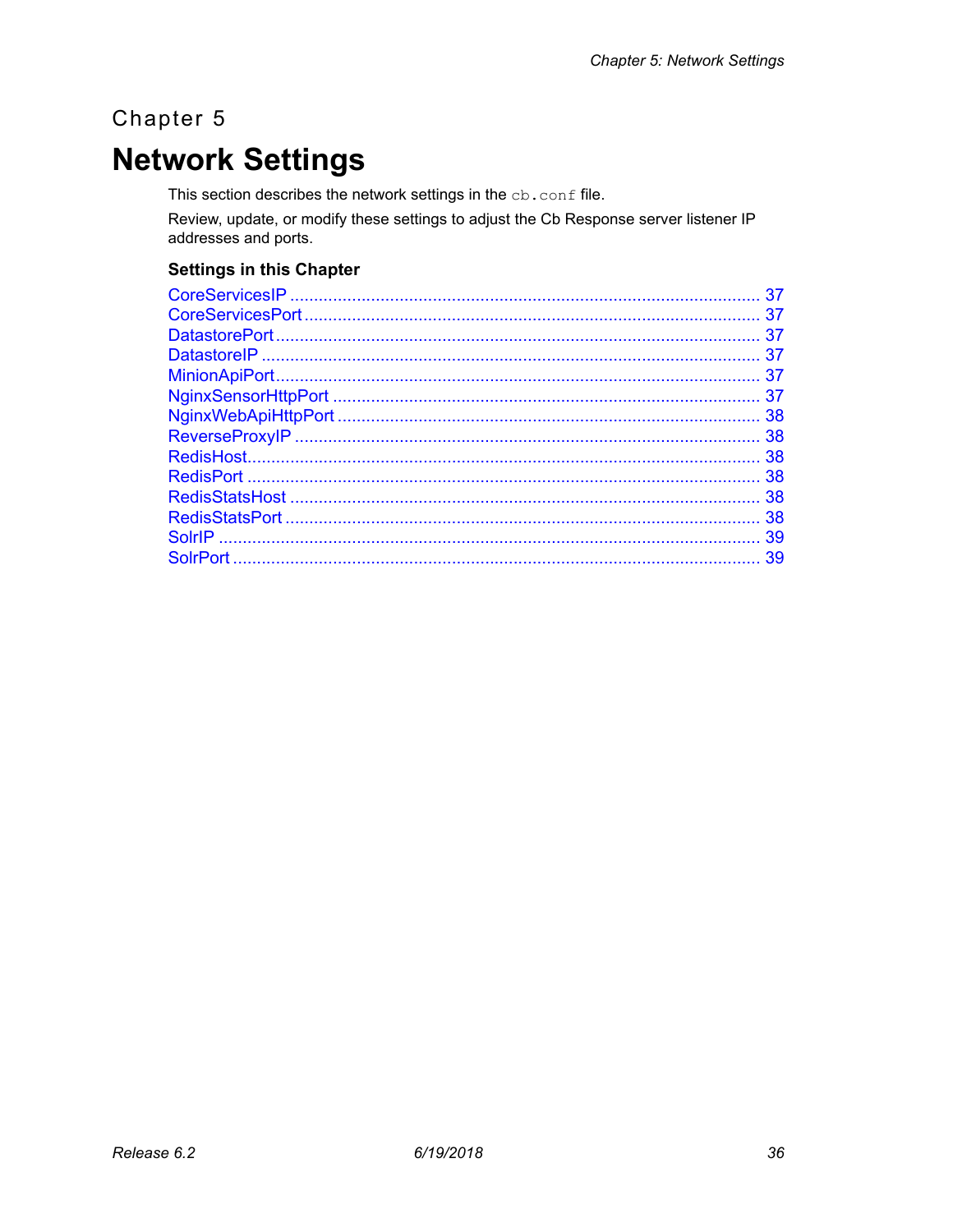### **CoreServicesIP**

Default:  $[::]$ 

The coreservices daemon binds to this interface. This parameter allows you to specify an option that makes sense in your environment, such as:

- $[::]-$  listen on ALL IPv4 and IPv6 interfaces
- **•** 0.0.0.0 listen on ALL IPv4 ONLY interfaces
- **•** 127.0.0.1 listen on local IPv4 loopback interface
- **•** [::1] listen on local IPv6 loopback interface
- **•** 127.0.0.1|[::1] listen on IPv4 AND IPv6 loopback interfaces

# **CoreServicesPort**

Default: 5000

The coreservices daemon binds to the port specified by this parameter.

# **DatastorePort**

Default: 9000

The data store service cbfs-http binds to this port.

### **DatastoreIP**

Default: 0.0.0.0

The data store service  $cbfs-http$  binds to this IP address. With the default value of 0.0.0.0, the service will bind to all network interfaces.

# **MinionApiPort**

Default: 443

This port is used for API calls from the master to minion servers.

# <span id="page-36-0"></span>**NginxSensorHttpPort**

Default: 443

Nginx maintains its own configuration files. However, this property must be kept in sync with the configuration of the listen directive in  $/etc/cb/nginx/conf.d/cb.config$ , so that other components (such as firewall management) know which ports are used for HTTP communications.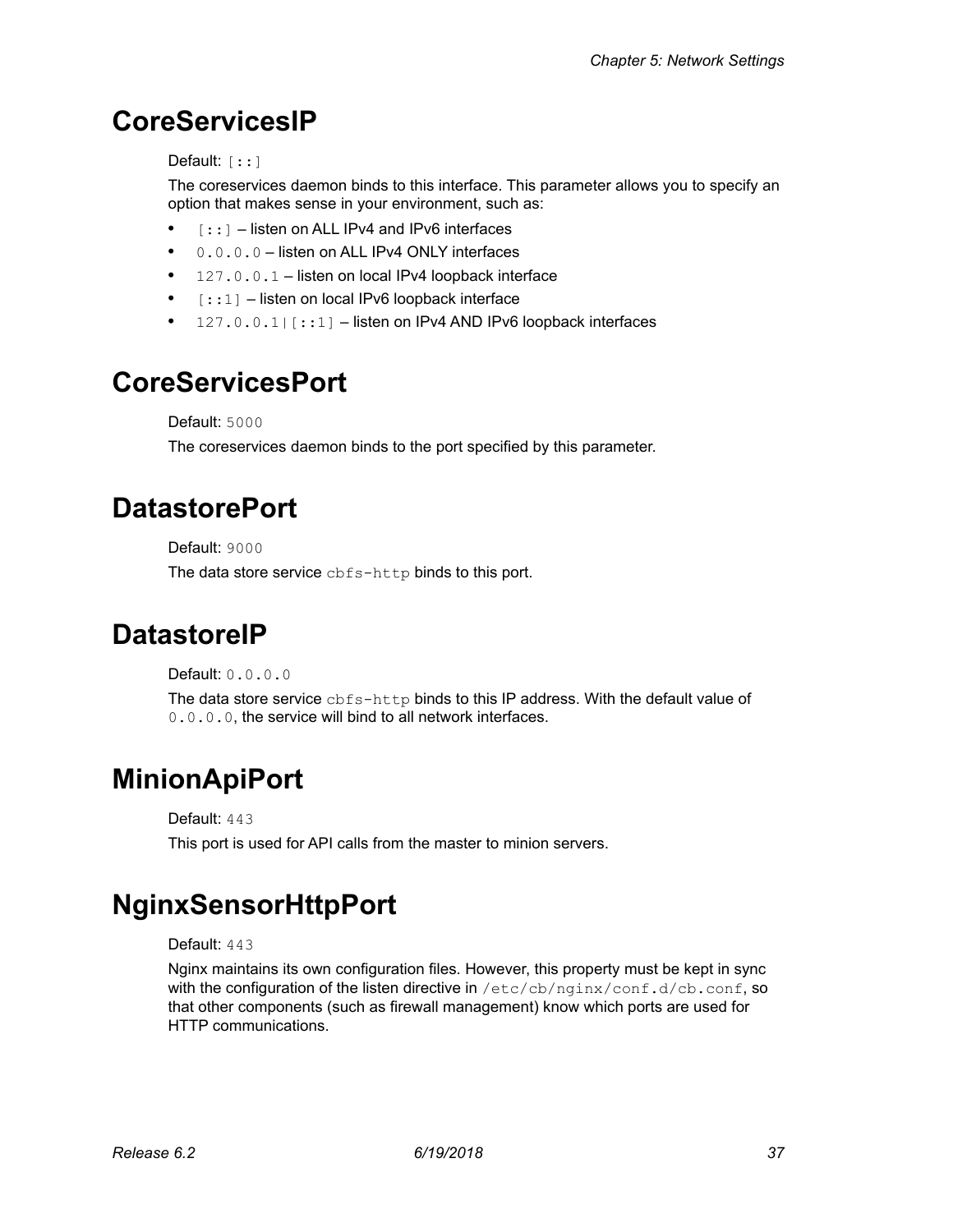# **NginxWebApiHttpPort**

Default: 443

See ["NginxSensorHttpPort"](#page-36-0) for more details on this property.

# **ReverseProxyIP**

Default: ::ffff:192.168.1.10

If this IP address is set, Nginx does not check client certificates from a reverse proxy. For sensors reporting through the reverse proxy, the proxy must be configured with the client certificate and private key from the Cb Response server for the sensors.

In addition, these headers should be set:

- **•** The X-Client-Cert-Id header must be set by the reverse proxy to the ID of the client certificate used by the sensor.
- The X-Real-IP header must be set to the correct address on the reverse proxy.

Details for the configuration and requirements for a reverse proxy are available from [Carbon Black Technical Support](#page-13-0).

#### **Note**

The IPv4 address of a reverse proxy is in IPv6-wrapped format.

# **RedisHost**

Default: localhost Sets the Redis general cache host.

# **RedisPort**

Default: 6379 Sets the Redis general cache listener port (TCP).

### **RedisStatsHost**

Default: localhost Sets the Redis statistics cache host.

# **RedisStatsPort**

Default: 6379 Sets the Redis statistics cache listener port (TCP).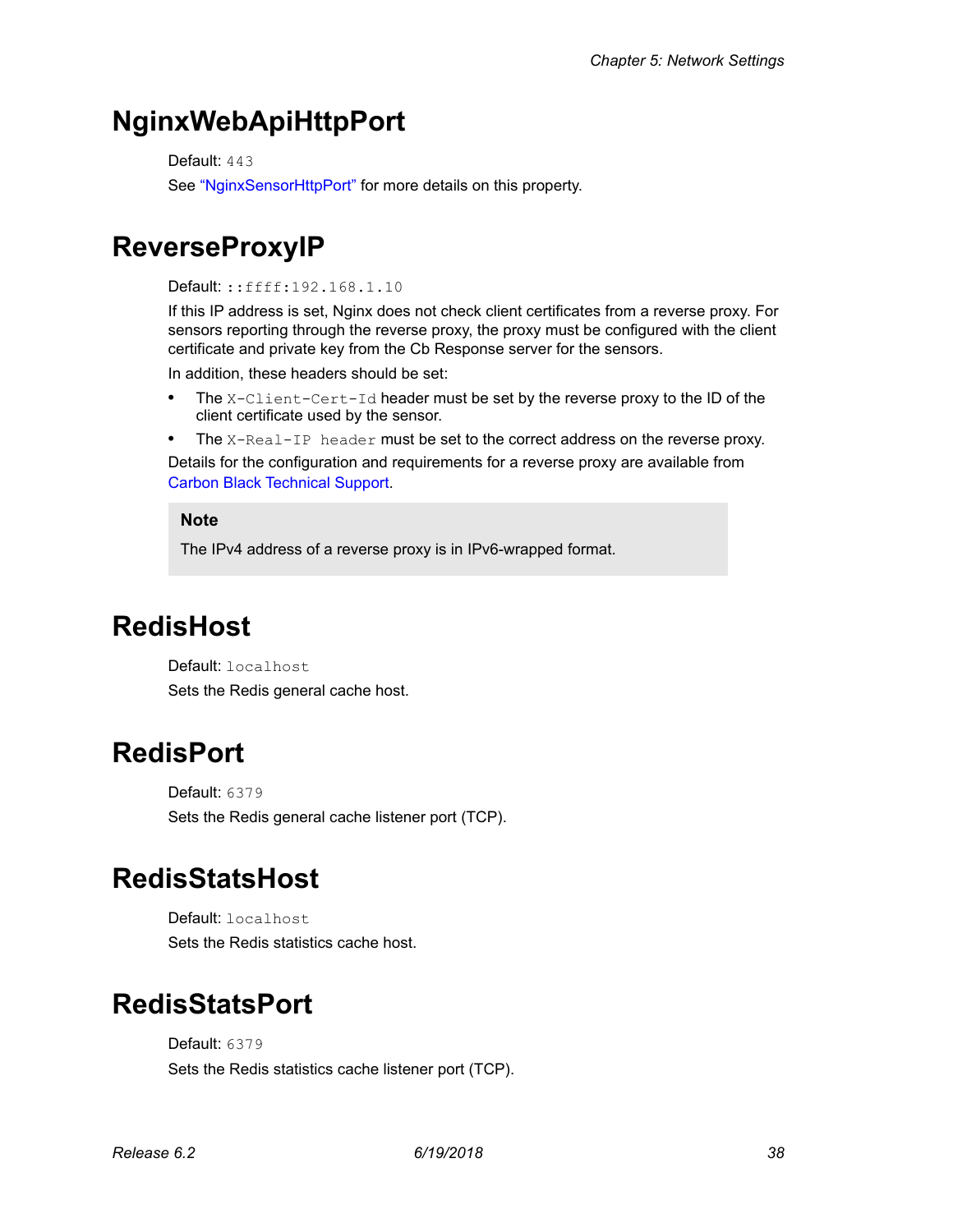# **SolrIP**

Default: 127.0.0.1

Sets the network binding IP address for the cb-solr service.

# **SolrPort**

Default: 8080

Sets the binding between the cb-solr service and specified port. This identifies the HTTP port that is used for processes on localhost and other nodes in a cluster configuration.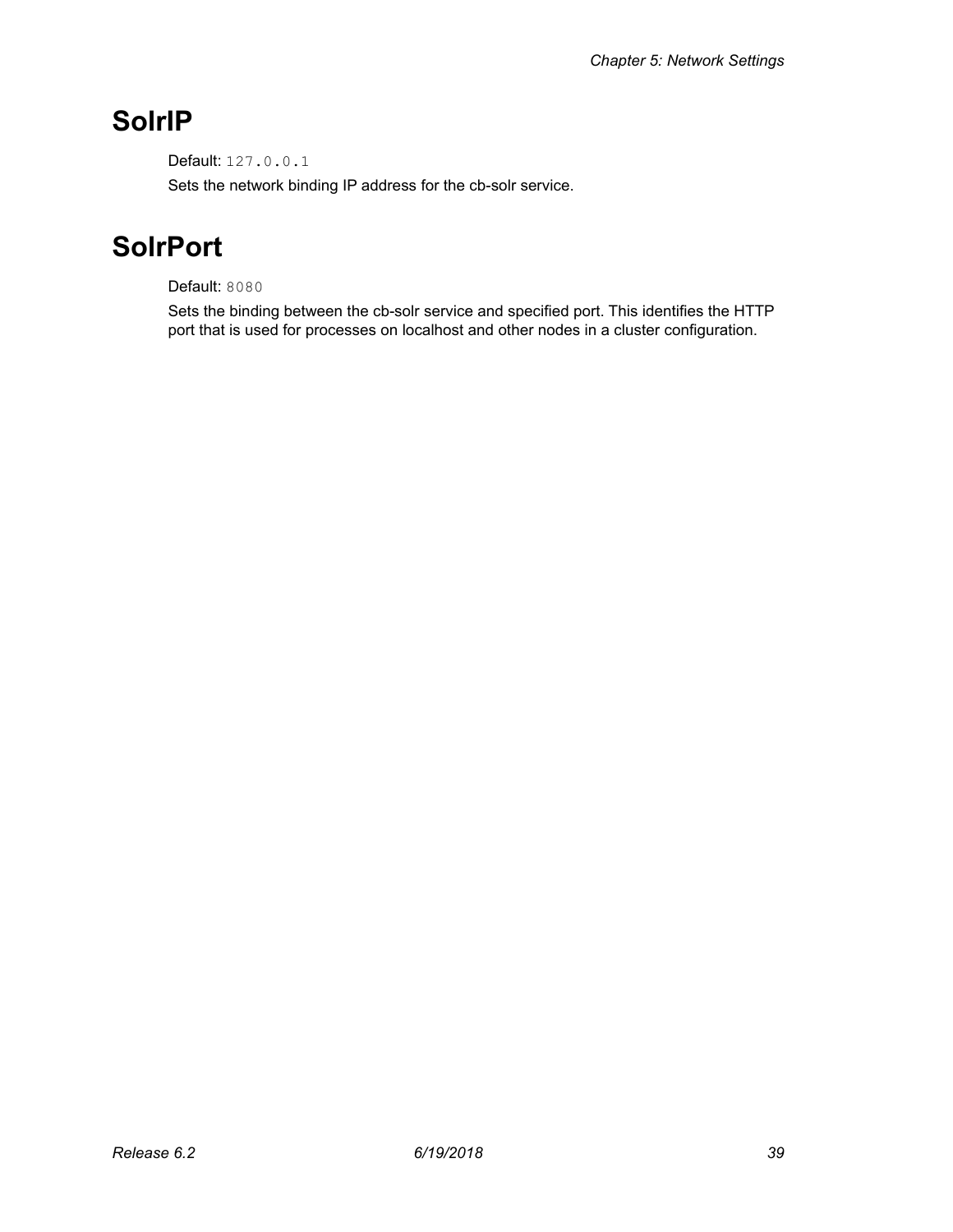# Chapter 6

**SSL Certificate Usage Settings**

This section describes the SSL certificate usage in the cb.conf file.

Cb Response uses SSL certificates in the following ways:

- **•** Sensors use SSL server certificates to validate that they are communicating with the correct Cb Reponse server.
- **•** The Cb Response server uses SSL client certificates to validate that it is communicating with authentic sensors.
- **•** The Cb Response server uses an SSL server certificate to validate that it is communicating with the correct Cb Response Alliance server.
- **•** The Cb Response Alliance server uses SSL client certificates to validate that it is communicating with authentic Cb Response servers.

#### **Settings in this Chapter**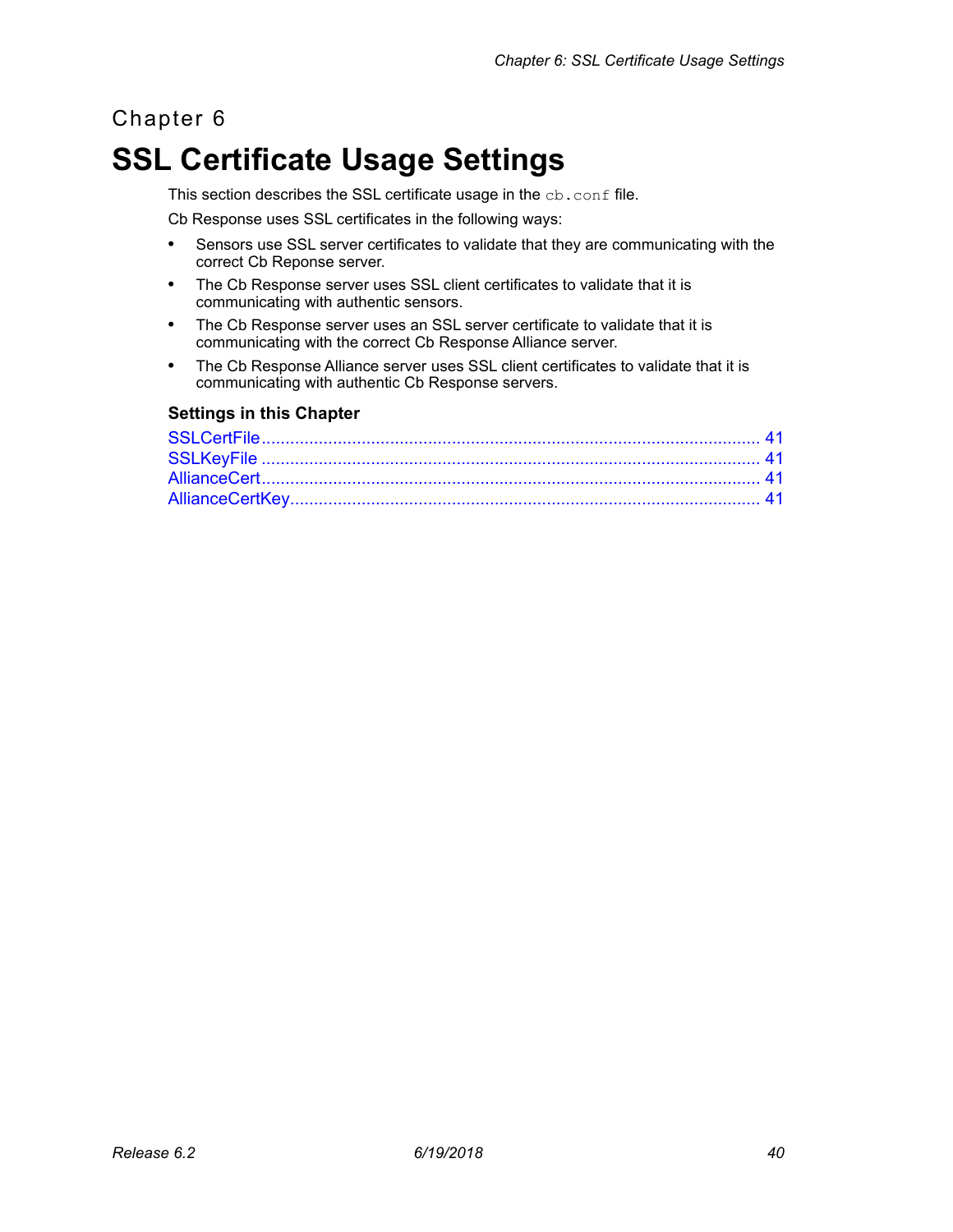### <span id="page-40-0"></span>**SSLCertFile**

Default: /etc/cb/certs/cb-server.crt

Sets the location of the SSL certificate file that is used for HTTPS communications between sensors and the Cb Response server. These certificates are generated during cbinit and are unique for each Cb Response server.

**Important:** If these paths are modified, a corresponding change must also be made in the *etc/nginx/conf.d/cb.conf* file.

# <span id="page-40-1"></span>**SSLKeyFile**

Default: /etc/cb/certs/cb-server.key

Sets the location of the SSL private key file that is used for HTTPS communications between sensors and the Cb Response server. These certificates are generated during cbinit and are unique for each Cb Response server.

**Important:** If these paths are modified, a corresponding change must also be made in the *etc/nginx/conf.d/cb.conf* file.

# <span id="page-40-2"></span>**AllianceCert**

Default: /etc/cb/certs/carbonblack-alliance-client.crt

Sets a SSL certificate file that is used for client-side authentication when an HTTPS connection with a Cb Response Alliance server is established.

These files are loaded onto the machine when the Cb Response Release RPM is installed. The files are used whenever the Cb Response server must communicate with central Cb Response Alliance server(s). This includes yum repositories for installing and upgrading the Cb Response server software as well as the Cb Response Alliance client service.

**Important:** These Cb Response certificates are specific to each customer organization and should be treated with care. Do not share them with other organizations or people outside your company.

# <span id="page-40-3"></span>**AllianceCertKey**

Default: /etc/cb/certs/carbonblack-alliance-client.key

Sets SSL private key files that are used for client-side authentication when an HTTPS connection with a Cb Response Alliance server is established.

These files are loaded onto the machine when the Cb Response Release RPM is installed. The files are used whenever your Cb Response server must communicate with central servers at Cb Response. This includes yum repositories for installing and upgrading the Cb Response server software as well as the Cb Response Alliance client service.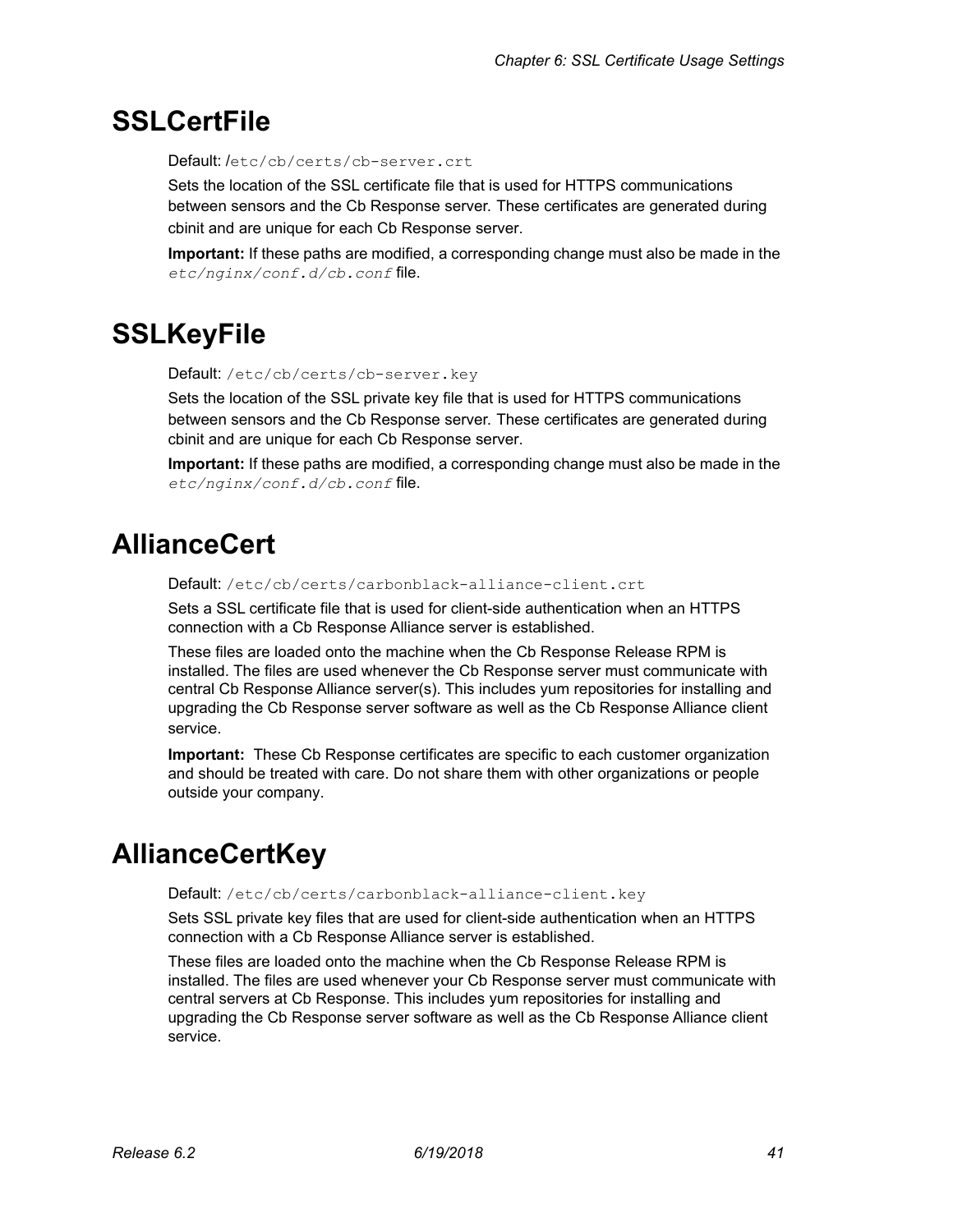*Chapter 6: SSL Certificate Usage Settings*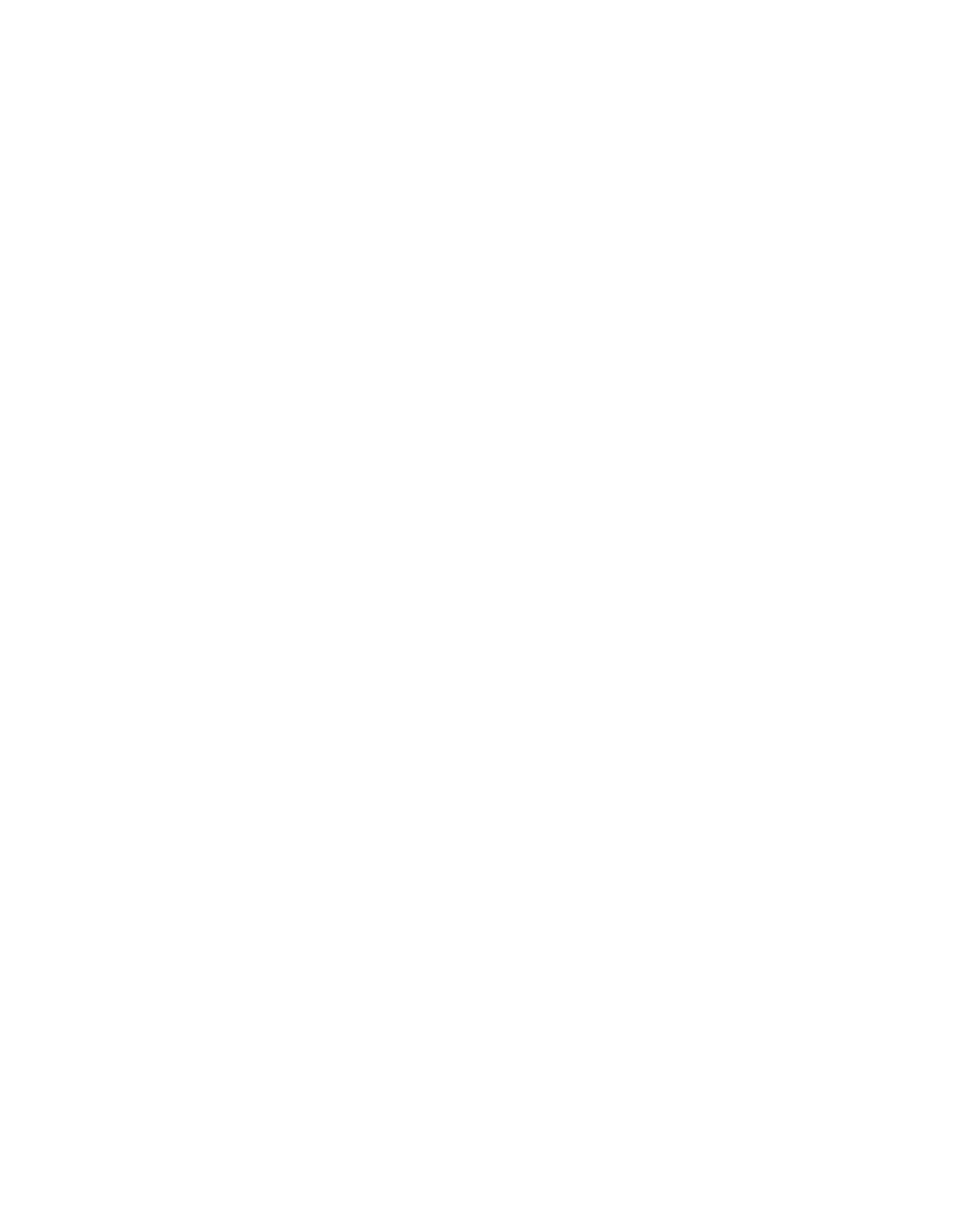#### Chapter 7

# **Cb Response Server General Settings**

This section describes general settings in the cb.conf file for Cb Response server.

#### **Settings in this Chapter**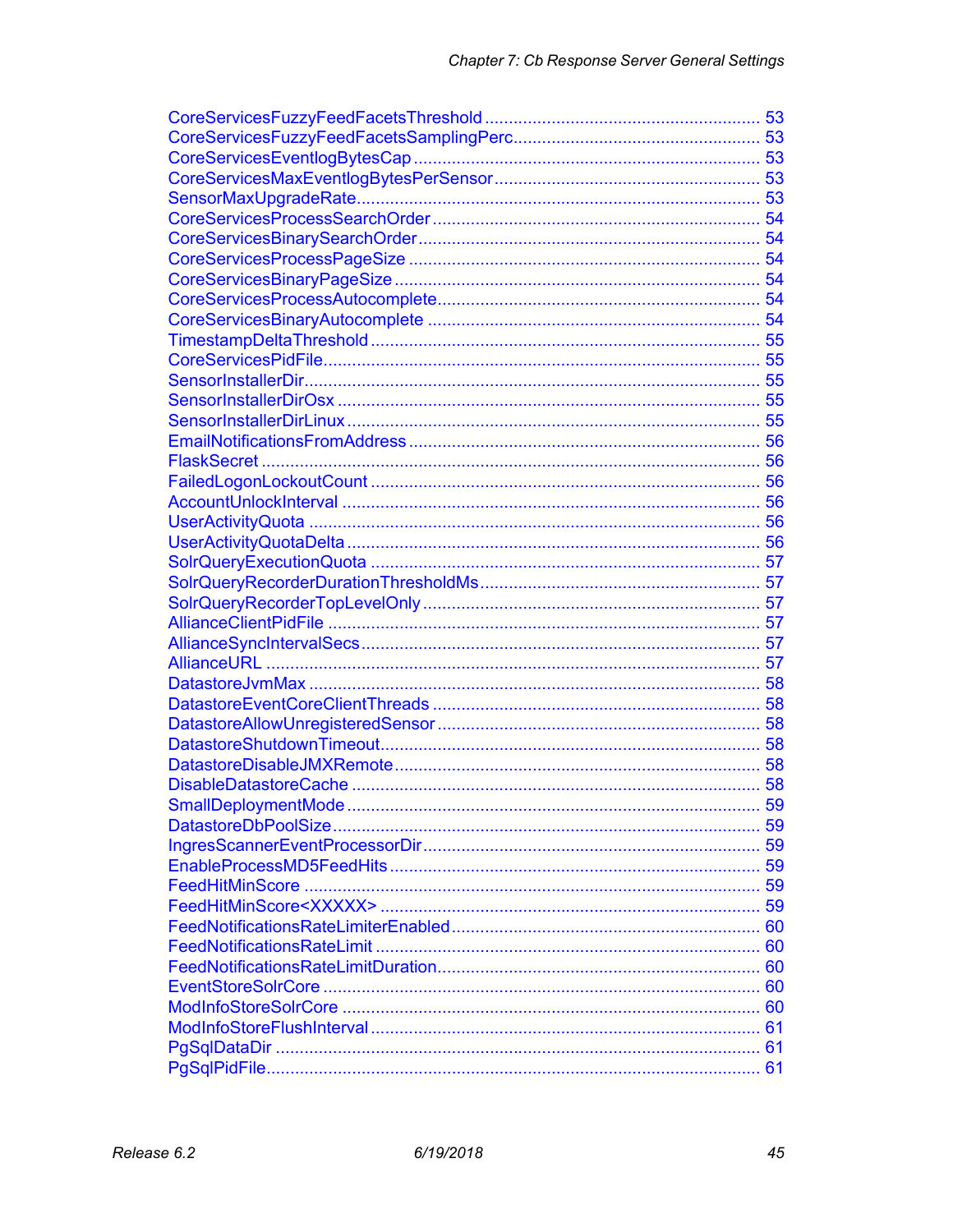| -61 |
|-----|
| 61  |
| 62  |
|     |
|     |
|     |
| 62  |
|     |
|     |
|     |
|     |
|     |
| 64  |
| 64  |
| 64  |
| 64  |
| 64  |
| 64  |
|     |
|     |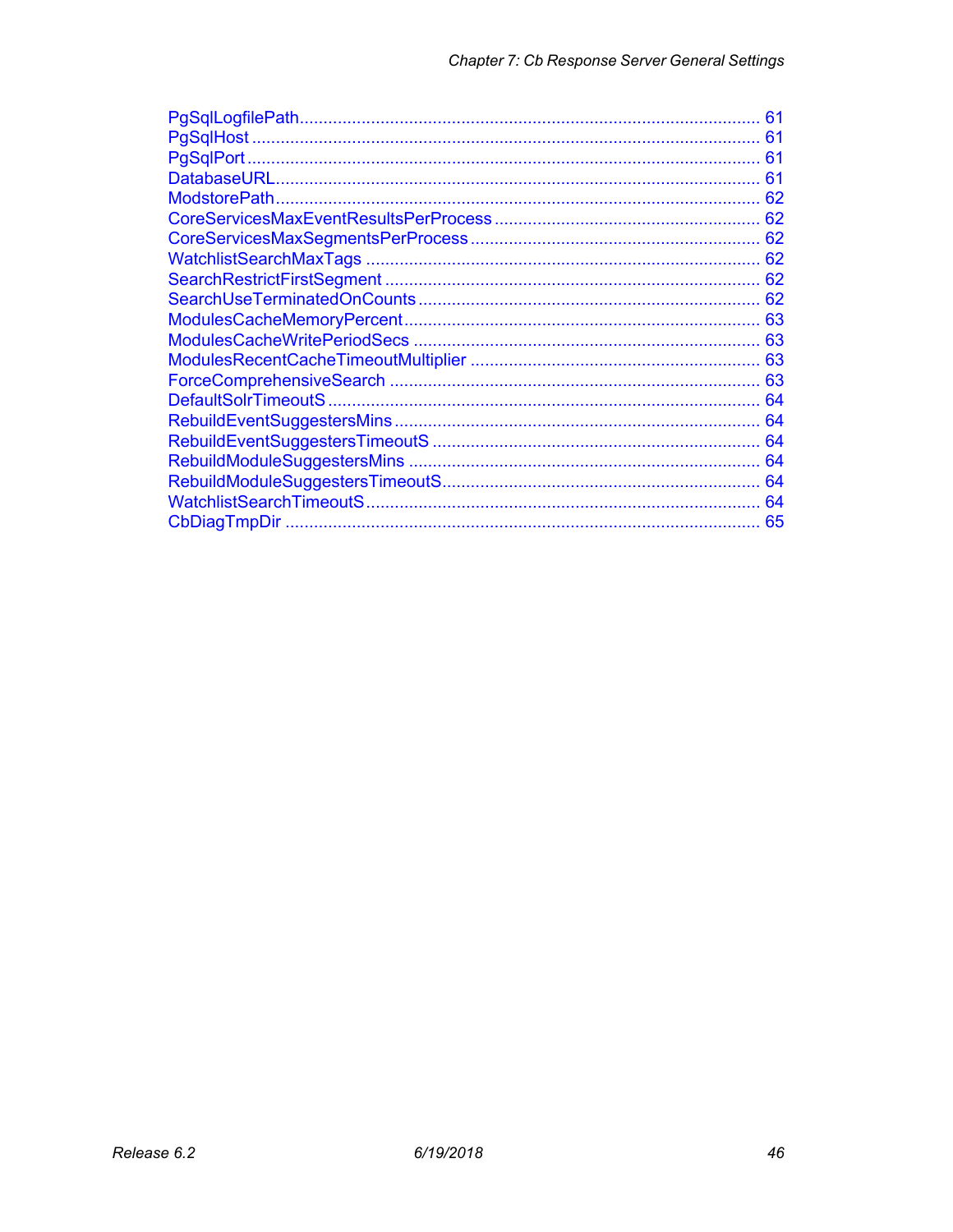# <span id="page-46-0"></span>**CbUser**

Default: cb

Defines the user with which the Cb Response services are run. The cb user is created during RPM installation. To use another user, create the user, and then restart the Cb Response server (cb-enterprise).

# <span id="page-46-1"></span>**CbGroup**

Default: cb

Defines the Linux group with which the Cb Response services are run. The cb sensor group is created during RPM installation. To use another service group, create the group in Linux, update this value, and then restart the Cb Response server (cb-enterprise).

# <span id="page-46-2"></span>**CbFileDescriptorLimit**

Default: 8000

By default, CentOS allows only 1024 file descriptors per process. This number is too low for Cb Response. Cb Response updates the process file descriptor limit in the cbenterprise init script to the default value with  $ulimit -n$ .

# <span id="page-46-3"></span>**CbLicenseFile**

Default: /etc/cb/server.lic

The path to the Cb Response server license file.

**Note:** Consult [Carbon Black Technical Support](#page-13-0) before attempting to change this parameter.

# <span id="page-46-4"></span>**CbServerTokenFile**

Default: /etc/cb/server.token

A random hexadecimal string used to uniquely identify this Cb Response server installation.

**Note:** Consult [Carbon Black Technical Support](#page-13-0) before attempting to change this parameter.

# <span id="page-46-5"></span>**ClusterMembership**

Default: (no default)

Indicates whether or not this server node is part of a cluster. Valid values are: Standalone, Master, and Slave.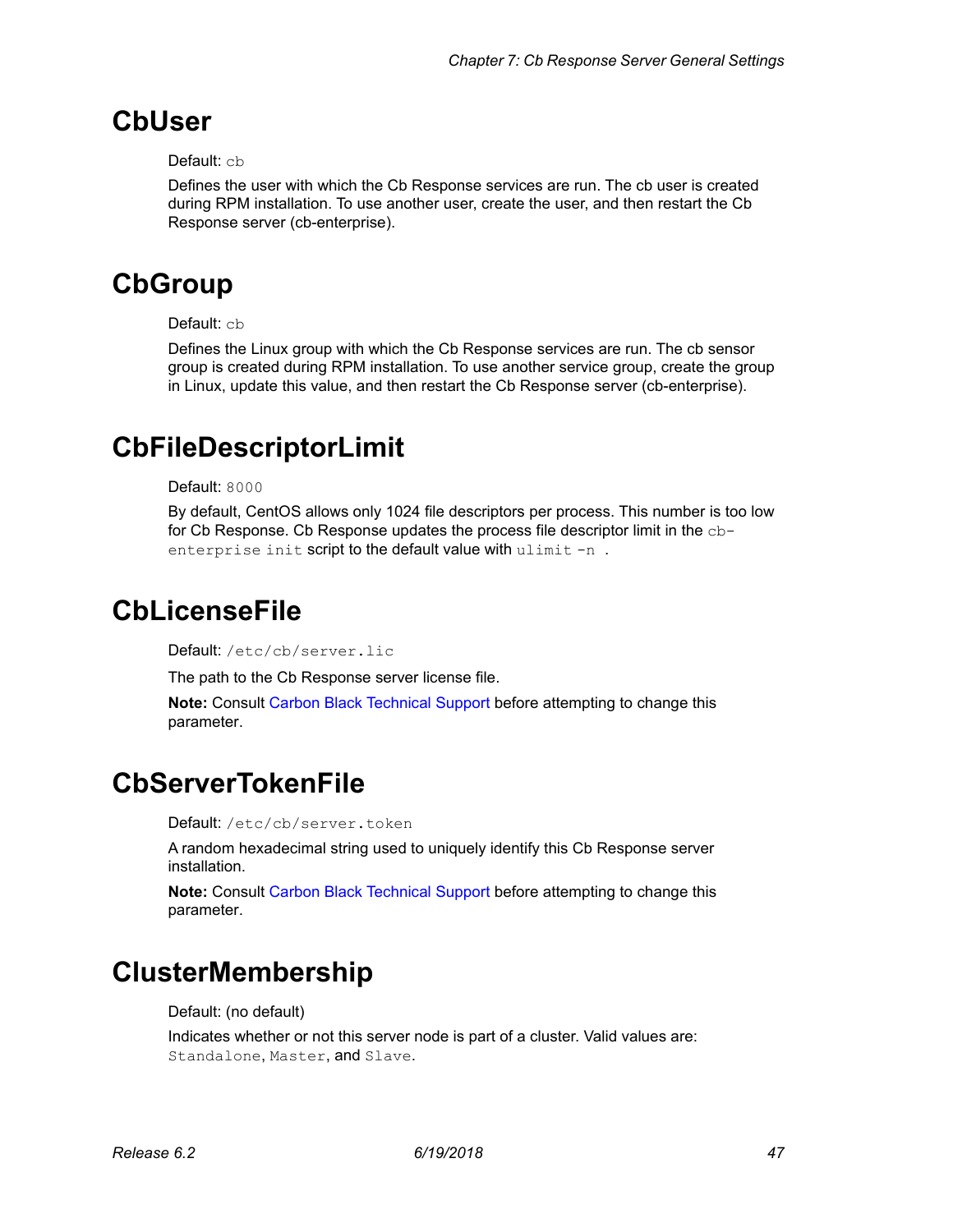### <span id="page-47-0"></span>**ClusterNodeId**

Default: 0

A server node unique identifier. In a standalone installation, a one-to-one relationship exists between this field and server token. However, if this node is part of a cluster, the server token represents the entire cluster, while this identifier uniquely identifies each node in the cluster.

# <span id="page-47-1"></span>**CbJavaHome**

Default: /usr/lib/jvm/jre-1.7.0-openjdk.x86\_64/

Cb Response requires JRE version 1.7.0 or later. If the JRE is installed at a different location on your server, change this value to reflect the correct location.

### <span id="page-47-2"></span>**ManageIptables**

Default: True

Indicates whether or not the Cb Response server setup tools will manage the configuration of iptables on behalf of the user. Set this value to False if you want to administer the firewall configuration yourself.

# <span id="page-47-3"></span>**CbShutdownKillJobsTimeout**

#### Default: 30

The time in seconds to wait before killing cb cron jobs when cb-enterprise is shutting down.

### <span id="page-47-4"></span>**CoreServicesEnableProfiling**

#### Default: Off

Specifies whether or not to enable profiler on start. Valid values for this property are Off, CpuTicks, and WallClock.

# <span id="page-47-5"></span>**CoreServicesEnableApiProfiling**

Default: False

Specifies whether detailed API profiling is enabled. If enabled, your browser's development console will contain timing info on each API call.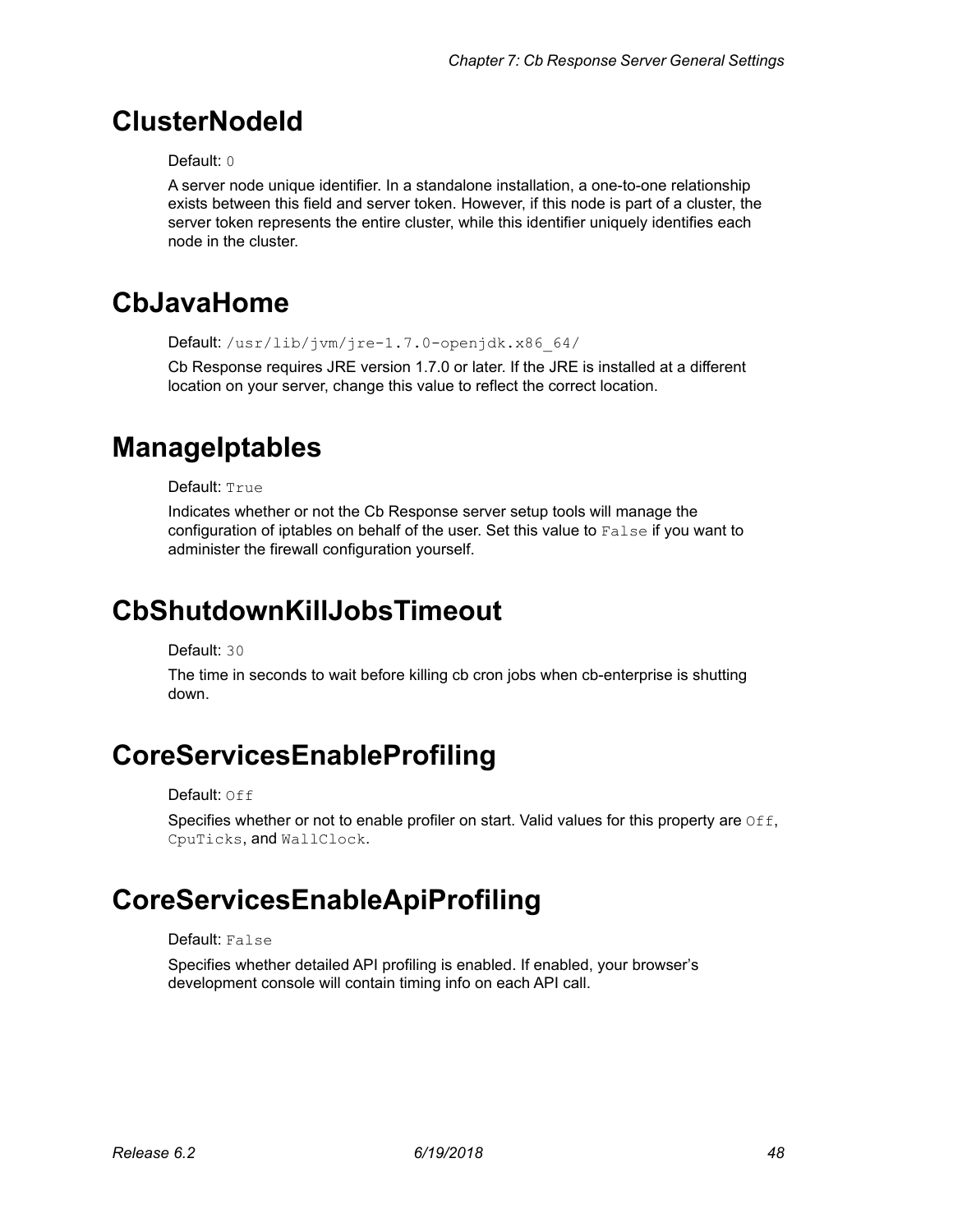#### <span id="page-48-0"></span>**CoreServicesSmallScaleSensorCount**

#### Default: 25

If the number of sensors that are currently active is less than this value, the sensor checkin interval is always 30 seconds. If it is greater, Cb Response calculates a dynamic checkin interval.

#### <span id="page-48-1"></span>**CoreServicesMaxCheckinInterval**

#### Default: 1335

Configures the maximum interval, in seconds, between successive sensor check-ins from a single sensor. Raising this value decreases the load on the server, as there are fewer sensor check-ins and fewer modifications to the event store.

#### <span id="page-48-2"></span>**CoreServicesEnableProcessFacets**

#### Default: True

Enables or disables all Cb Response console facets (small graphic data displays) on the **Search Processes** page. This is enabled by default.

#### <span id="page-48-3"></span>**CoreServicesEnableBinaryFacets**

#### Default: True

Enables or disables all Cb Response console facets (small graphic data displays) on the **Search Binaries** page. This is enabled by default. For more information on facets, see the *Carbon Black Response User Guide*.

**Note:** This setting is comma delimited.

#### <span id="page-48-4"></span>**CoreServicesDisabledProcessFacets**

#### Default: (no default)

Disables specified Cb Response console facets (small graphic data displays at the top of the page) on the **Search Processes** page. For more information on facets, see the *Carbon Black Response User Guide*.

**Note:** This setting is comma delimited.

#### <span id="page-48-5"></span>**CoreServicesDisabledBinaryFacets**

#### Default: (no default)

Disable specified Cb Response console facets (small graphic data displays at the top of the page) on the **Search Binaries** page.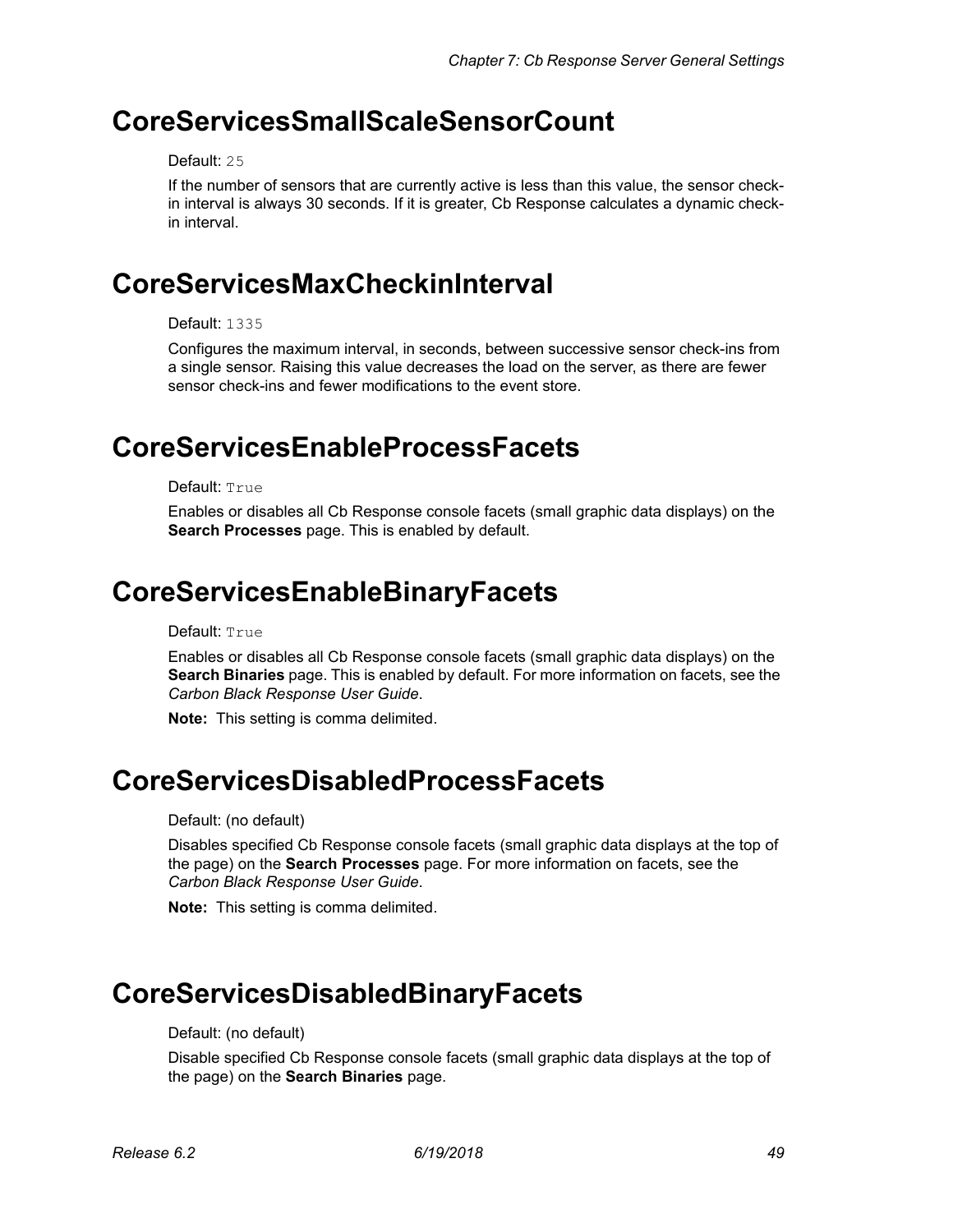### <span id="page-49-0"></span>**CoreServicesMaxFacetThreads**

#### Default: None

Configures the maximum number of threads used for console facets. The default of None disables facet threading.

**Change Note:** Default value changed since version 6.0. It was formerly 1.

### <span id="page-49-1"></span>**CoreServicesEnableFuzzyProcessFacets**

#### Default: True

Enables and disables the use of statistical sampling for calculating the terms in facets. This provides significantly improved runtime performance and reduced memory usage.

If True, fuzzy faceting of process facets begins when the following other configuration parameters reach a specified threshold:

- **•** CoreServicesFuzzyProcessFacetsThreshold (Default = 10000)
- **•** CoreServicesFuzzyProcessFacetsSamplingPerc (Default = 0)

See the descriptions of these parameters for additional details.

**Change Note:** This parameter existed in pre-6.1 versions but the underlying parameters for fine-tuning were not exposed.

### <span id="page-49-2"></span>**CoreServicesFuzzyProcessFacetsThreshold**

#### Default: 10000

One of two parameters that determine whether fuzzy faceting will start, if enabled by CoreServicesEnableFuzzyProcessFacets.

Specifies the maximum number of documents returned for any given process search before fuzzy faceting begins.

**Change Note:** New in version 6.1.

#### <span id="page-49-3"></span>**CoreServicesFuzzyProcessFacetsSamplingPerc**

#### Default: 0

One of two parameters that determine whether fuzzy faceting will start, if enabled by CoreServicesEnableFuzzyProcessFacets.

Defines the sampling rate as a percentage of the total number of documents returned for any given process search.

**Note:** The default value of 0 percentage dynamically adjusts based on total result count, in order to reach a sample size of at least CoreServicesFuzzyProcessFacetsThreshold.

**Change Note:** New in version 6.1.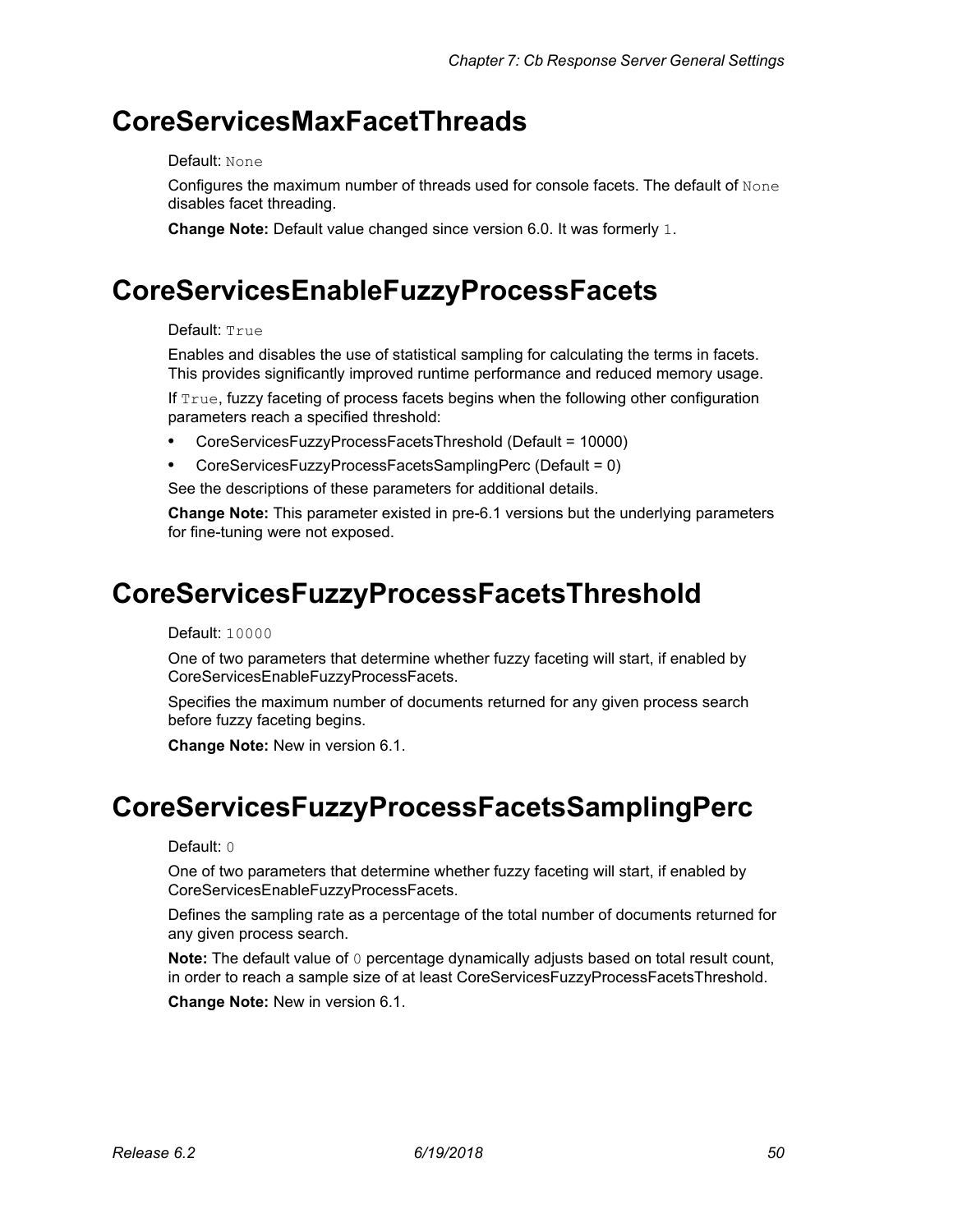# <span id="page-50-0"></span>**CoreServicesEnableFuzzyBinaryFacets**

#### Default: True

Enables and disables the use of statistical sampling for calculating the terms in binary facets. This provides significantly improved runtime performance and reduced memory usage. You can disable this setting to make the resulting data more accurate, but it will significantly slow down performance.

If True, fuzzy faceting of binary facets will begin when the following other configuration parameters reach a specified threshold:

- **•** CoreServicesFuzzyBinaryFacetsThreshold (Default = 10000)
- **•** CoreServicesFuzzyBinaryFacetsSamplingPerc (Default = 0)

See the listings for these parameters for additional details.

**Change Note:** This parameter existed in pre-6.1 versions but the underlying parameters for fine-tuning were not exposed.

# <span id="page-50-1"></span>**CoreServicesFuzzyBinaryFacetsThreshold**

#### Default: 10000

One of two parameters that determine whether fuzzy faceting of binary facets will start, if enabled by CoreServicesEnableFuzzyBinaryFacets.

Specifies the maximum number of documents returned for any given process search before fuzzy faceting begins.

**Change Note:** New in version 6.1.

### <span id="page-50-2"></span>**CoreServicesFuzzyBinaryFacetsSamplingPerc**

#### Default: 0

One of two parameters that determine whether fuzzy faceting of binary facets will start, if enabled by CoreServicesEnableFuzzyBinaryFacets.

Defines sampling rate as a percentage of total documents returned for any given process search.

**Note:** The default value of 0 percentage dynamically adjusts based on total result count, in order to reach a sample size of at least CoreServicesFuzzyBinaryFacetsThreshold.

**Change Note:** New in version 6.1.

#### <span id="page-50-3"></span>**CoreServicesEnableFuzzyAlertFacets**

#### Default: False

Enables and disables the use of statistical sampling for calculating the terms in alert facets. This provides significantly improved runtime performance and reduced memory usage.

If True, fuzzy faceting of alert facets will begin when the following other configuration parameters reach a specified threshold: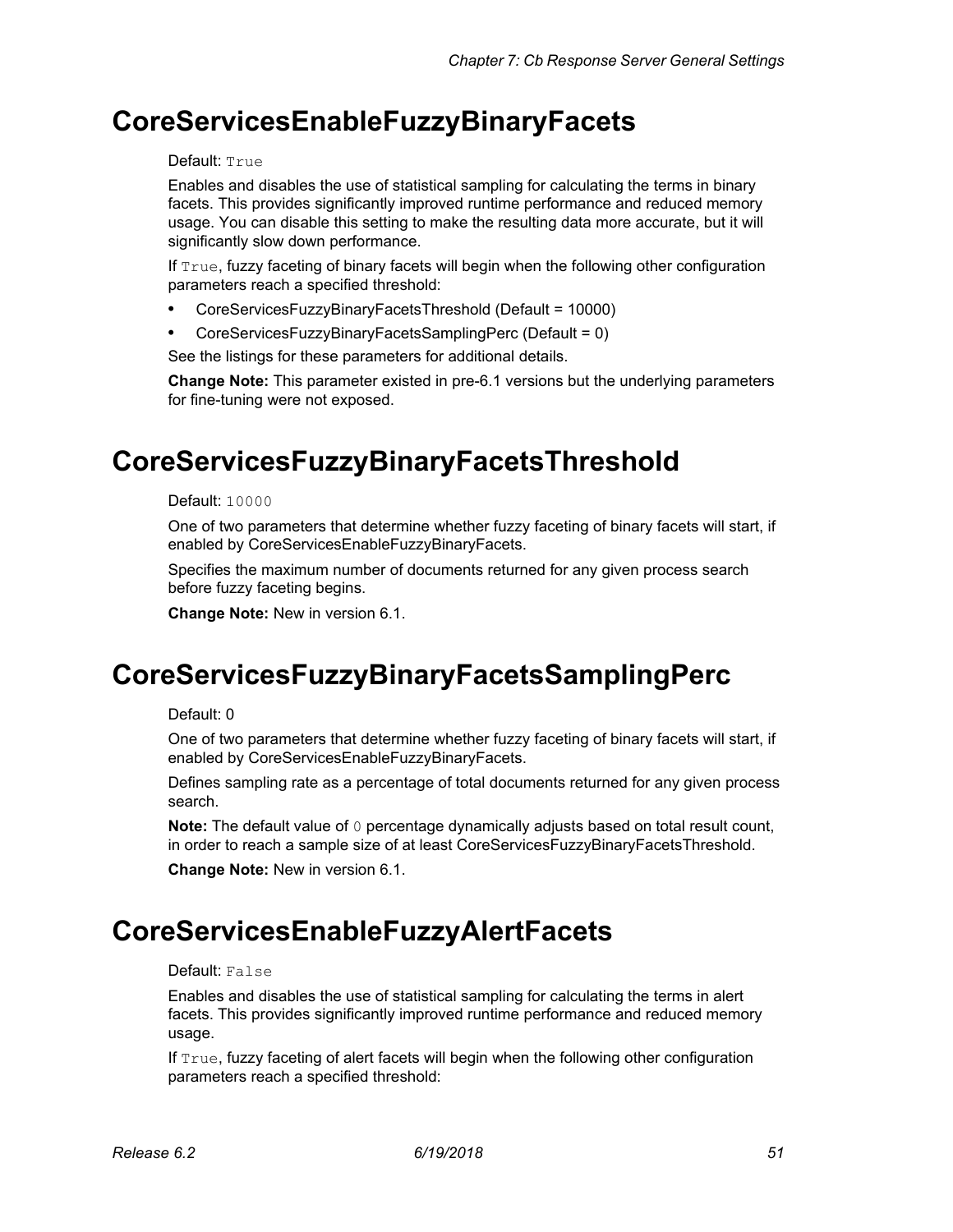- **•** CoreServicesFuzzyAlertFacetsThreshold (Default = 10000)
- **•** CoreServicesFuzzyAlertFacetsSamplingPerc (Default = 0)

See the listings for these parameters for additional details.

**Change Note:** This parameter existed in pre-6.1 versions but the underlying parameters for fine-tuning were not exposed.

### <span id="page-51-0"></span>**CoreServicesFuzzyAlertFacetsThreshold**

#### Default: 10000

One of two parameters that determine whether fuzzy faceting of alert facets will start, if enabled by CoreServicesEnableFuzzyAlertFacets.

Specifies the maximum number of documents returned for any given process search before fuzzy faceting begins.

**Change Note:** New in version 6.1.

# <span id="page-51-1"></span>**CoreServicesFuzzyAlertFacetsSamplingPerc**

#### Default: 0

One of two parameters that determine whether fuzzy faceting of alert facets will start, if enabled by CoreServicesEnableFuzzyAlertFacets.

Defines sampling rate as a percentage of total documents returned for any given process search.

**Note:** The default value of 0 percentage dynamically adjusts based on total result count, in order to reach a sample size of at least CoreServicesFuzzyAlertFacetsThreshold.

**Change Note:** New in version 6.1.

### <span id="page-51-2"></span>**CoreServicesEnableFuzzyFeedFacets**

#### Default: False

Enables and disables the use of statistical sampling for calculating the terms in feed facets. This provides significantly improved runtime performance and reduced memory usage.

If True, fuzzy faceting of feed facets begins when the following other configuration parameters reach a specified threshold:

- **•** CoreServicesFuzzyFeedFacetsThreshold (Default = 10000)
- **•** CoreServicesFuzzyFeedFacetsSamplingPerc (Default = 0)

Enabling this setting improves runtime performance and reduces memory usage. Disabling this setting increases the accuracy of the resulting data, but slows down performance.

**Change Note:** This parameter existed in pre-6.1 versions but the underlying parameters for fine-tuning were not exposed.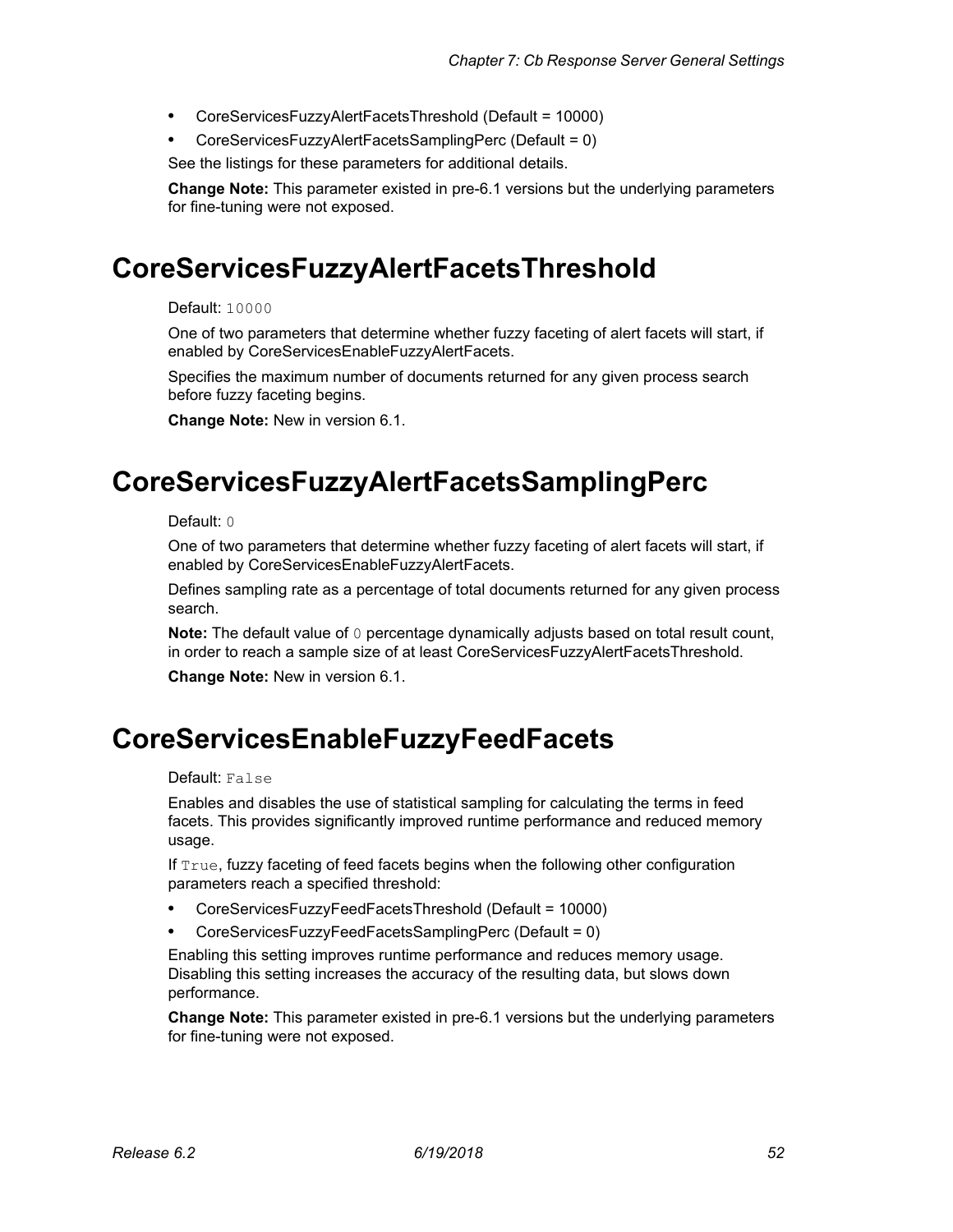### <span id="page-52-0"></span>**CoreServicesFuzzyFeedFacetsThreshold**

Default: 10000

One of two parameters that determine whether fuzzy faceting of feed facets will start, if enabled by CoreServicesEnableFuzzyFeedFacets.

Specifies the maximum number of documents returned for any given process search before fuzzy faceting begins.

**Change Note:** New in version 6.1.

# <span id="page-52-1"></span>**CoreServicesFuzzyFeedFacetsSamplingPerc**

#### Default: 0

One of two parameters that determine whether fuzzy faceting of feed facets will start, if enabled by CoreServicesEnableFuzzyFeedFacets.

Defines sampling rate as a percentage of total documents returned for any given process search.

**Note:** The default value of 0 percentage dynamically adjusts based on total result count, in order to reach a sample size of at least CoreServicesFuzzyFeedFacetsThreshold.

**Change Note:** New in version 6.1.

#### <span id="page-52-2"></span>**CoreServicesEventlogBytesCap**

Default: 157286400 (157MB)

Sets the upper limit on the aggregate number of bytes that can be uploaded by a group of sensors that will check-in during the next monitoring interval. You can disable this setting to make the resulting data more accurate, but it will significantly slow down performance.

### <span id="page-52-3"></span>**CoreServicesMaxEventlogBytesPerSensor**

Default: 10485760 (10MB)

Sets the maximum number of bytes a sensor can push per check-in.

#### <span id="page-52-4"></span>**SensorMaxUpgradeRate**

#### Default: 600

Sets the maximum auto-upgrades per hour. If this property is specified, it places a limit on the number of auto-upgrade requests triggered from a sensor group version setting.

By default, if this option is not specified, there is no cap and any sensor that must be upgraded will be instructed to do so with its next check-in.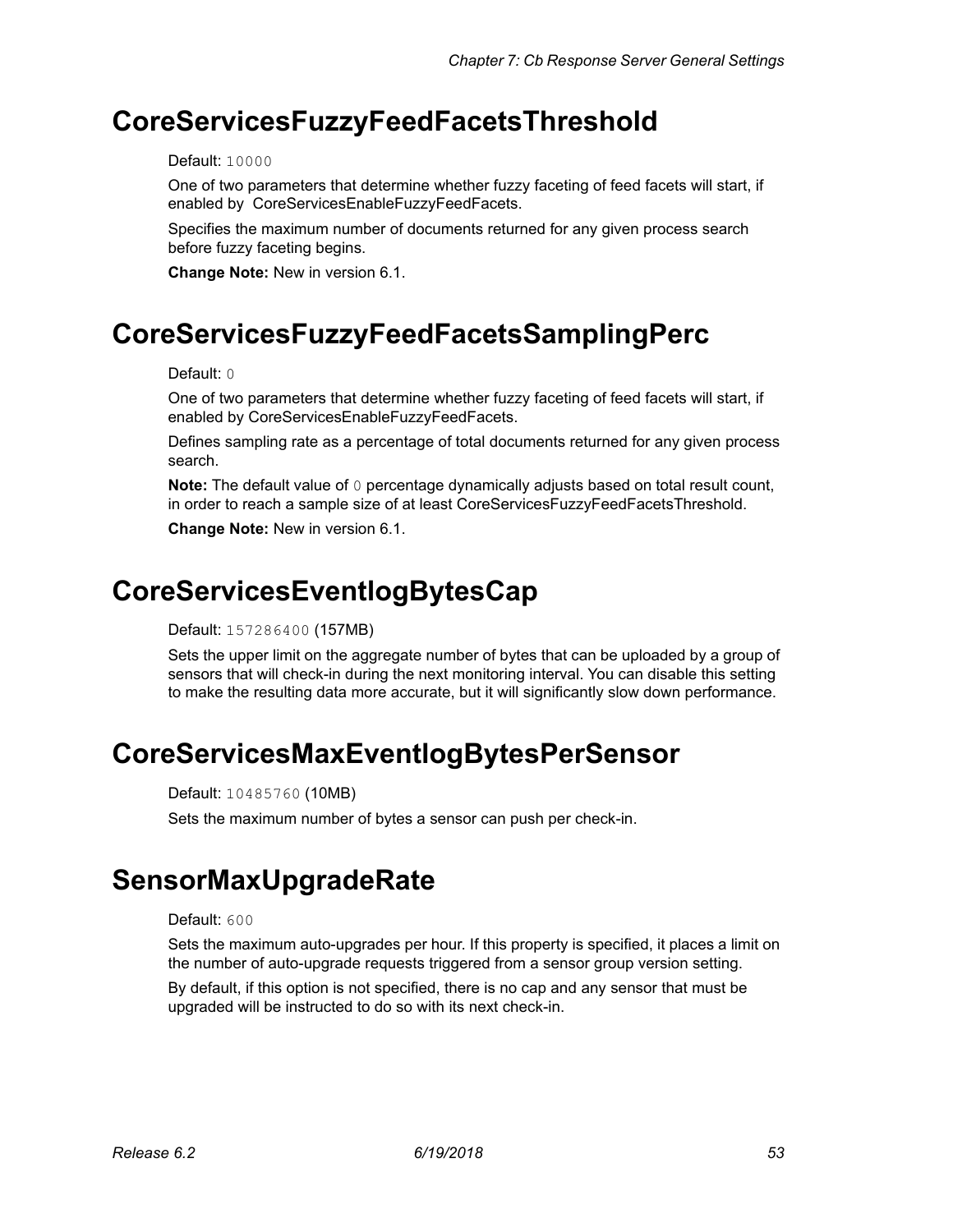#### <span id="page-53-0"></span>**CoreServicesProcessSearchOrder**

#### Default: (no default)

Sets the sort order of process search results as seen in the Cb Response console. The format of this field is: fieldname direction, where direction is either asc (for ascending) or desc (for descending).

#### <span id="page-53-1"></span>**CoreServicesBinarySearchOrder**

#### Default: (no default)

Sets the sort order of binary search results as seen in the Cb Response console. The format of this field is: fieldname direction where direction is either asc (for ascending) or desc (for descending).

#### <span id="page-53-2"></span>**CoreServicesProcessPageSize**

Default: 10

Sets the number of matching process documents that display on each page as seen in the **Search Processes** page in the Cb Response console.

#### <span id="page-53-3"></span>**CoreServicesBinaryPageSize**

Default: 10

Sets the number of matching binary documents that display on each page as seen in the **Search Binaries** page in the Cb Response console.

#### <span id="page-53-4"></span>**CoreServicesProcessAutocomplete**

#### Default: Suggester

Sets the backend method for the auto-complete function for search queries entered in the **Search Processes** page. Valid values are:

- **•** Suggester: Faster This value does not include counts or infrequent terms.
- **•** Terms: Slower This value includes counts and all terms.

#### <span id="page-53-5"></span>**CoreServicesBinaryAutocomplete**

#### Default: Terms

Sets the backend method for the auto-complete function for search queries entered in the **Search Binaries** page. Valid values are:

- **•** Suggester: Faster -This value does not include counts or infrequent terms.
- **•** Terms: Slower This value includes counts and all terms.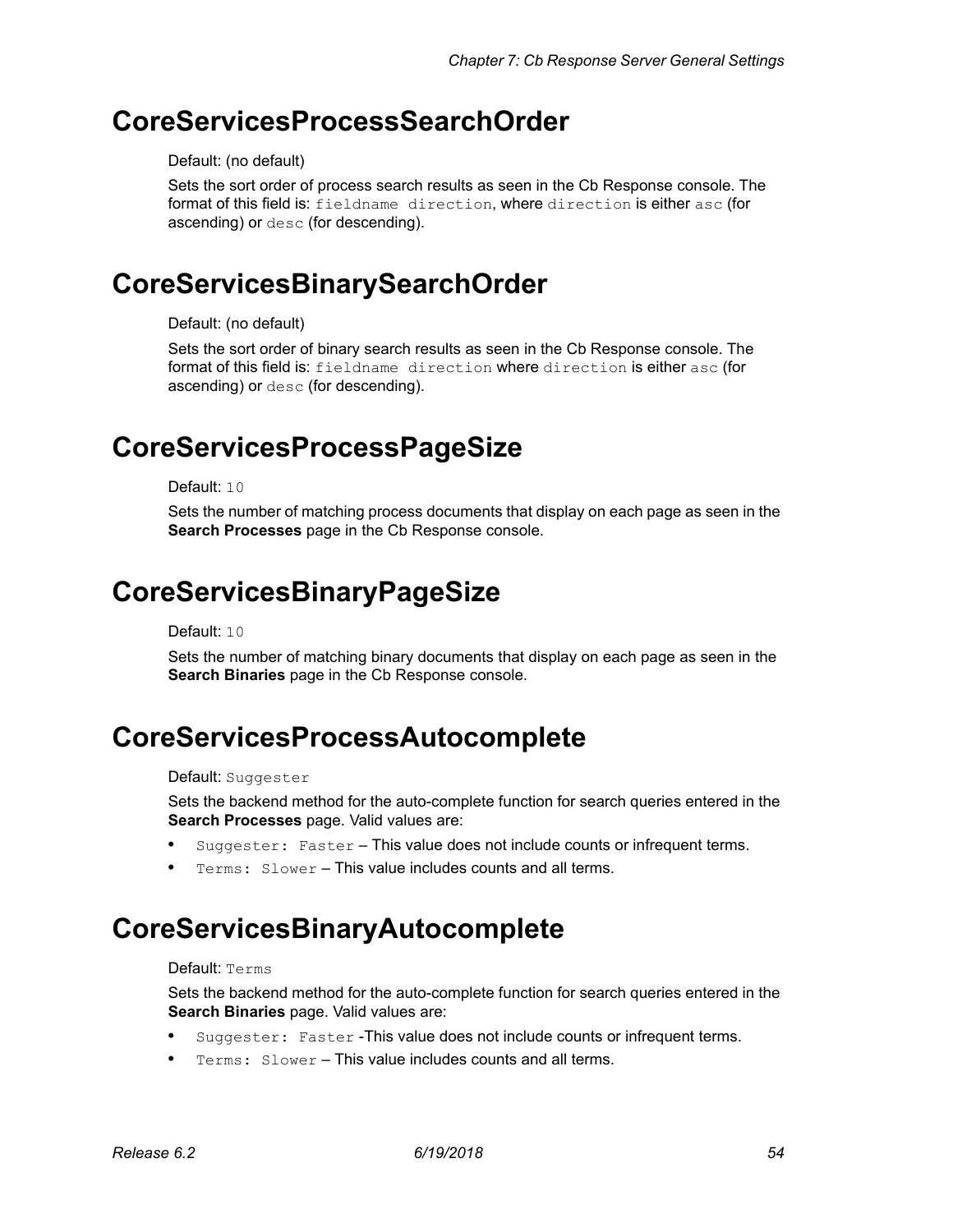# <span id="page-54-0"></span>**TimestampDeltaThreshold**

Default: 5

Sets the time (in seconds) used as a threshold for identifying sensors with unsynchronized clocks.

# <span id="page-54-1"></span>**CoreServicesPidFile**

Default: /var/run/cb/coreservices.pid

Contains the current process ID of the coreservices daemon.

# <span id="page-54-2"></span>**SensorInstallerDir**

Default: /usr/share/cb/coreservices/installers

Directory path for Cb Response sensor installers on *Windows*. Installers are loaded from this directory at server startup through coreservices, or with the command  $/usr/share/$  $cb/cbcheck$  sensor-builds -u, where -u is for update.

After installer packages are loaded, they are available for installing or upgrading endpoint sensors. See the *Cb Response User Guide* for details.

# <span id="page-54-3"></span>**SensorInstallerDirOsx**

Default: /usr/share/cb/coreservices/installers

Directory path for Cb Response sensor installers on *macOS*. Installers are loaded from this directory at server startup through coreservices, or with the command  $/usr/share/$ cb/cbcheck sensor-builds -u, where -u is for update.

After installer packages are loaded, they are available for installing or upgrading endpoint sensors. See the *Cb Response User Guide* for details.

### <span id="page-54-4"></span>**SensorInstallerDirLinux**

Default: /usr/share/cb/coreservices/installers

Directory path for Cb Response sensor installers on *Linux*. Installers are loaded from this directory at server startup through coreservices, or with the command /usr/share/cb/ cbcheck sensor-builds  $-u$ , where  $-u$  is for update.

After installer packages are loaded, they are available for installing or upgrading endpoint sensors. See the *Cb Response User Guide* for details.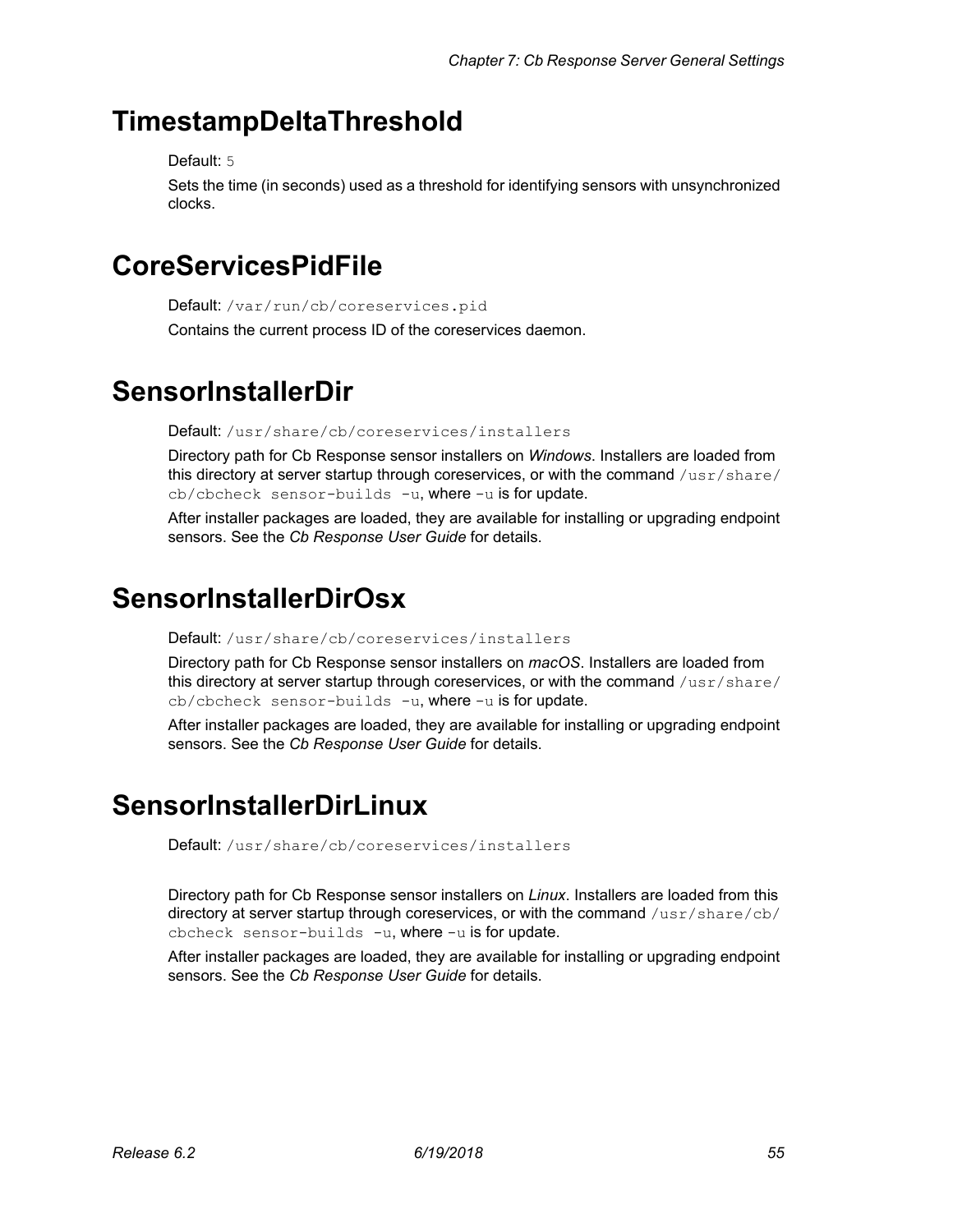# <span id="page-55-0"></span>**EmailNotificationsFromAddress**

Default: no-reply@carbonblack.com

Configure email from the address for watchlist and feed notifications.

#### <span id="page-55-1"></span>**FlaskSecret**

Default: (no default)

This required value is a random string of ASCII-printable characters. It is unique for each server and auto-generated during cbinit. It is used to encrypt session cookies that are used when a user authenticates with the Cb Response console.

# <span id="page-55-2"></span>**FailedLogonLockoutCount**

Default: 10

Sets the number of times a user can fail authentication before the account is locked.

# <span id="page-55-3"></span>**AccountUnlockInterval**

Default: 30

Sets the number of minutes after which a locked account unlocks.

# <span id="page-55-4"></span>**UserActivityQuota**

Default: 10000

Cb Response logs all user authentication in the PostgreSQL database. This setting defines the minimum number of authentication records that are kept.

# <span id="page-55-5"></span>**UserActivityQuotaDelta**

Default: .1

Defines when to start trimming the number of user authentication records. It is a percentage of ["UserActivityQuota".](#page-55-4)

For example, if UserActivityQuota is set to 10000 and UserActivityQuotaDelta is set to .1, when the number of records reaches 11000, it is reduced to 10000. This ensures that you always have the most recent 10000 records.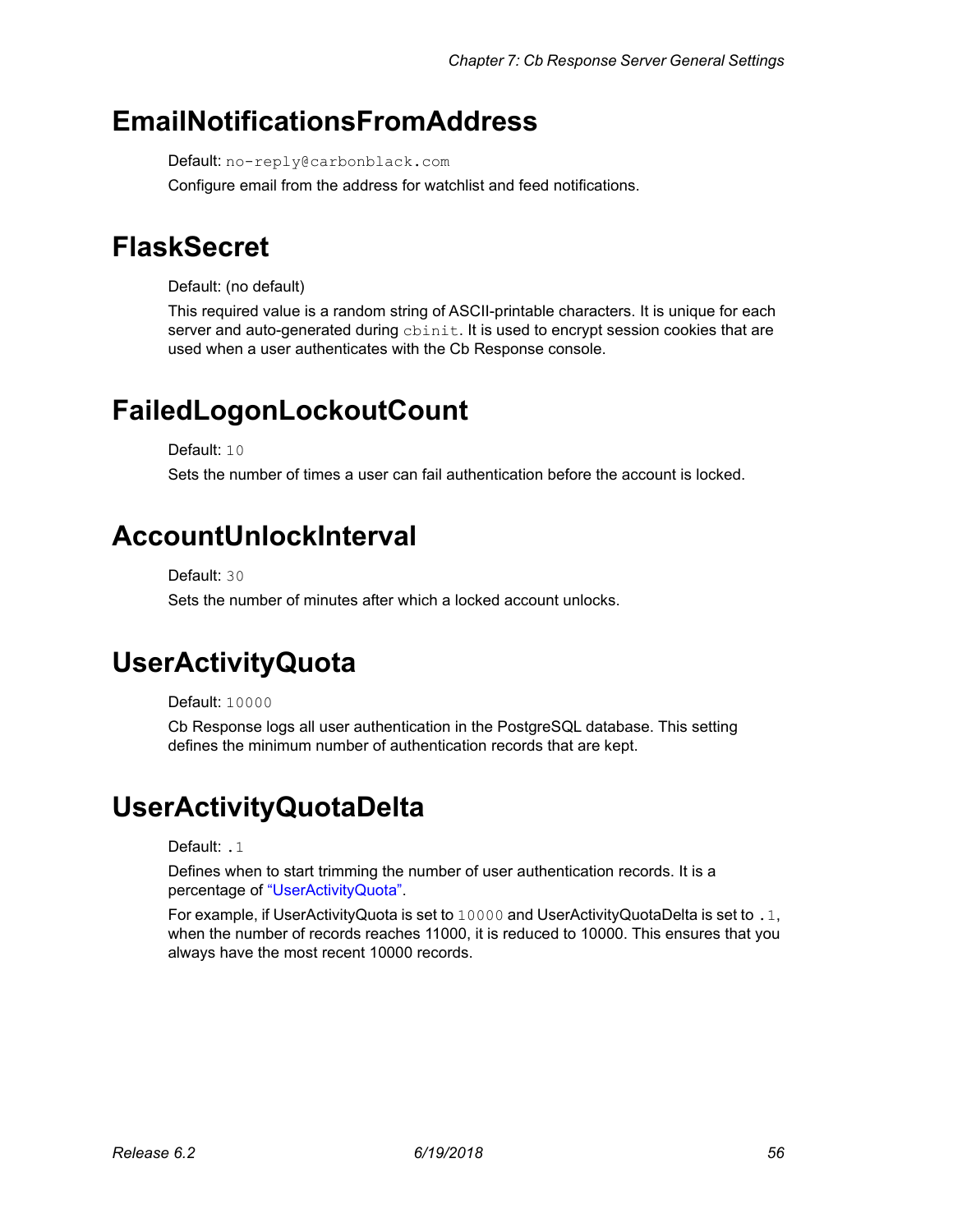# <span id="page-56-0"></span>**SolrQueryExecutionQuota**

#### Default: 10000

Total number of records retained in the SQL table SolrQueryExecution, which records expensive queries.

Controls recording of slow Solr queries by setting a threshold for keeping a history of SOLR query executions. Slower queries are recorded in SQL and then saved in cbdiags when cbdiags are requested.

**Change Note:** New in version 6.1.

# <span id="page-56-1"></span>**SolrQueryRecorderDurationThresholdMs**

#### Default: 1000

Controls recording of slow Solr queries by setting a threshold on the execution time (in milliseconds) allowed for recording slow queries. Slower queries are recorded in SQL and then saved in cbdiags when cbdiags are requested.

**Change Note:** New in version 6.1.

### <span id="page-56-2"></span>**SolrQueryRecorderTopLevelOnly**

#### Default: True

When true, record only top-level Solr queries. Queries on individual cores (including minions) will not be recorded.

**Change Note:** New in version 6.1.

#### <span id="page-56-3"></span>**AllianceClientPidFile**

Default: /var/run/cb/allianceclient.pid

Sets the path to the PID file that is used for the Cb Response Alliance client service control.

#### <span id="page-56-4"></span>**AllianceSyncIntervalSecs**

Default: 60

Sets the time (in seconds) between periodic connection attempts to the Cb Response Alliance server.

### <span id="page-56-5"></span>**AllianceURL**

Default: https://api.alliance.carbonblack.com Sets the URL of the Cb Response Alliance server.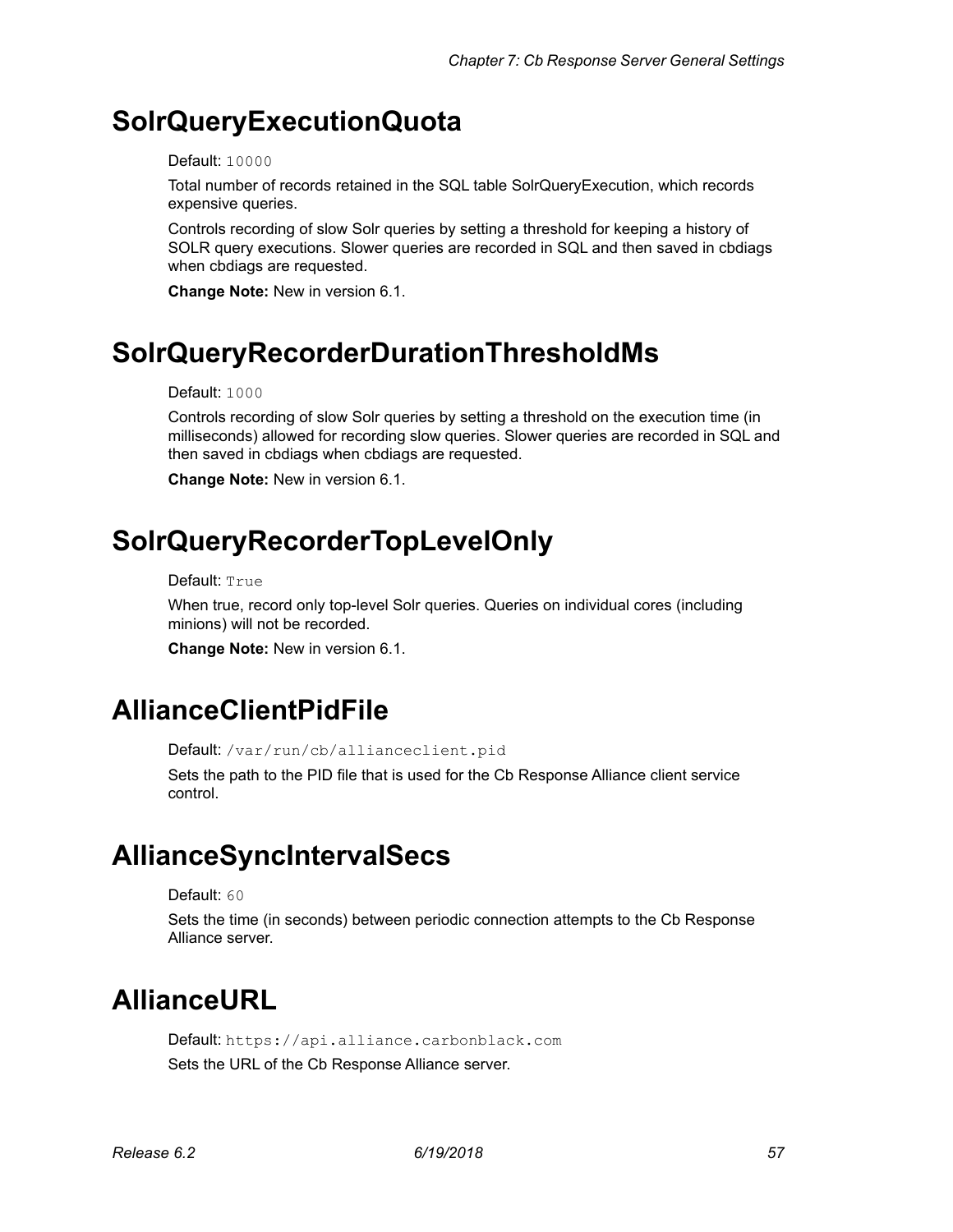#### <span id="page-57-0"></span>**DatastoreJvmMax**

Default: 10%

Sets the maximum amount of RAM to be used for the JVM's memory heap. This can be specified either as a number of megabytes (for example, 4096) or as a percentage of the host machine's physical RAM by appending  $\frac{1}{6}$  on the end (for example, 30 $\frac{1}{6}$ ).

### <span id="page-57-1"></span>**DatastoreEventCoreClientThreads**

#### Default: 0

Sets the number of worker threads that process data from the throttle queue and insert it into Solr. The default of zero causes auto-calculation of threads based on CPU cores.

### <span id="page-57-2"></span>**DatastoreAllowUnregisteredSensor**

Default: 0

Controls whether the datastore accepts data from a sensor that has not been registered with a Cb Response server. The default of  $0$  disables this capability, and there is generally no reason to enable it.

#### <span id="page-57-3"></span>**DatastoreShutdownTimeout**

Default: 60

Sets the number of seconds to wait (when the datastore is being stopped) for all buffers and cached data to be cleanly written to disk. After this time, if the service is still running, it is forcibly stopped.

#### <span id="page-57-4"></span>**DatastoreDisableJMXRemote**

#### Default: 0

Allows external Java management or a debugging process on the local machine to communicate with the datastore. If this setting is not 0, the datastore process is launched without this setting.

#### <span id="page-57-5"></span>**DisableDatastoreCache**

**Change Note**: Removed from version 6.1. See SmallDeploymentMode for equivalent functionality.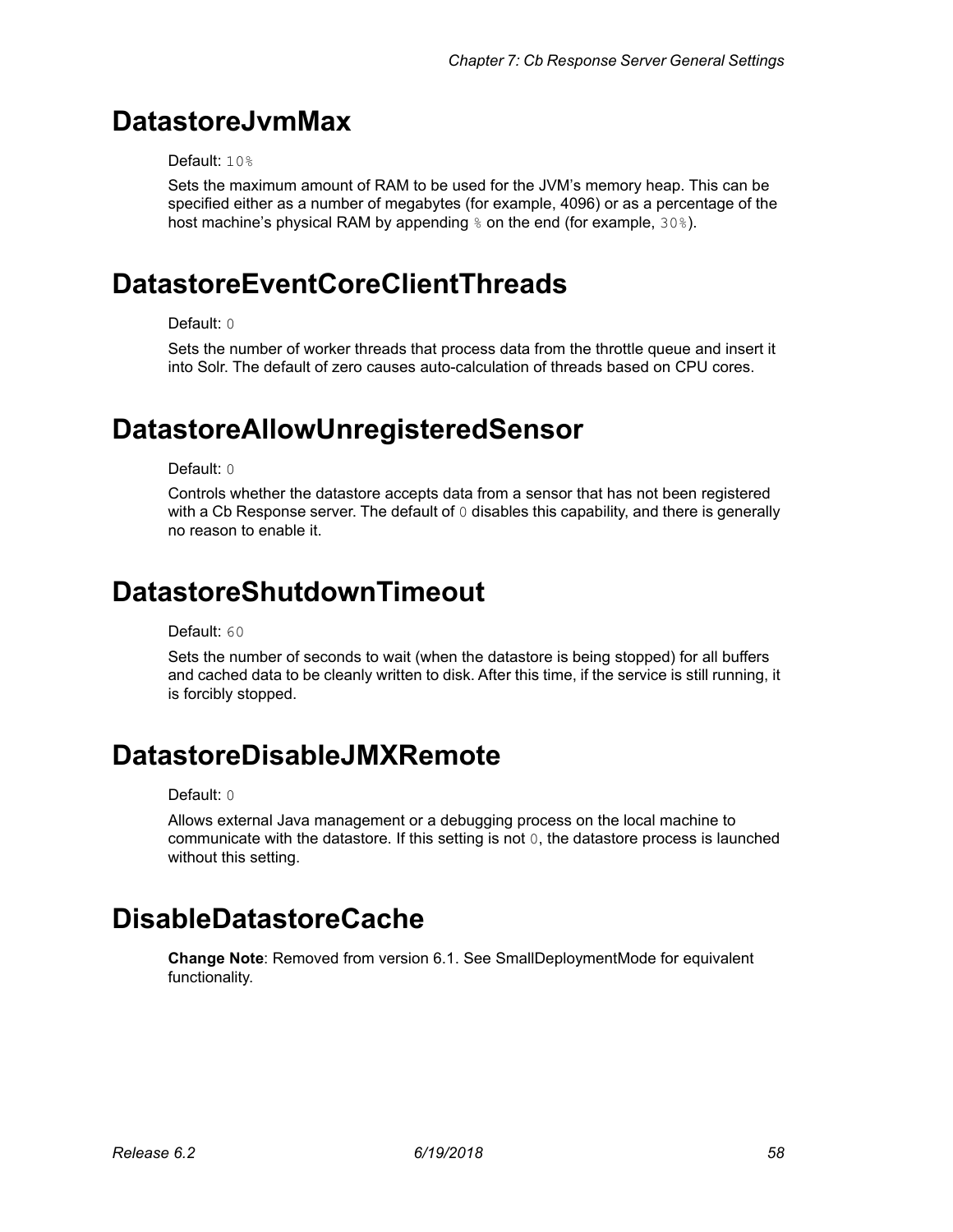# <span id="page-58-0"></span>**SmallDeploymentMode**

#### Default: False

If set to True, this option disables datastore caching and causes Solr to commit process document updates within 15 seconds. This option trades performance for reduced latency. **Change Note:** The default for this parameter was **True** in pre-6.1 versions.

# <span id="page-58-1"></span>**DatastoreDbPoolSize**

Default: 4

Sets the maximum database connections from a single datastore instance.

### <span id="page-58-2"></span>**IngresScannerEventProcessorDir**

Default: /etc/cb/datastore/processors

Sets the location of ingress scanner event processor libs and configuration.

**Important:** Consult Carbon Black Support before attempting to change this parameter.

# <span id="page-58-3"></span>**EnableProcessMD5FeedHits**

#### Default: True

If True (the default), ingress and subsequent storage feed hits triggered by MD5 of the process are enabled.

If False, MD5 feed hits are only triggered when metadata for a newly observed binary file is recorded.

### <span id="page-58-4"></span>**FeedHitMinScore**

Default: 1

Sets the cap on the minimum feed hit score that will trigger a feed hit event.

**Note:** This does not control whether or not a document will get tagged but only controls the creation of events that drive email, syslog, and alert notifications.

# <span id="page-58-5"></span>**FeedHitMinScore<XXXXX>**

Default: 1

Sets the cap on the minimum feed hit score that will trigger a feed hit event *for a specific feed*, where 'XXXXX' is the feed name attribute of the feed obtaining the special value. This can be used to override the value set for feed hit events in [FeedHitMinScore](#page-58-4). If set, this specifies the minimum feed hit score that will trigger a feed hit event for the specified feed.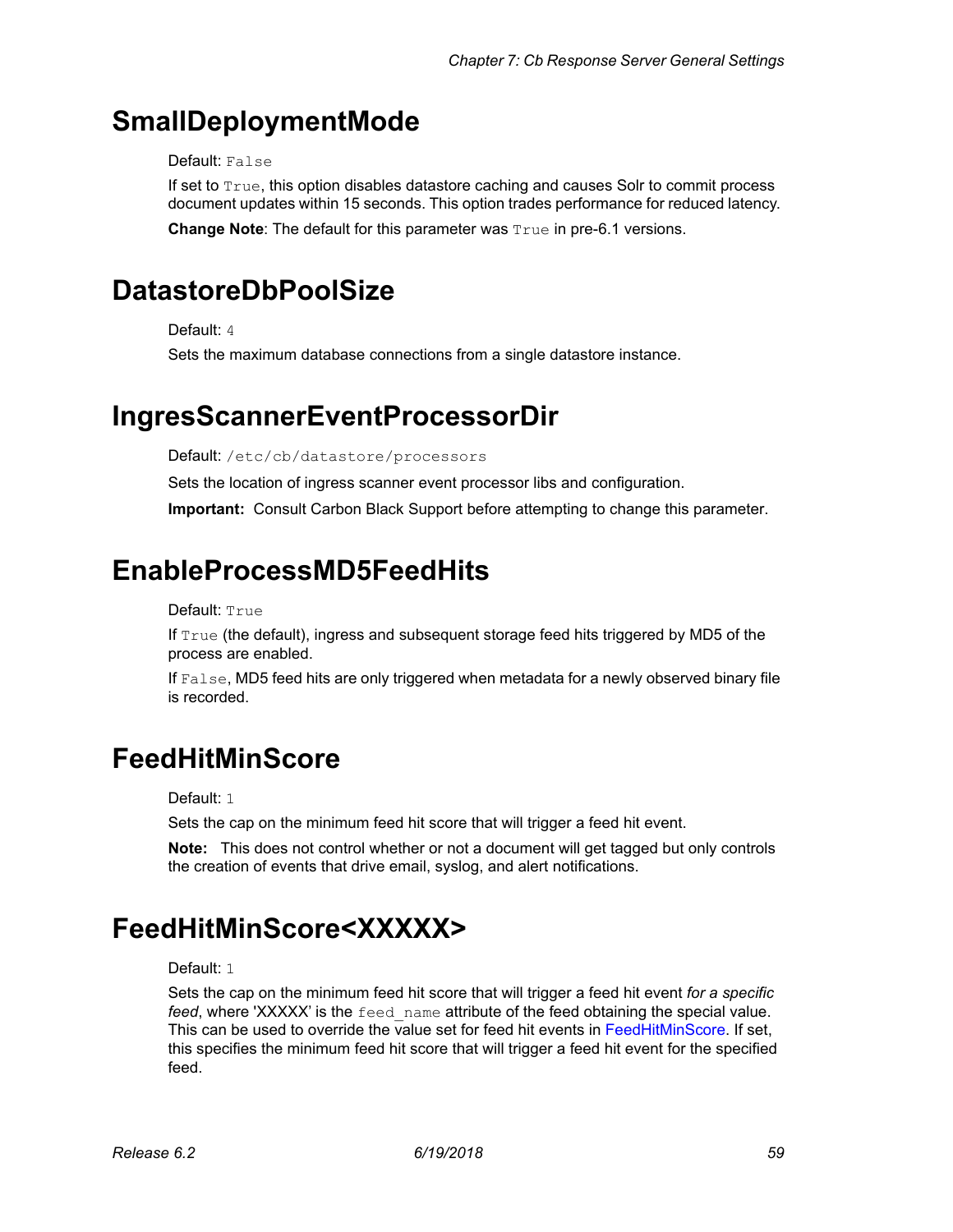For example, to require a minimum feed hit score of 3 for events from the Cb Reputation threat feed (formerly the Software Reputation Service or 'SRS'), you would use FeedHitMinSrsThreat=3.

### <span id="page-59-0"></span>**FeedNotificationsRateLimiterEnabled**

Default: False

Enables limiting of feed hit notification rate using a limit specified by [FeedNotificationsRateLimit](#page-59-1) for a period specified by [FeedNotificationsRateLimitDuration](#page-59-2).

**Change Note:** This existed in previous versions but was undocumented.

### <span id="page-59-1"></span>**FeedNotificationsRateLimit**

Default: 5

Specifies the maximum number of feed hit notifications that can be sent for a given feed within a period specified by [FeedNotificationsRateLimitDuration.](#page-59-2) Applied only when [FeedNotificationsRateLimiterEnabled](#page-59-0) is set to True.

**Change Note:** This existed in previous versions but was undocumented.

#### <span id="page-59-2"></span>**FeedNotificationsRateLimitDuration**

Default: 1

Specifies the duration in hours for which the [FeedNotificationsRateLimit](#page-59-1) value is valid.

Rate limit counters will be reset after [FeedNotificationsRateLimitDuration](#page-59-2) number of hours elapses. Applied only when [FeedNotificationsRateLimiterEnabled](#page-59-0) is set to True.

For example, if [FeedNotificationsRateLimiterEnabled](#page-59-0) is True, and if [FeedNotificationsRateLimit](#page-59-1)=5 and [FeedNotificationsRateLimitDuration](#page-59-2)=1, the effective rate limit is 5 hits per hour. This means that after sending five notifications for a particular IOC in a given feed, no more notifications will be sent for the rest of the hour.

**Change Note:** This existed in previous versions but was undocumented.

### <span id="page-59-3"></span>**EventStoreSolrCore**

**Change Note:** Removed from version 6.1.

# <span id="page-59-4"></span>**ModInfoStoreSolrCore**

Default: cbmodules

Sets the name of the Solr core to be used for module information storage.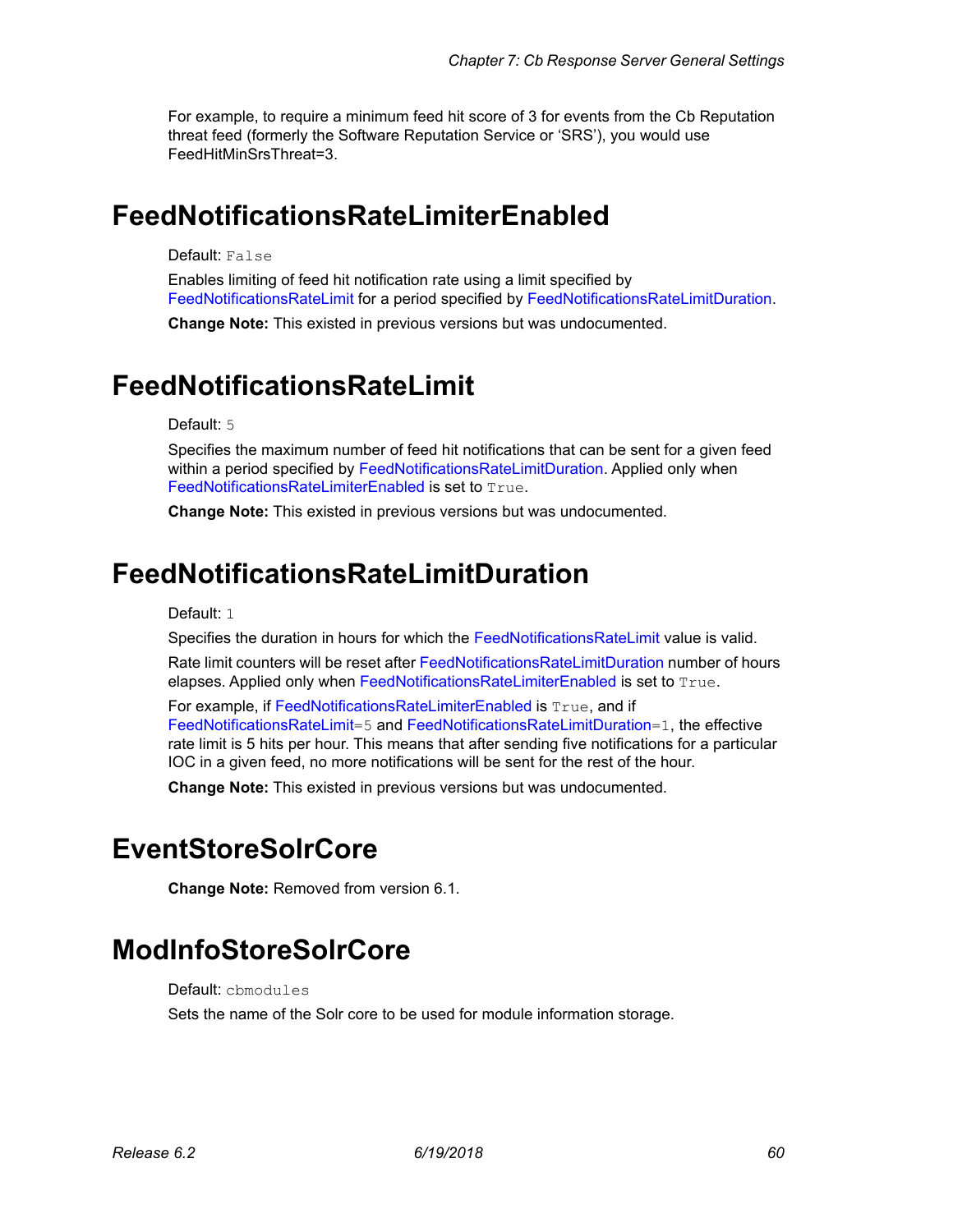### <span id="page-60-0"></span>**ModInfoStoreFlushInterval**

Default: 1000

Sets the time interval, in milliseconds, with which buffered module information events are pushed to the module information Solr core.

# <span id="page-60-1"></span>**PgSqlDataDir**

Default: /var/cb/data/pgsql Sets the location of the PostgreSQL data directory.

# <span id="page-60-2"></span>**PgSqlPidFile**

Default: /var/run/cb/cb-pgsql.pid

Sets the path to the PID file, which is used for cb-pgsql service control.

# <span id="page-60-3"></span>**PgSqlLogfilePath**

Default: /var/log/cb/pgsql/startup.log

Sets the path to the  $cb$ -pgsql startup log file. This file captures output that is generated prior to the initialization of the logging framework.

# <span id="page-60-4"></span>**PgSqlHost**

Default: \*

Sets the network interfaces on which  $cb$ - $pgsq1$  listens. Specify '\*' to listen on all available interfaces. More than one interface can be specified with the use of a comma  $\binom{n}{k}$ separator.

# <span id="page-60-5"></span>**PgSqlPort**

Default: 5002

Sets the port on which cb-pgsql listens.

# <span id="page-60-6"></span>**DatabaseURL**

Default: postgresql+psycopg2://cb:*<passwd>*@localhost:5002/cb

Sets the SQLAlchemy database URL that is used to connect with PostgreSQL. Substitute your password in the default shown above. For example: postgresql+psycopg2://cb:ZX1234Hbn987G4tk@localhost:5002/cb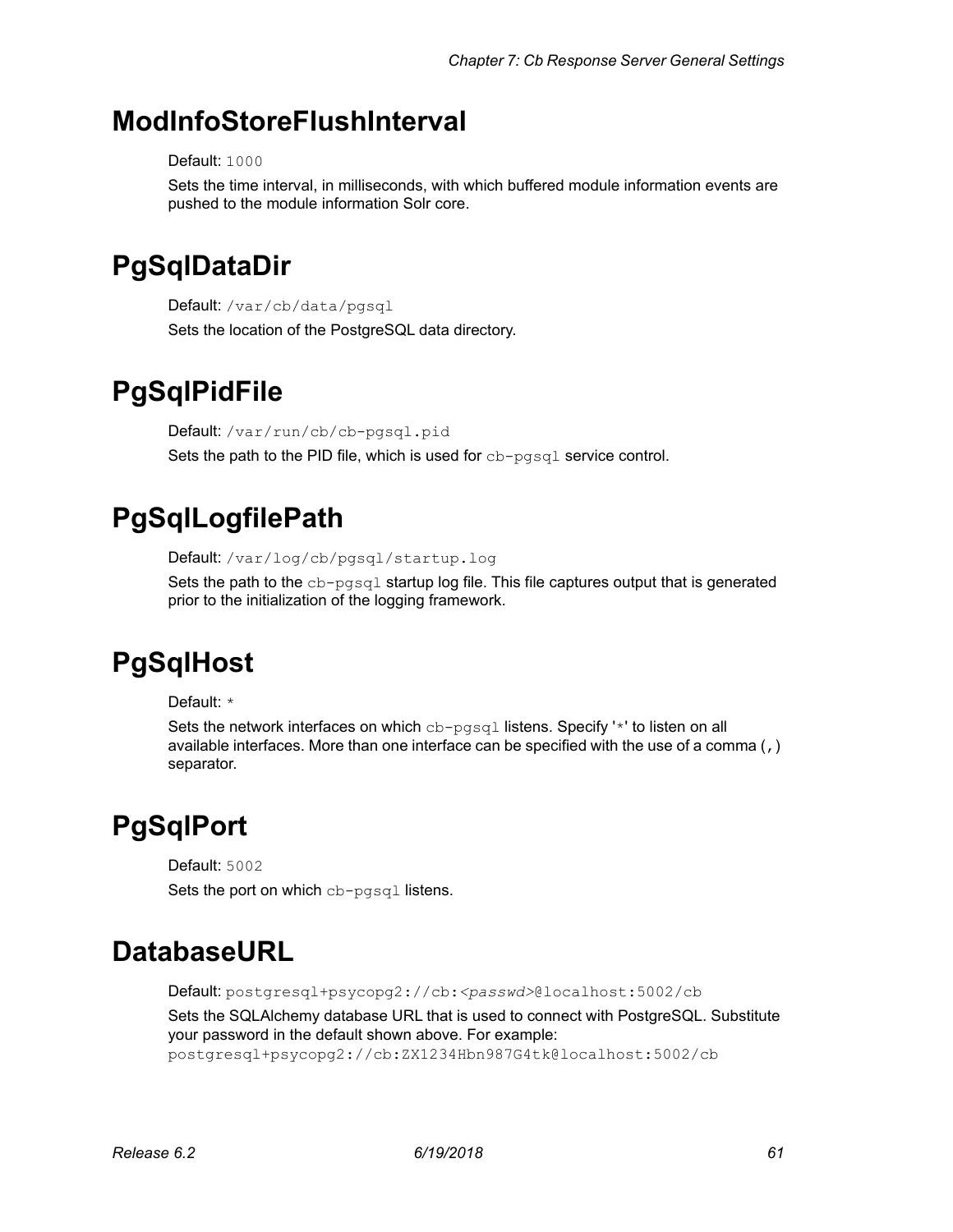#### <span id="page-61-0"></span>**ModstorePath**

Default: /var/cb/data/modulestore

Sets the flat-file storage location for module file storage.

### <span id="page-61-1"></span>**CoreServicesMaxEventResultsPerProcess**

Default: 10000

Sets the maximum number of events to return from the /process/*<guid>*/ *<segment>*/event API.

**Change Note:** New in version 6.1.

### <span id="page-61-2"></span>**CoreServicesMaxSegmentsPerProcess**

Default: 1000

Sets the maximum number of segments to return from /process/*<guid>*/0/preview, /process/*<guid>*/0, /process/*<guid>*/0/report **Change Note:** New in version 6.1.

# <span id="page-61-3"></span>**WatchlistSearchMaxTags**

Defaults: 100

Sets the number of tags to set in a single watchlist search.

**Change Note:** New in version 6.1. This was previously hard-coded to 100.

# <span id="page-61-4"></span>**SearchRestrictFirstSegment**

#### Default: False

Determines whether to use special logic to restrict searches only at segment\_id:1 as long as query doesn't contain event fields.

Changing this to  $True$  will make some queries on old data return 0 results since immutable sensors will not send segment\_id:1.

**Change Note:** New in version 6.1.

# <span id="page-61-5"></span>**SearchUseTerminatedOnCounts**

#### Default: True

Adds accuracy for queries that use event count fields (for example, filemod\_count, netconn\_count) with immutable documents, which are the default in version 6.1.

**Change Note:** New in version 6.1.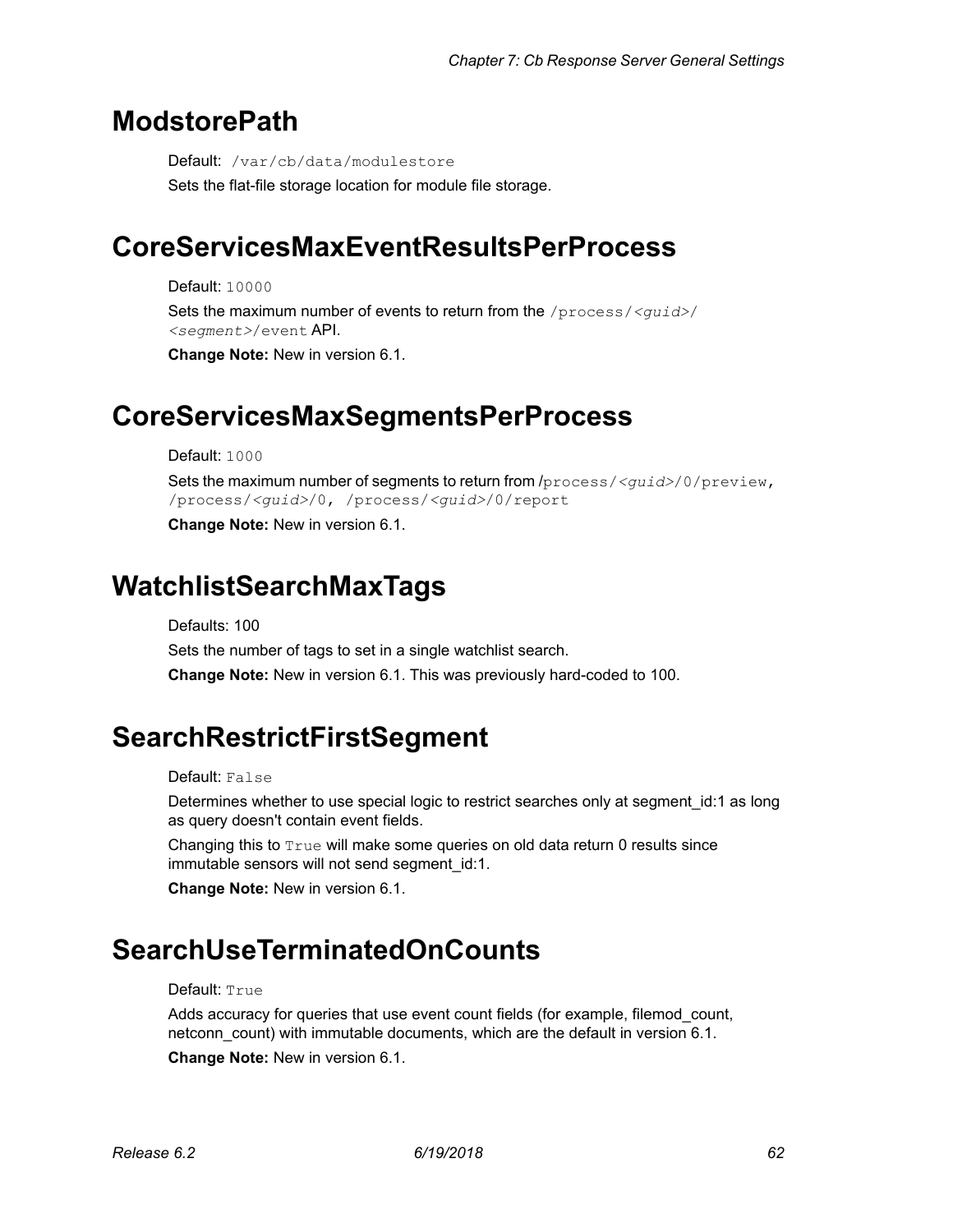# <span id="page-62-0"></span>**ModulesCacheMemoryPercent**

Default: 5

Sets the percent of memory that should be used in the datastore for the module partition cache structures. This cache holds md5 values that have been observed in process documents so that Cb Response can periodically and efficiently update module documents with the set of partition id's that they have been observed in.

**Change Note:** New in version 6.1.

# <span id="page-62-1"></span>**ModulesCacheWritePeriodSecs**

Default: 30

Sets the frequency (in seconds) for writing out partition updates to modules observed by Cb Response.

**Change Note:** New in version 6.1.

# <span id="page-62-2"></span>**ModulesRecentCacheTimeoutMultiplier**

Default: 4

Sets a multiplier used in combination with [ModulesCacheWritePeriodSecs](#page-62-1) to determine how long the cache of recently observed md5 values are held in memory. For example, if the defaults are used, the timeout will be 4x30=120 seconds.

A cache of recently observed md5 values is kept in case a partition rolls over, so that Cb Response can send the recently seen values to the new partition to make sure nothing was missed. This cache is only restricted by time and is a multiple of the write frequency. The two parameters allow the user to choose between memory limits and time limits for controlling the cache.

**Note:** Large timeout values can have a detrimental impact on memory.

**Change Note:** New in version 6.1.

### <span id="page-62-3"></span>**ForceComprehensiveSearch**

#### Default: True

Determines whether to run "comprehensive" search automatically when needed, without confirming with the user.

**Note:** The console UI will still prompt for confirmation of the comprehensive search if the search runs against a legacy 5.x core (that is, a Solr database built in 5.2 that is replaced by upgrading to 6.x).

**Change Note:** New in version 6.1.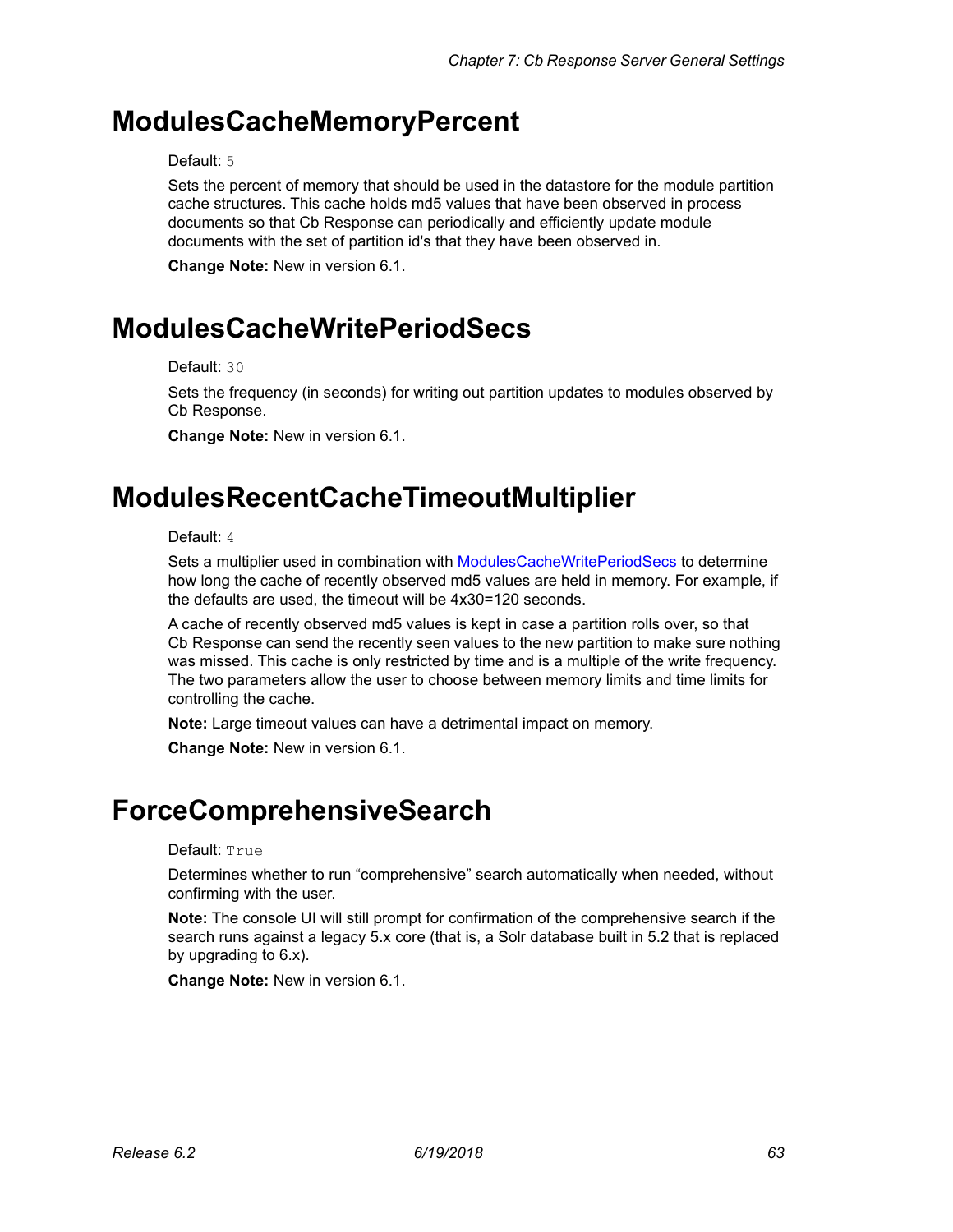# <span id="page-63-0"></span>**DefaultSolrTimeoutS**

Default: 60 Solr timeout (in seconds) for all UI and API queries. **Change Note:** New in version 6.1.

# <span id="page-63-1"></span>**RebuildEventSuggestersMins**

Default: 30 Frequency (in minutes) for rebuilding event suggesters. **Change Note:** New in version 6.1.

# <span id="page-63-2"></span>**RebuildEventSuggestersTimeoutS**

Default: 120 Timeout (in seconds) for event suggesters rebuilds. **Change Note:** New in version 6.1.

# <span id="page-63-3"></span>**RebuildModuleSuggestersMins**

Default: 30

Frequency (in minutes) for rebuilding module suggesters. **Change Note:** New in version 6.1.

# <span id="page-63-4"></span>**RebuildModuleSuggestersTimeoutS**

Default: 120 Timeout (in seconds) for module suggesters rebuilds. **Change Note:** New in version 6.1.

# <span id="page-63-5"></span>**WatchlistSearchTimeoutS**

Default: 120 Solr timeout (in seconds) for all feed/watchlist queries. **Change Note:** New in version 6.1.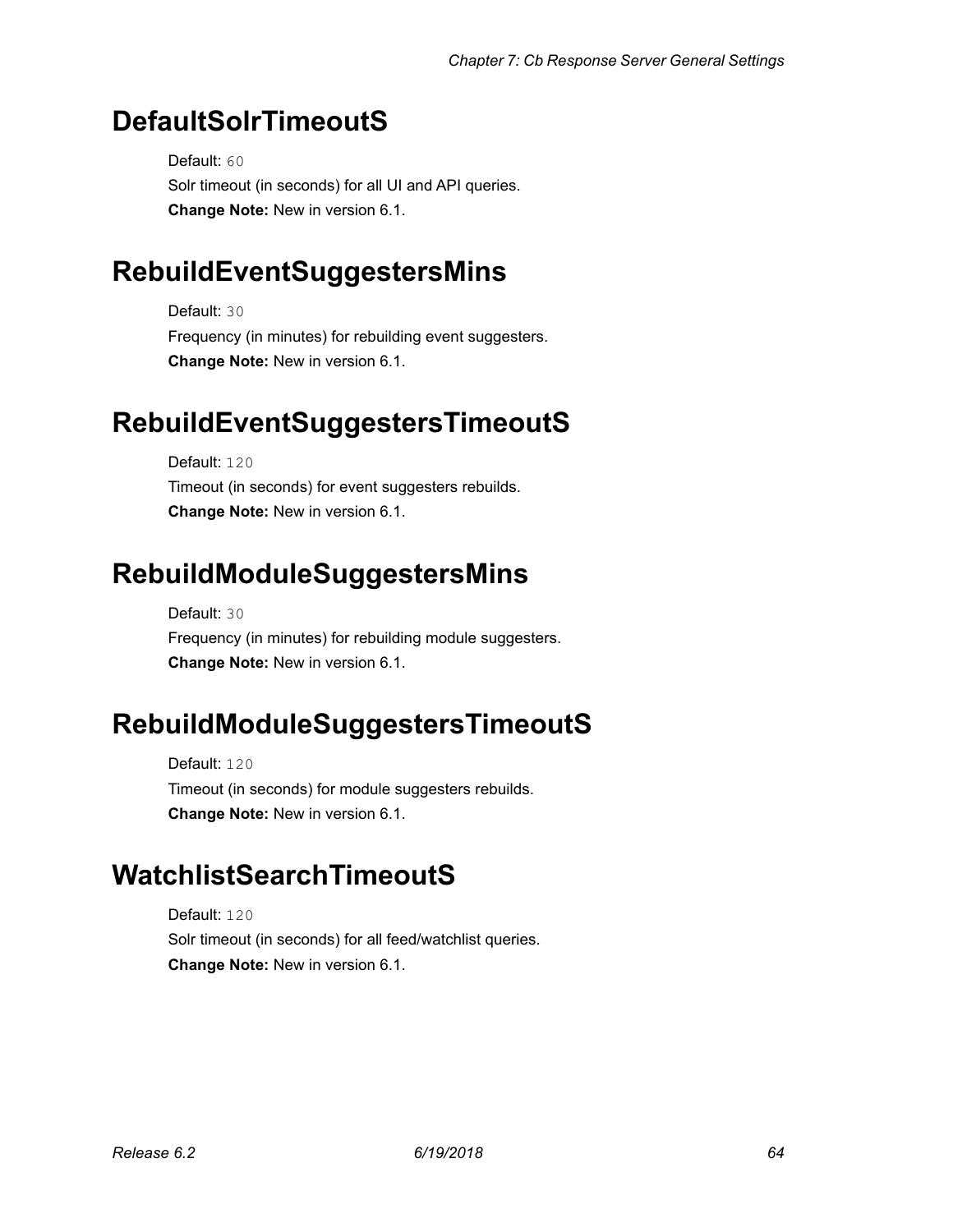# <span id="page-64-0"></span>**CbDiagTmpDir**

Default: /tmp

Location to write cbdiags data. You can choose a different directory if you prefer not to add these diagnostic files to /tmp. For example: CbDiagTmpDir=/var/cb/data **Change Note:** New in version 6.2.1. This setting is not included in the default cb.conf file.

*Release 6.2 6/19/2018 65*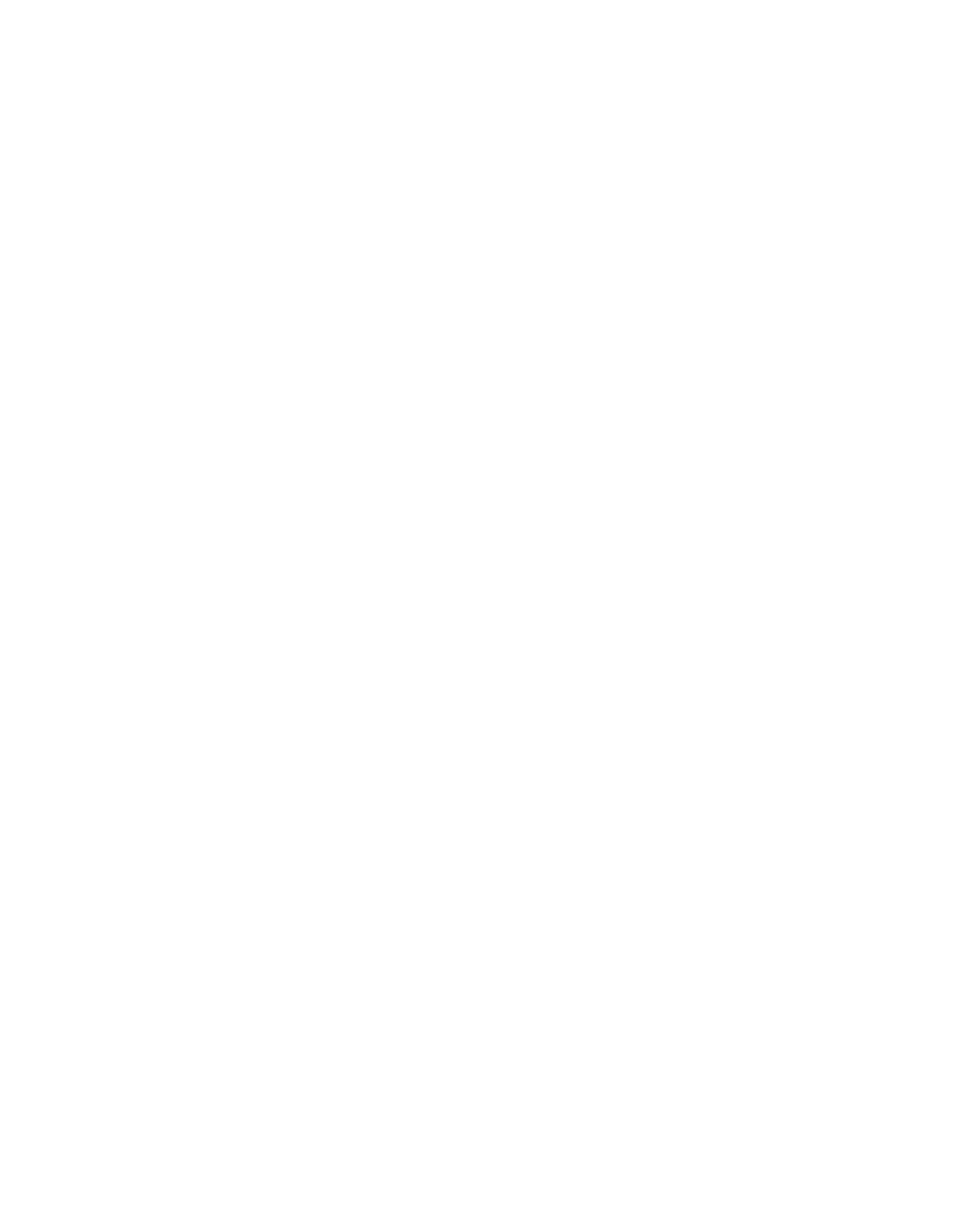# Chapter 8 RabbitMQ (cb-rabbitmq service) Settings

This section describes RabbitMQ (cb-rabbitmq service) settings in the cb. conf file.

#### **Settings in this Chapter**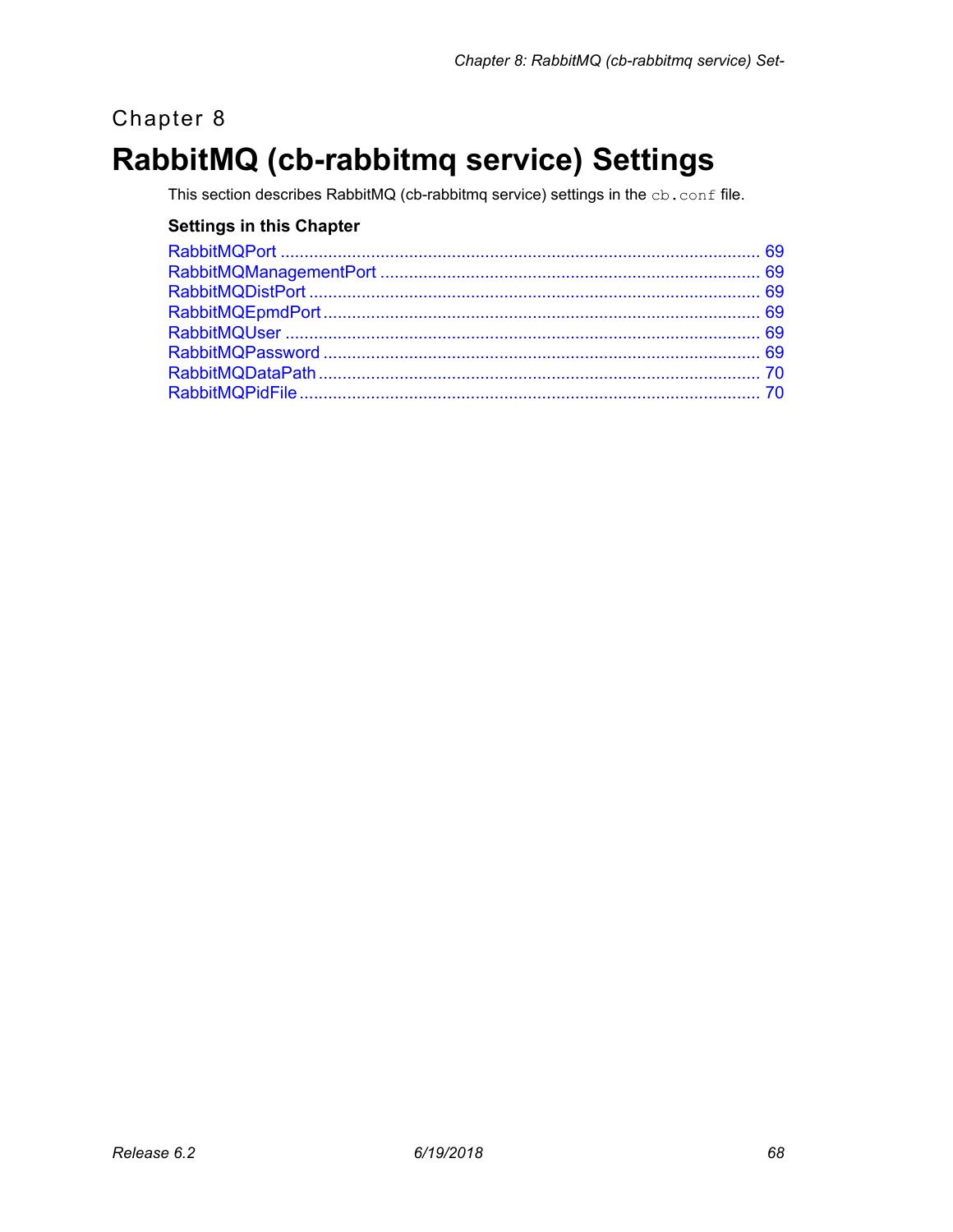### <span id="page-68-0"></span>**RabbitMQPort**

Default: 5004

The RabbitMQ AMQP Broker listening port (TCP).

# <span id="page-68-1"></span>**RabbitMQManagementPort**

Default: 5005

The RabbitMQ Management HTTP API listening port (TCP). If this property value is updated, it must also be changed in the rabbitmq management/listener property in /etc/cb/rabbitmq/rabbitmq.config file.

# <span id="page-68-2"></span>**RabbitMQDistPort**

Default: 25004

The RabbitMQ Distributed Node Port (TCP). If this property value is updated, it must also be changed in the kernel/inet dist listen (min/max) properties in the /etc/ cb/rabbitmq/rabbitmq.config file

# <span id="page-68-3"></span>**RabbitMQEpmdPort**

Default: 4369

The Erlang Port Mapper Daemon port (TCP). This port is used by the underlying runtime that RabbitMQ is based on. It is needed for distributed node discovery in clustered environments.

# <span id="page-68-4"></span>**RabbitMQUser**

Default: cb

The user account for broker authentication.

### <span id="page-68-5"></span>**RabbitMQPassword**

Default: (no default)

Sets the password to use for authentication with the broker. If the RabbitMQ HTTP Management Console is enabled, use the credentials in this file to gain initial access to the admin interface. From there, you can create a different user account with a set of credentials that are easier to mange.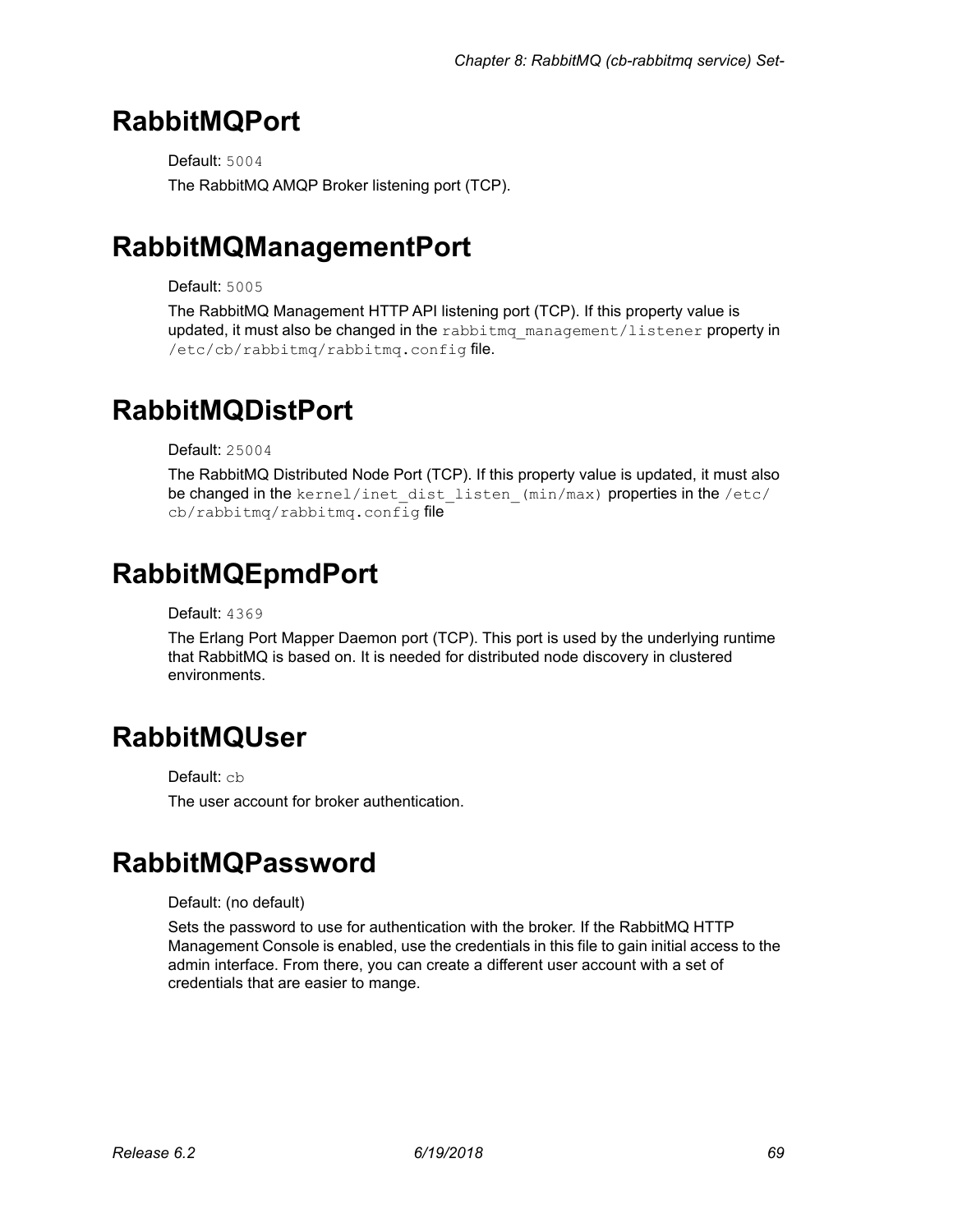# <span id="page-69-0"></span>**RabbitMQDataPath**

Default: /var/cb/data/rabbitmq

The data directory to which persistent queues will be written.

# <span id="page-69-1"></span>**RabbitMQPidFile**

Default: /var/run/cb/rabbitmq/pid The RabbitMQ service PID file path.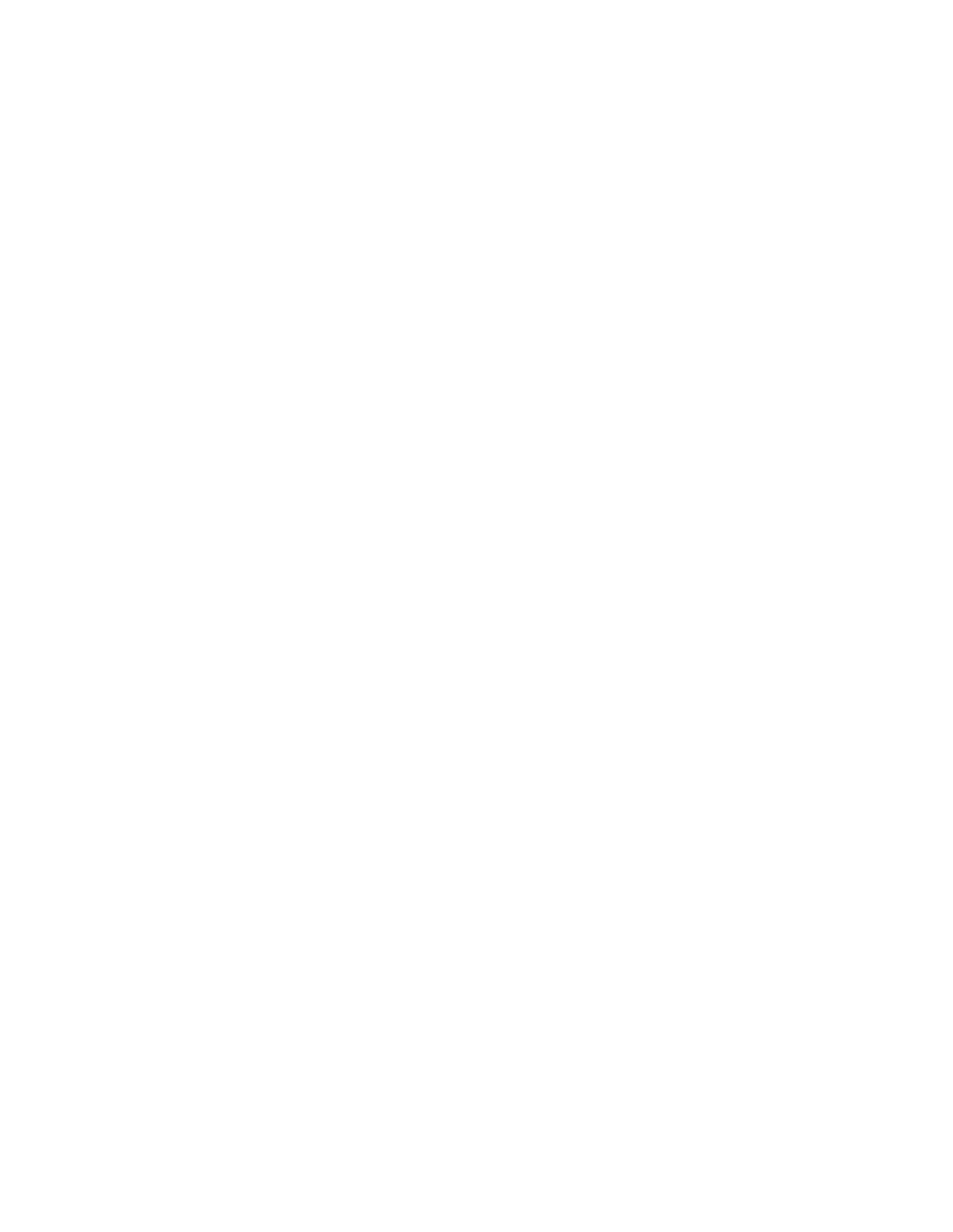# Chapter 9 **Cb Live Response and Banning Settings**

This section describes Cb Live Response (cb-liveresponse service) and hash banning settings in the cb.conf file.

#### **Settings in this Chapter**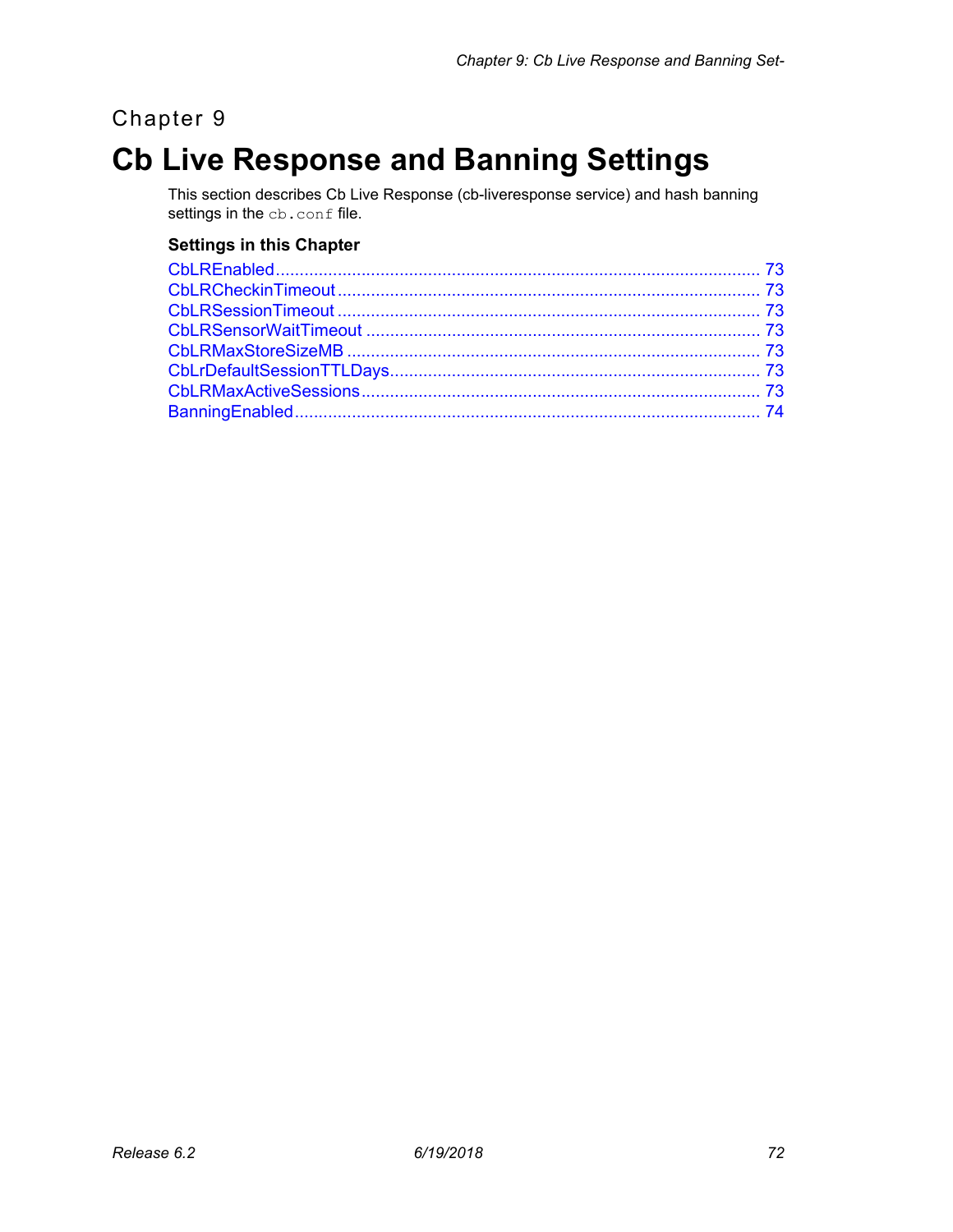#### **CbLREnabled**

Default: False

Enable/Disable Live Response functionality. Disabled by default.

### **CbLRCheckinTimeout**

Default: 1200

Timeout (in seconds) to wait for a sensor to initialize a Live Response session. The default is 1200 (20 minutes). When the time expires, the cblr session is discarded.

### **CbLRSessionTimeout**

Default: 300

The maximum time (in seconds) for a sensor to wait for a Live Response command to complete. The default is 300 (5 minutes).

### **CbLRSensorWaitTimeout**

Default: 120

The long poll duration (in seconds) of the sensor command query before returning a keepalive message to keep the Live Response session open.

### **CbLRMaxStoreSizeMB**

#### Default: 0

Maximum disk space (in megabytes) usable by Live Response functionality. When exceeded, all requests that could possibly require more disk space will be rejected. A value of 0 indicates unlimited disk space.

## **CbLrDefaultSessionTTLDays**

Default: 7

Default time-to-live (in days) for session data. Unless overwritten via the API, data from a Live Response session is deleted the specified number of days after the session closes.

## **CbLRMaxActiveSessions**

#### Default: 10

The maximum number of concurrent, active Live Response sessions allowed. Requests to create more than the specified number of sessions will be rejected.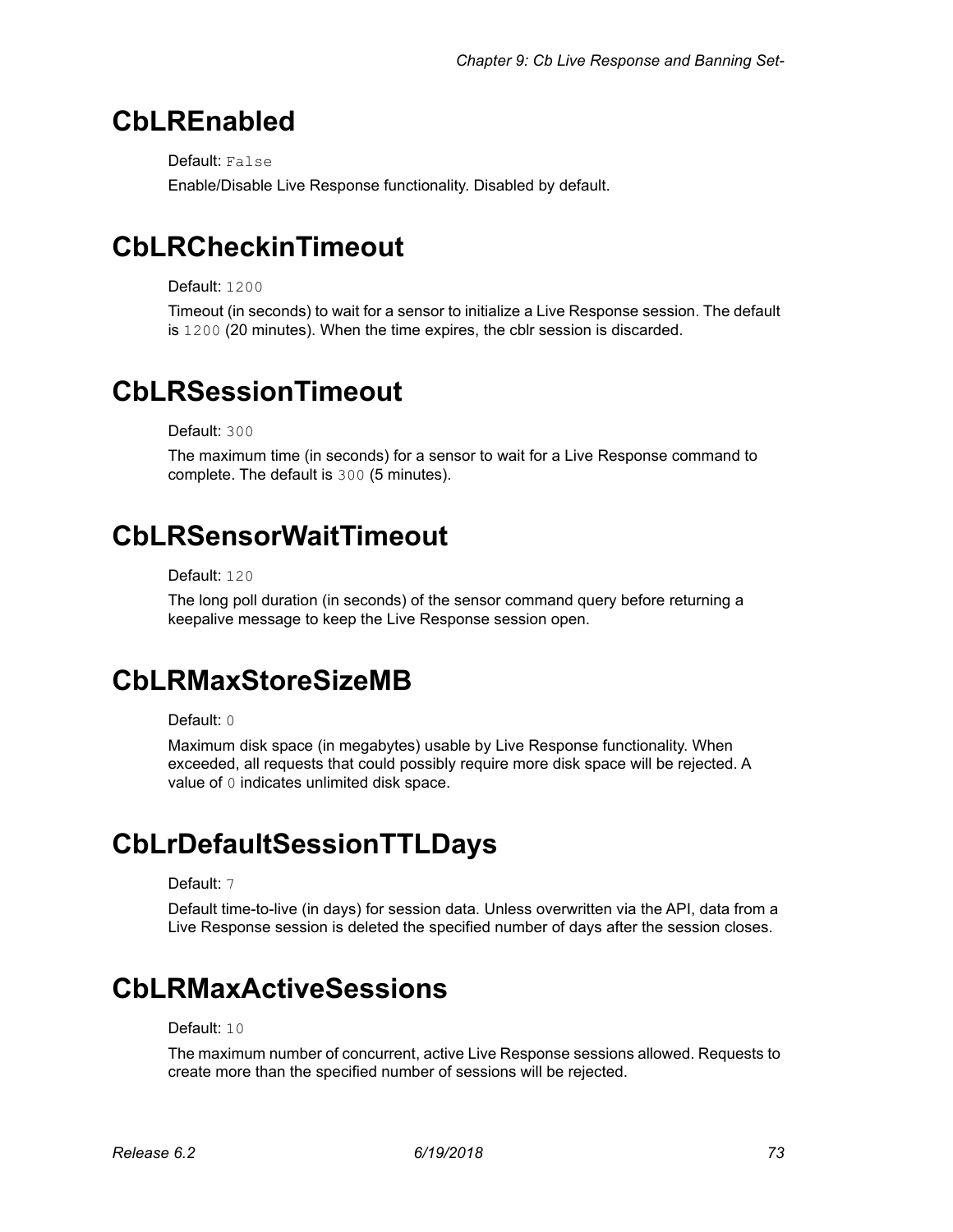## **BanningEnabled**

#### Default: True

Enable/Disable banning functionality. If this is disabled, the banning of MD5 hashes via the UI or API will not be allowed by any user.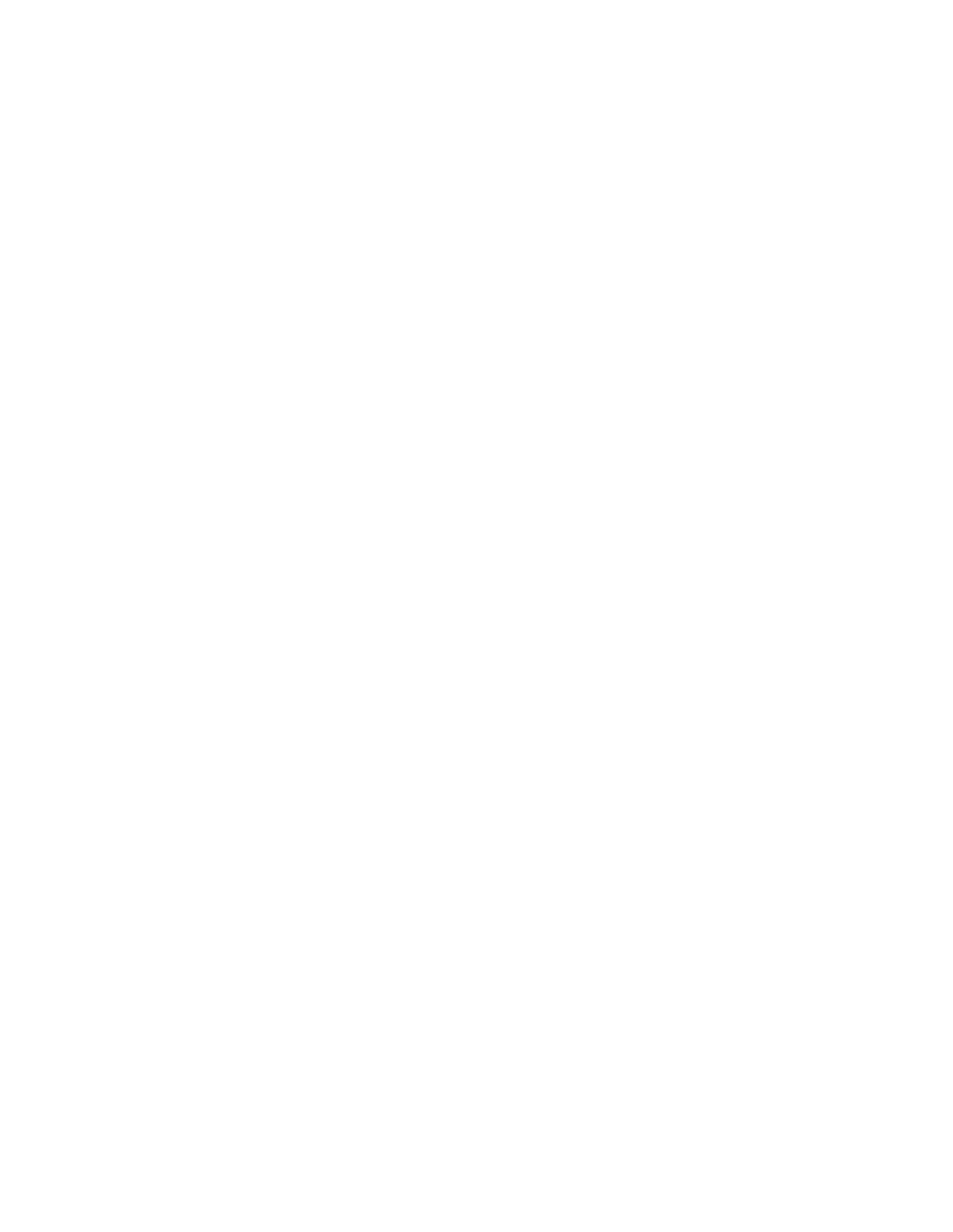# Chapter 10 **Event Actions Configuration Settings**

This section describes the event actions settings in the cb.conf file.

#### **Settings in this Chapter**

[AlertWriterSeverityCalcConfig............................................................................. 77](#page-76-0)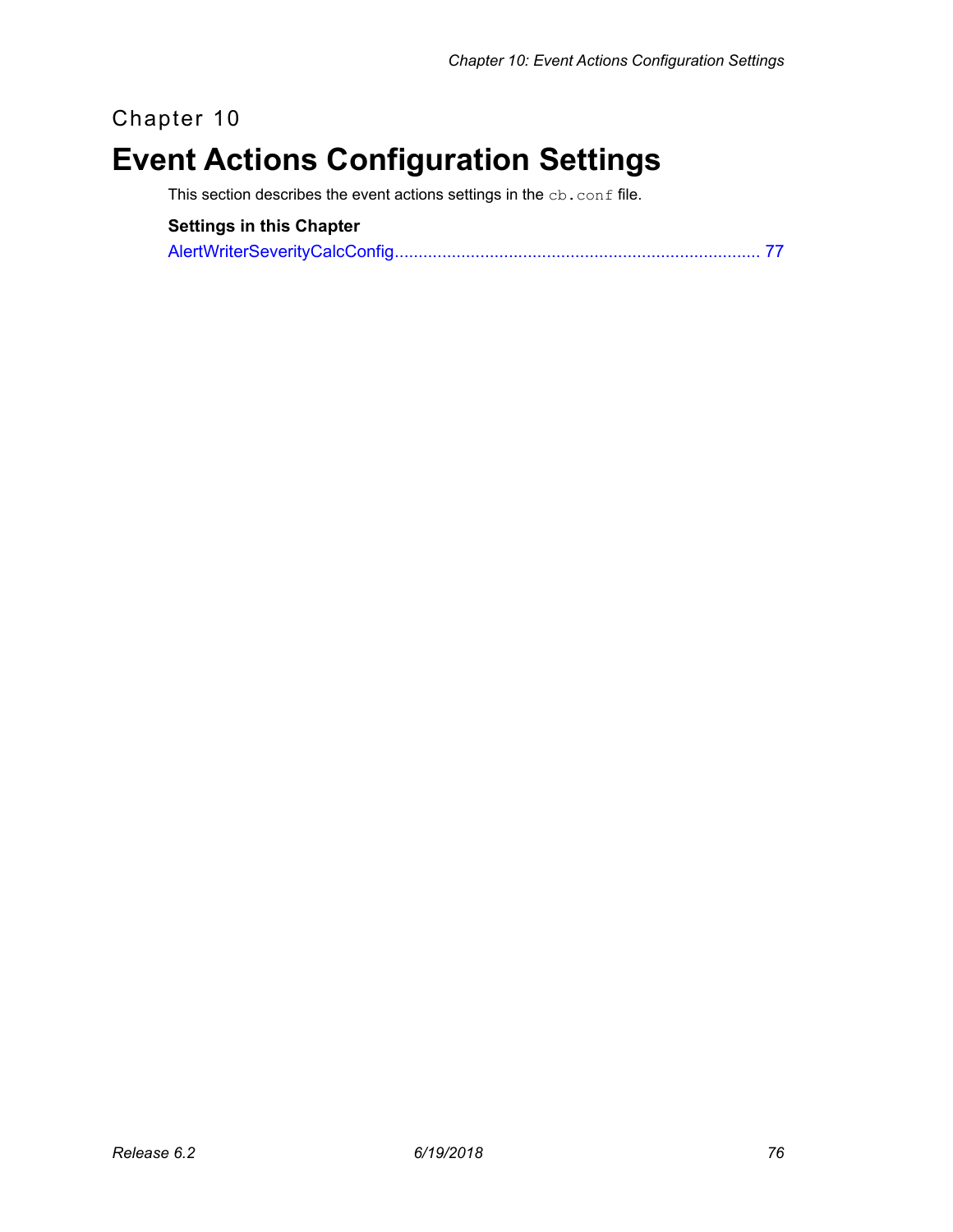## <span id="page-76-0"></span>**AlertWriterSeverityCalcConfig**

#### Default: (no default)

If this parameter is present, it specifies a path to the configuration file for the alert severity calculation algorithm. If the file does not exist, one will be written out and populated with the Cb Response server's default settings.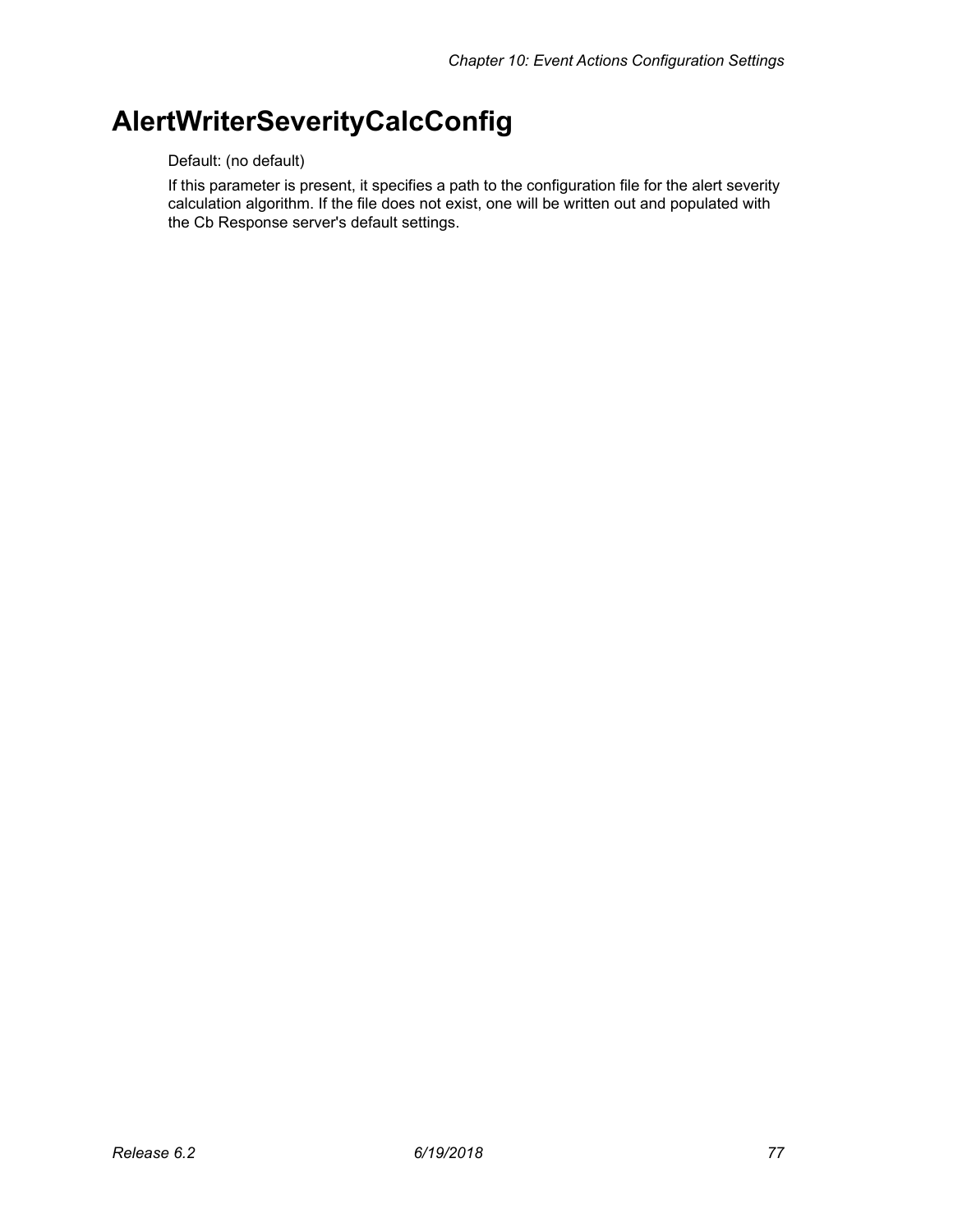# Chapter 11 **Service Init Script Settings**

This section describes the service init script settings in the cb.conf file.

#### **Settings in this Chapter**

[ProfileSvcInitBash............................................................................................... 79](#page-78-0)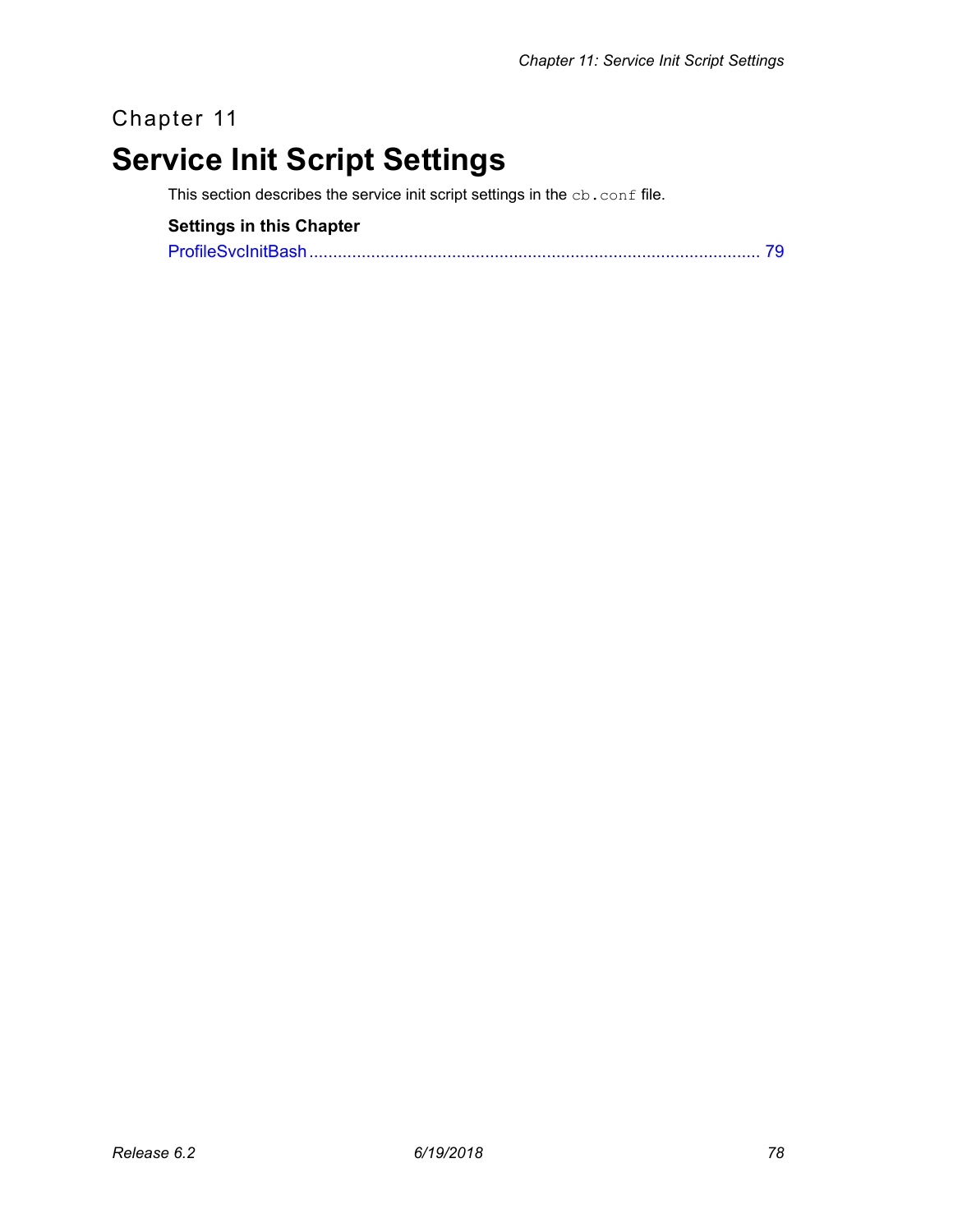### <span id="page-78-0"></span>**ProfileSvcInitBash**

Default: 0

Set this option to 1 if troubleshooting slow cb-enterprise services startup or shutdown. When enabled, it uses the bash shell's built-in set  $-x$  command in conjunction with a custom PS4 environment variable to report each command with its execution time in the / var/log/cb/services/cb-enterprise.timing.out file.

**Important:** Due to certain bash limitations, this command redirects all standard error data to the log file. As a result, if anything else also writes to stderr, there might be some unexpected text output while starting/stopping services.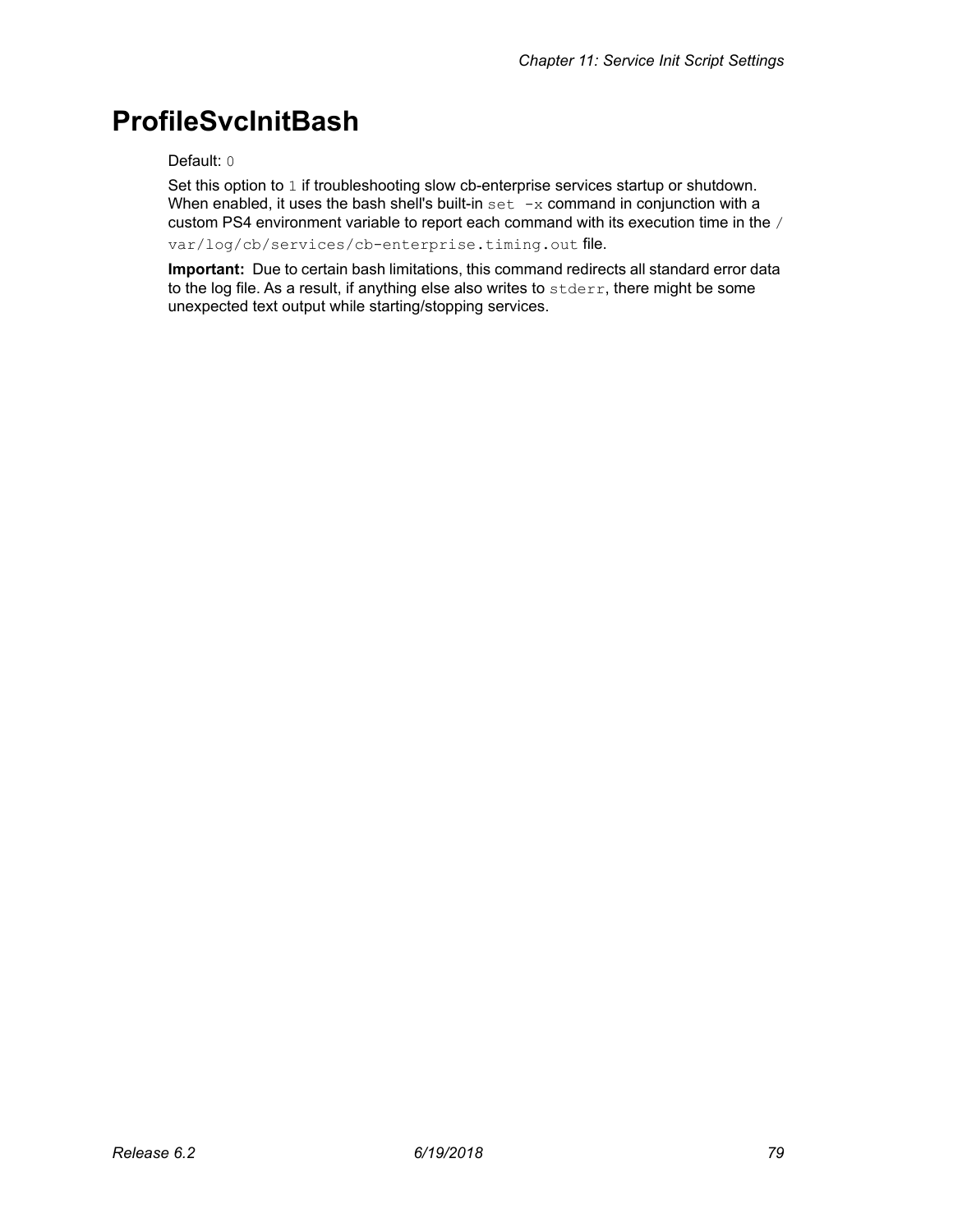#### Chapter 12

## **Statistics Reporting Settings**

This section describes the statistics reporting settings in the cb.conf file.

**Important:** Consult [Carbon Black Technical Support](#page-13-0) before attempting to change these parameters.

Cb Response server supports several methods of sharing runtime statistics information:

- **•** Statistics that are viewable via the /usr/share/cb/cbstats command can also be sent to graphite by using the --graphite option.
- **•** Some statistics collected by Java services use Coda Hale's Metrics package. These statistics are not accessible from cbstats but can be enabled to sent directly to graphite in this section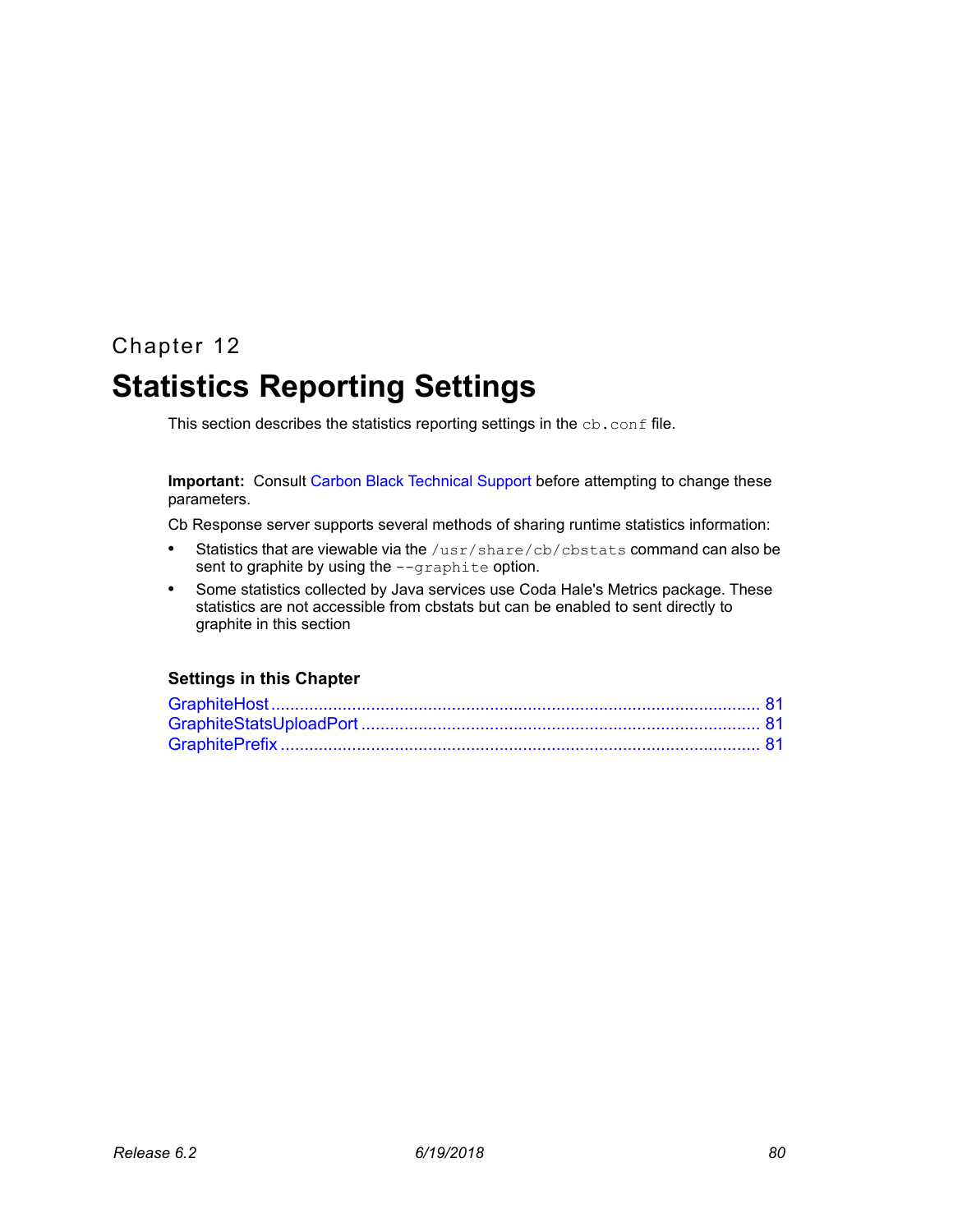#### <span id="page-80-0"></span>**GraphiteHost**

Default: localhost

Sets the host name of the graphite server to which runtime statistics should be sent.

#### <span id="page-80-1"></span>**GraphiteStatsUploadPort**

Default: 2003

Sets the graphite server port to which statistics should be sent.

### <span id="page-80-2"></span>**GraphitePrefix**

Default: <Hostname of local host>

Sets the metrics namespace prefix that should be used when uploading statistics to graphite. By default, if this property is not specified, the prefix will be the hostname of the local machine.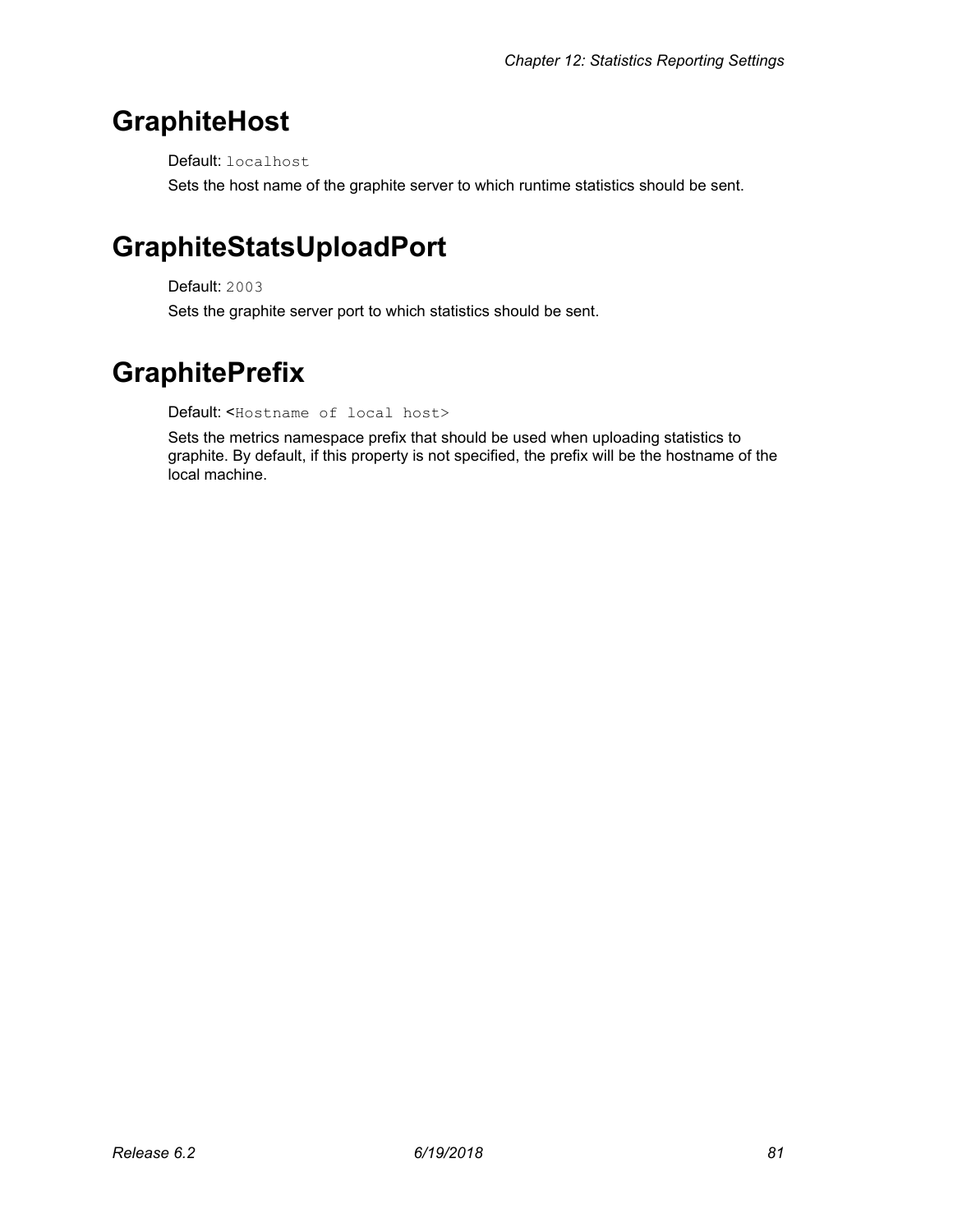#### Chapter 13

## **Service Reporting Settings**

This chapter describes the service reporting settings in the  $cb$ . conf file. These settings are set up in this format:

<SvcName><ReporterType><Prop>

#### where ...

<SvcName> is one of the following:

- **•** CbSolr The cb-solr service configuration.
- **•** CbDatastore The cb-datastore service configuration.

and ...

<ReporterType> is one of the following:

- **•** GraphiteReporter Data is sent over network sockets to a graphite server identified by GraphiteHost/GraphiteStatsUploadPort above properties.
- **•** LogReporter Data is written to the logback logging framework's com.carbonblack.cbfs.Metrics logger object. By default, this output will appear in debug.  $log$  (if INFO level logging is enabled). Also, the  $logback.comf$ ,  $xml$  file can be modified so that metrics are written to a separate file.

and ...

 $\langle$ Prop $>$  is one of the following:

- Enabled Indicates whether or not particular reporter is enabled.
- **•** Interval Specifies in seconds how often the data is reported.
- **•** Filter An optional comma separate string of filter regular expressions that can be used to limit which metrics are to be reported. For example .\*jvm.\* will report all metrics that have 'jvm' somewhere in the name whereas  $\frac{1}{2}$ vm $\backslash$ .. + will report all metrics that begin specifically with "jvm." as the first hierarchy element. If this property is not specified, all metrics are reported.

Use the component definitions above as a guide to the function of the parameters listed here.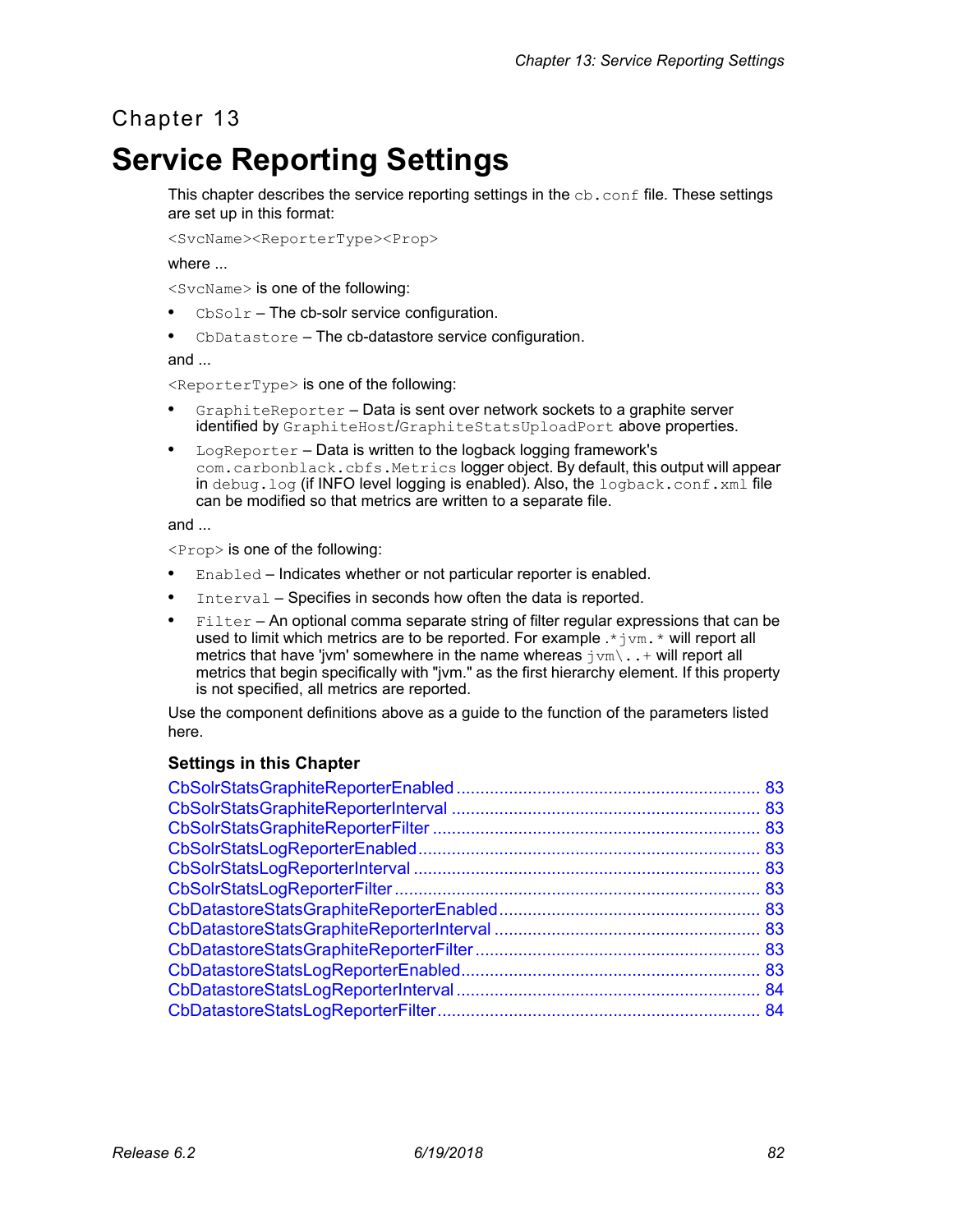## <span id="page-82-0"></span>**CbSolrStatsGraphiteReporterEnabled**

Default: False

## <span id="page-82-1"></span>**CbSolrStatsGraphiteReporterInterval**

Default: 60

## <span id="page-82-2"></span>**CbSolrStatsGraphiteReporterFilter**

Default: (no default)

## <span id="page-82-3"></span>**CbSolrStatsLogReporterEnabled**

Default: False

### <span id="page-82-4"></span>**CbSolrStatsLogReporterInterval**

Default: 60

### <span id="page-82-5"></span>**CbSolrStatsLogReporterFilter**

Default: (no default)

### <span id="page-82-6"></span>**CbDatastoreStatsGraphiteReporterEnabled**

Default: False

### <span id="page-82-7"></span>**CbDatastoreStatsGraphiteReporterInterval**

Default: 60

### <span id="page-82-8"></span>**CbDatastoreStatsGraphiteReporterFilter**

Default: (no default)

### <span id="page-82-9"></span>**CbDatastoreStatsLogReporterEnabled**

Default: False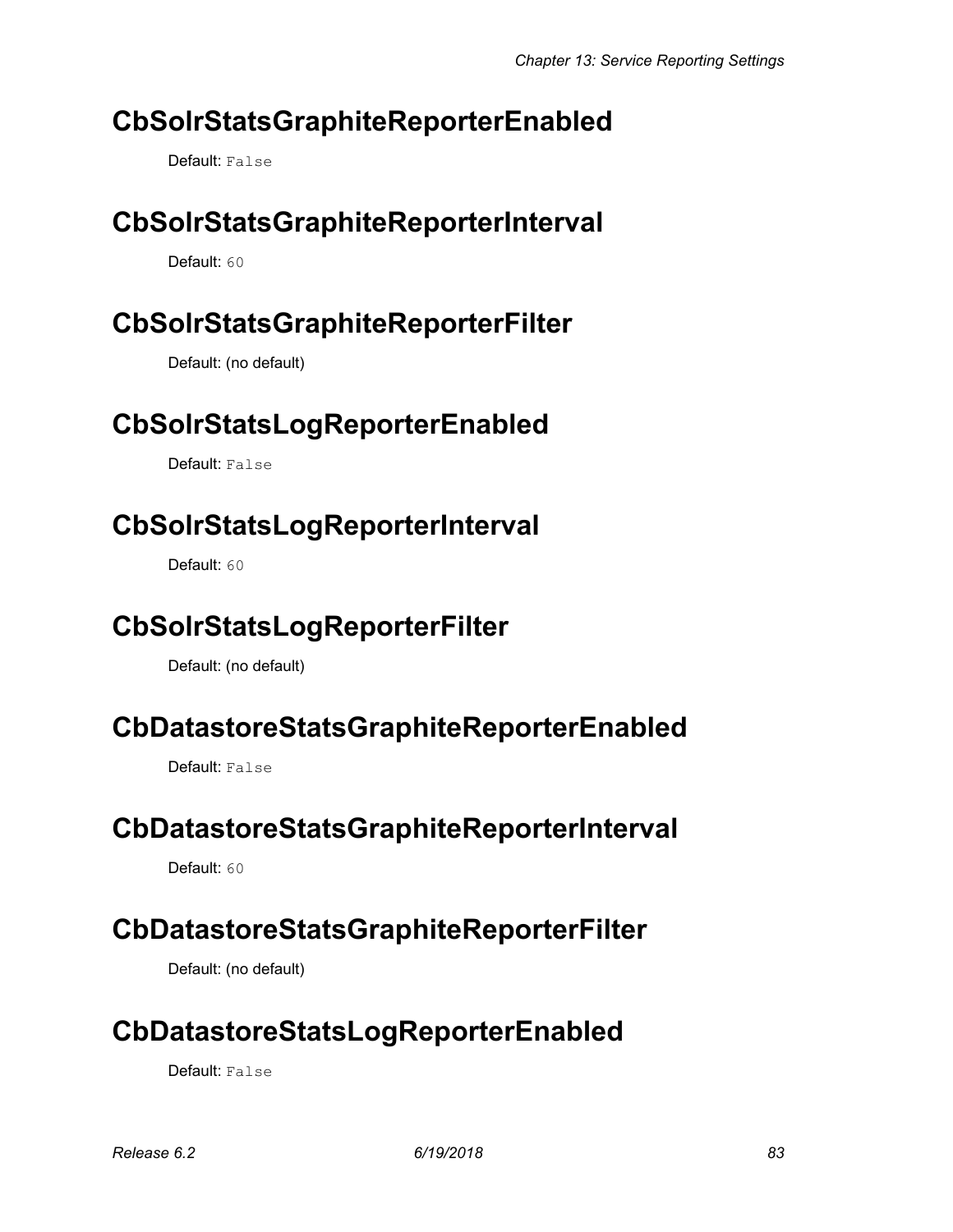## <span id="page-83-0"></span>**CbDatastoreStatsLogReporterInterval**

Default: 60

## <span id="page-83-1"></span>**CbDatastoreStatsLogReporterFilter**

Default: (no default)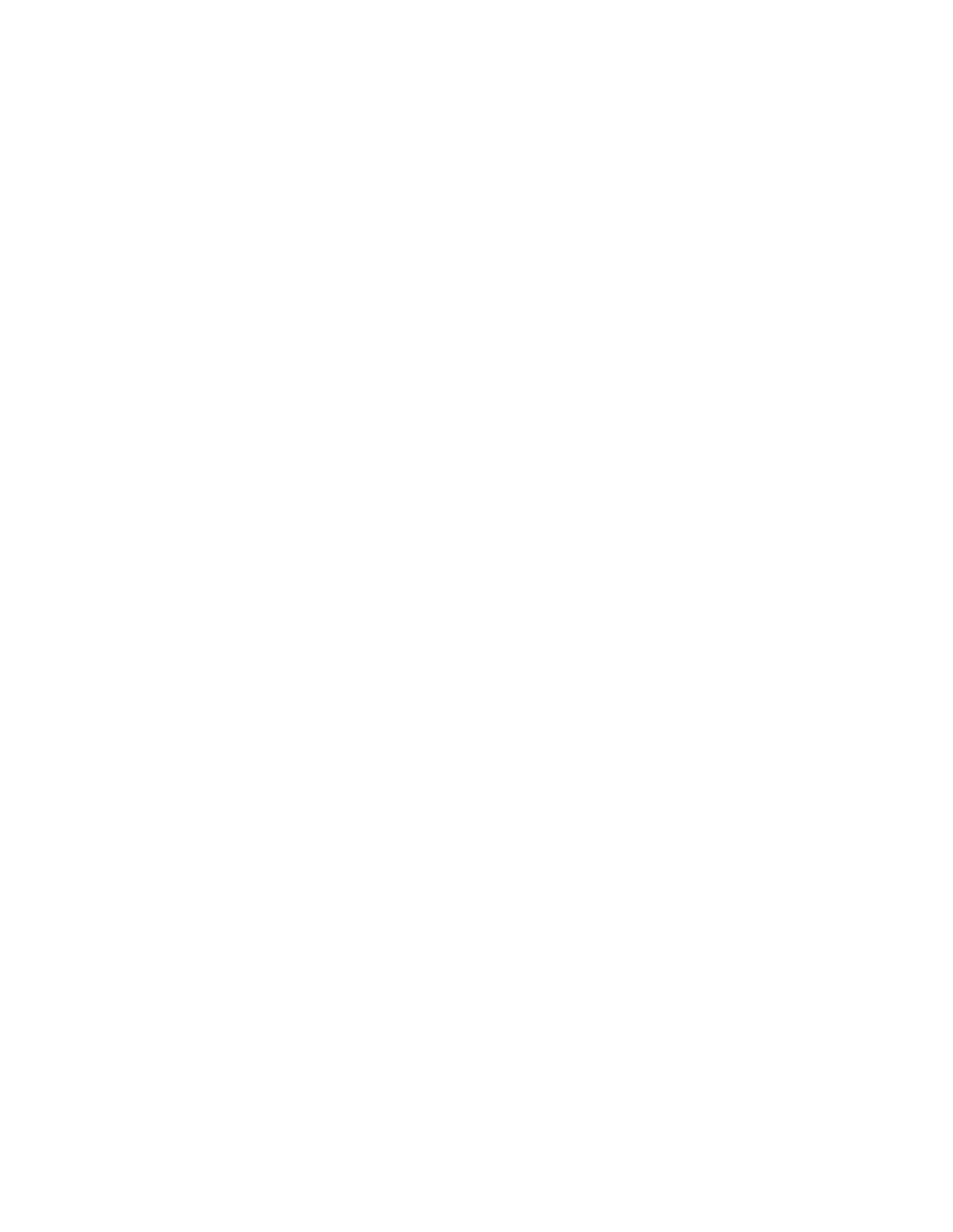#### Chapter 14

# **Cb Threat Intel Settings**

This section describes the Cb Threat Intel settings in the cb.conf file.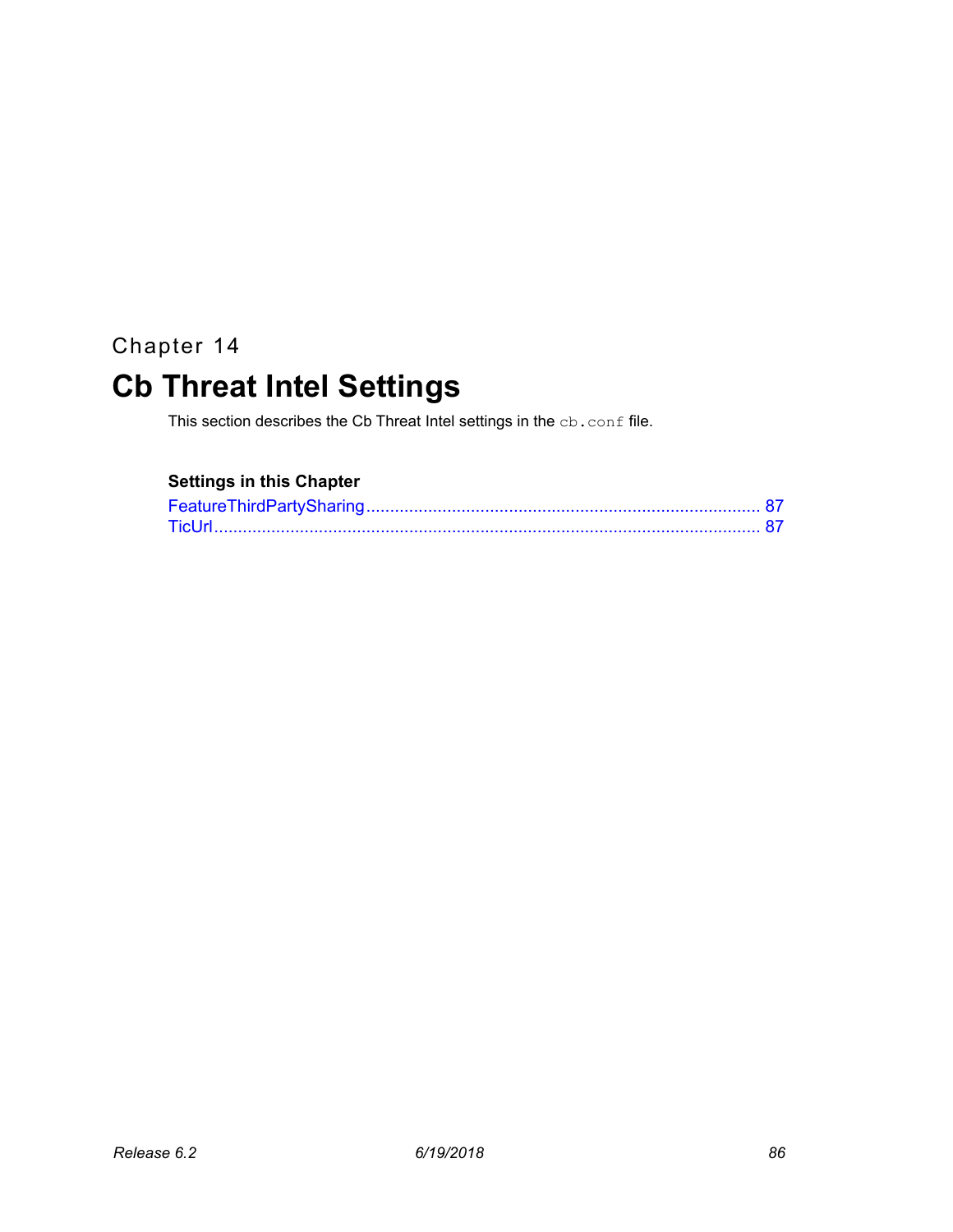### <span id="page-86-0"></span>**FeatureThirdPartySharing**

Default: False

This setting relates to 3rd Party File Analysis. It allows administrators to choose whether or not to share full binaries with Carbon Black analysis partners in the **Endpoint Activity Sharing** window. Administrators can also share this data at the sensor group level within the **Sharing** tab of the **Create/Edit Group Settings** windows. If this is set to False, the administrator will not see the Cb Inspection options.

**Important:** [Consult C](https://www.carbonblack.com/support)arbon Black Support before attempting to change this parameter.

### <span id="page-86-1"></span>**TicUrl**

The address of the Cb Threat Intel server.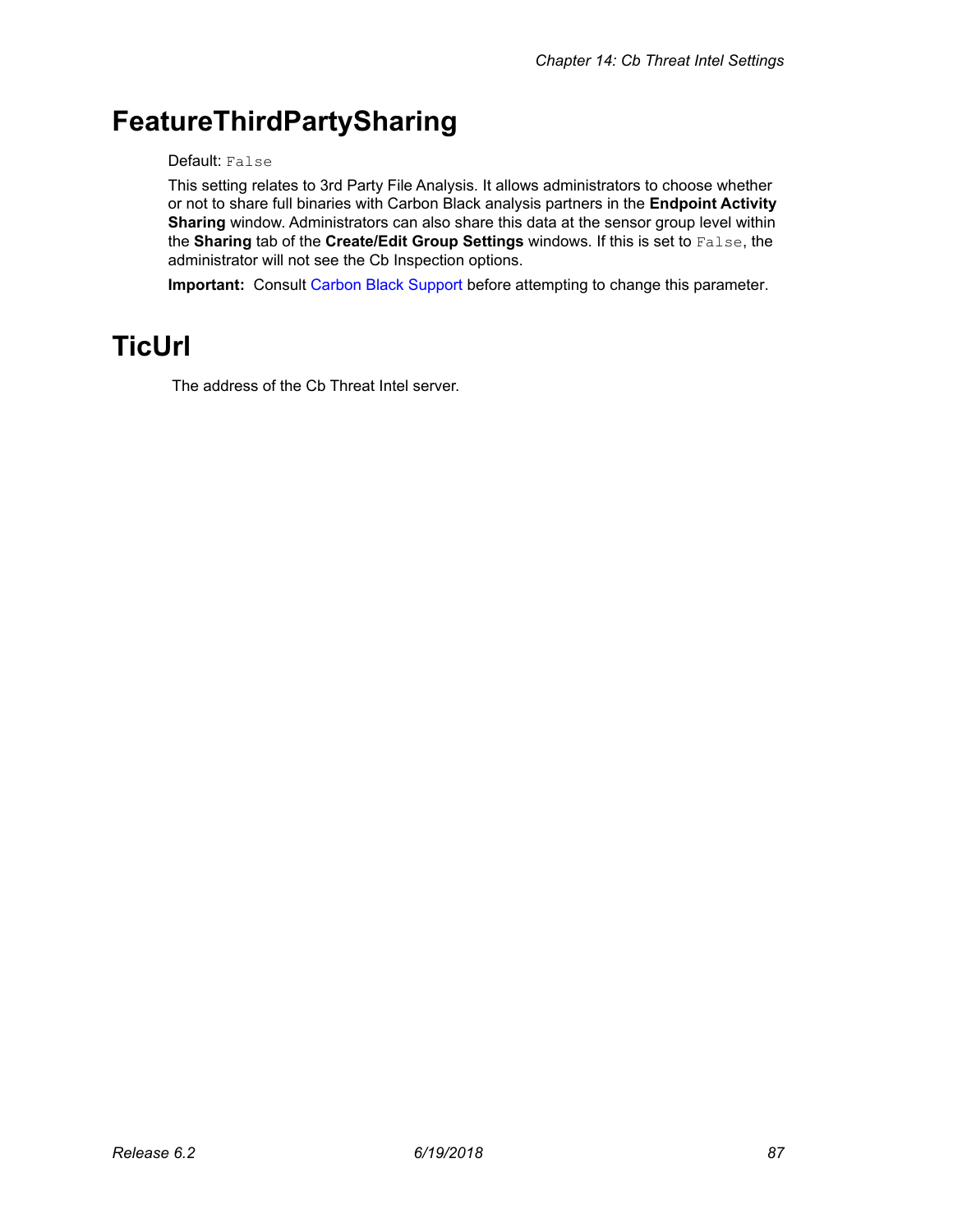## Chapter 15 **Syslog Template Settings**

This section describes the syslog template settings in the cb.conf file. The default template files are located in /usr/share/cb/syslog\_templates.

For each of these options, if a value is not specified, the system default template is used. Use the cbsyslog tool to retrieve the system default template.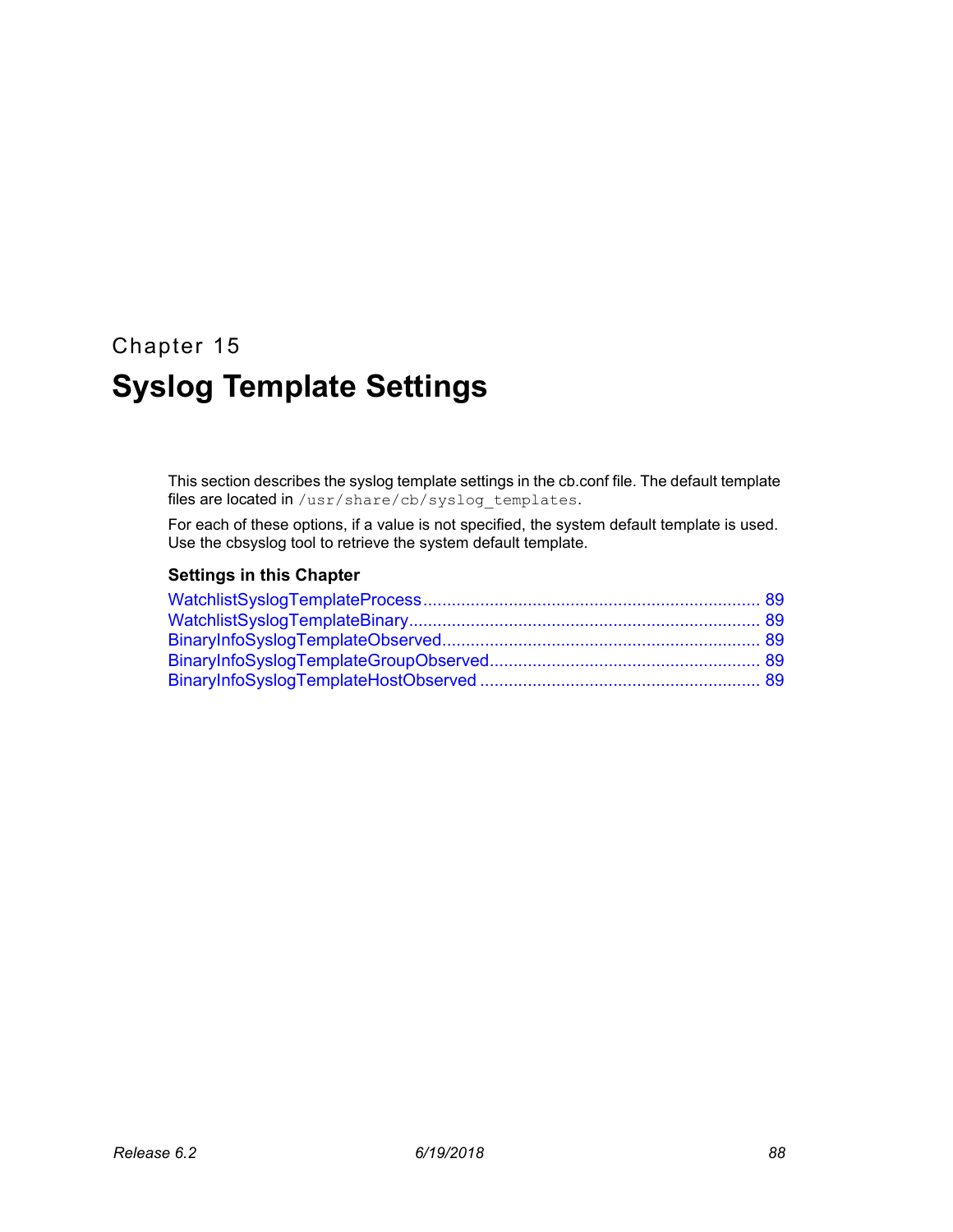#### <span id="page-88-0"></span>**WatchlistSyslogTemplateProcess**

Sets the path to the Jinja2 Template that is used to format process watchlist hits before sending the data to syslog. Use /usr/share/cb/cbsyslog to modify and test this path.

For information about templates and syslog, see "Syslog Output for Cb Response Events," in the *Carbon Black Response User Guide*.

### <span id="page-88-1"></span>**WatchlistSyslogTemplateBinary**

Sets the path to the Jinja2 Template that is used to format binary watchlist hits before sending the data to syslog. Use /usr/share/cb/cbsyslog to modify and test this path.

For information about templates and syslog, see "Syslog Output for Cb Response Events," in the *Carbon Black Response User Guide*.

#### <span id="page-88-2"></span>**BinaryInfoSyslogTemplateObserved**

Sets the path to the Jinja2 Template that is used to format binary information events before sending the data to syslog. These events are created the first time a binary, as identified by its MD5 hash value, is observed on any sensor that is associated with the Cb Response server

For more information, see the appendices "Syslog Output for Cb Response Events," and "Cb Response APIs," in the *Carbon Black Response User Guide*.

### <span id="page-88-3"></span>**BinaryInfoSyslogTemplateGroupObserved**

Sets the path to the Jinja2 Template that is used to format binary information for new sensor group events before sending the data to syslog. These events are created the first time a binary, as identified by its MD5 hash value, is observed by a new sensor group.

For more information, see the appendices, "Syslog Output for Cb Response Events," and "Cb Response APIs," in the *Carbon Black Response User Guide*.

### <span id="page-88-4"></span>**BinaryInfoSyslogTemplateHostObserved**

Sets the path to the Jinja2 Template that is used to format binary information for new host events before sending the data to syslog. These events are created the first time a binary, as identified by its MD5 hash value, is observed by a new sensor.

For more information, see the appendices "Syslog Output for Cb Response Events," and "Cb Response APIs," in the *Carbon Black Response User Guide*.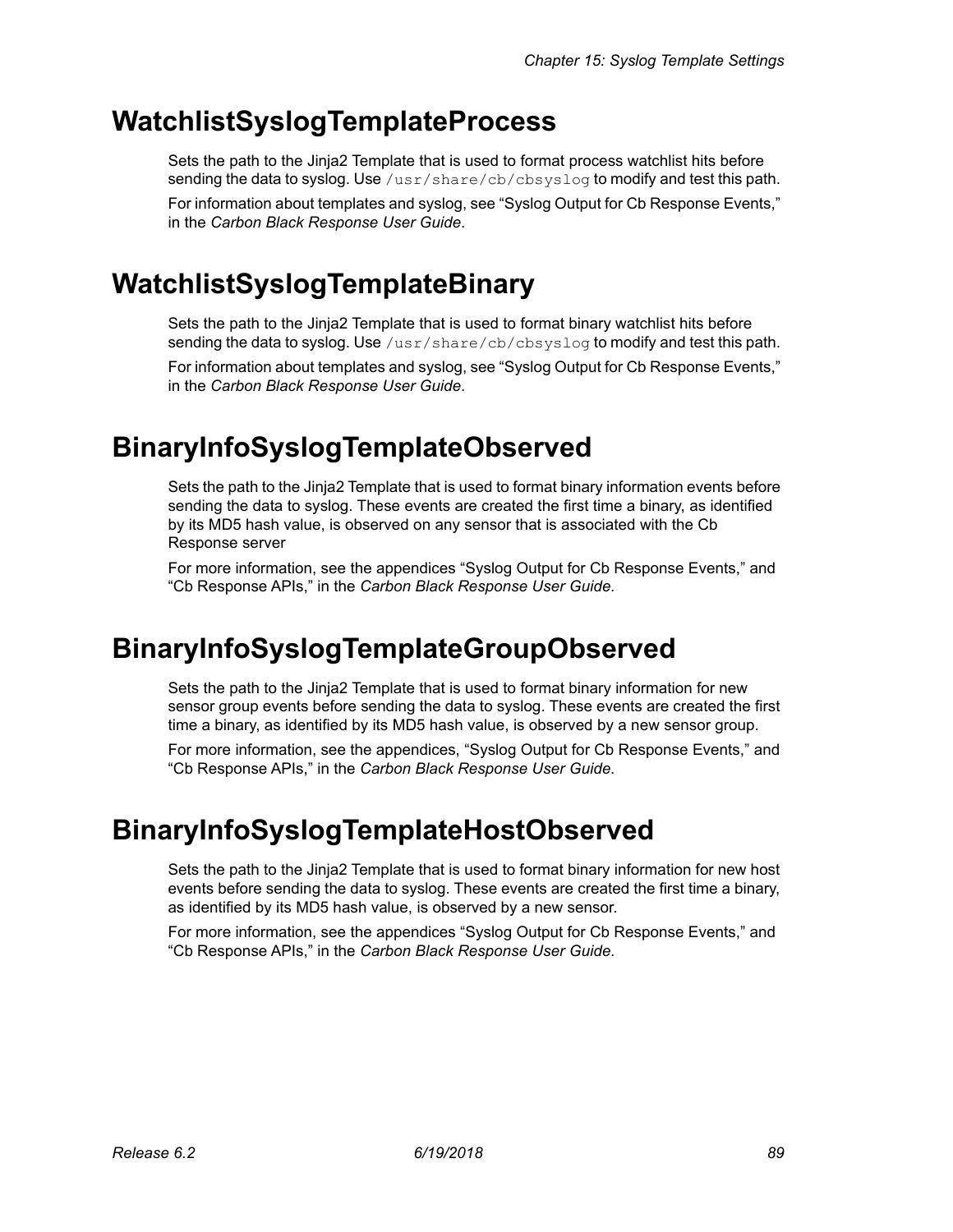# Chapter 16 **Third-Party Authentication**

This section describes the third-party authentication settings in the cb.conf file.